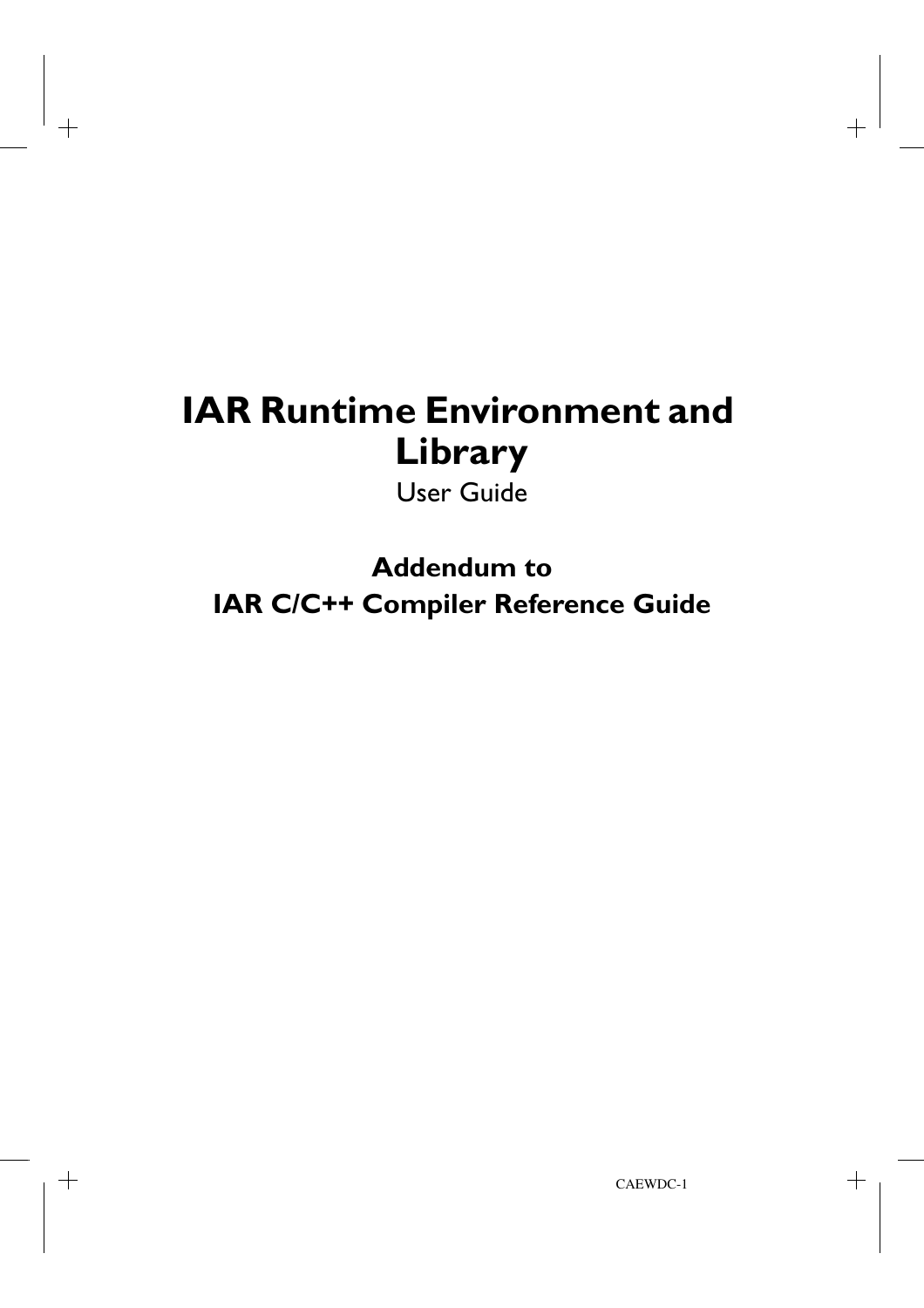## **COPYRIGHT NOTICE**

© Copyright 1986–2004 IAR Systems. All rights reserved.

No part of this document may be reproduced without the prior written consent of IAR Systems. The software described in this document is furnished under a license and may only be used or copied in accordance with the terms of such a license.

#### **DISCLAIMER**

The information in this document is subject to change without notice and does not represent a commitment on any part of IAR Systems. While the information contained herein is assumed to be accurate, IAR Systems assumes no responsibility for any errors or omissions.

In no event shall IAR Systems, its employees, its contractors, or the authors of this document be liable for special, direct, indirect, or consequential damage, losses, costs, charges, claims, demands, claim for lost profits, fees, or expenses of any nature or kind.

#### **TRADEMARKS**

IAR, IAR Embedded Workbench, IAR XLINK Linker, IAR XAR Library Builder, IAR XLIB Librarian, IAR MakeApp, and IAR PreQual are trademarks owned by IAR Systems. C-SPY is a trademark registered in Sweden by IAR Systems. IAR visualSTATE is a registered trademark owned by IAR Systems.

Microsoft and Windows are registered trademarks of Microsoft Corporation.

All other product names are trademarks or registered trademarks of their respective owners.

#### **EDITION NOTICE**

First edition: May 2004

Part number: CAEWDC-1

This guide applies to version 4.x of the IAR Embedded Workbench™ IDE.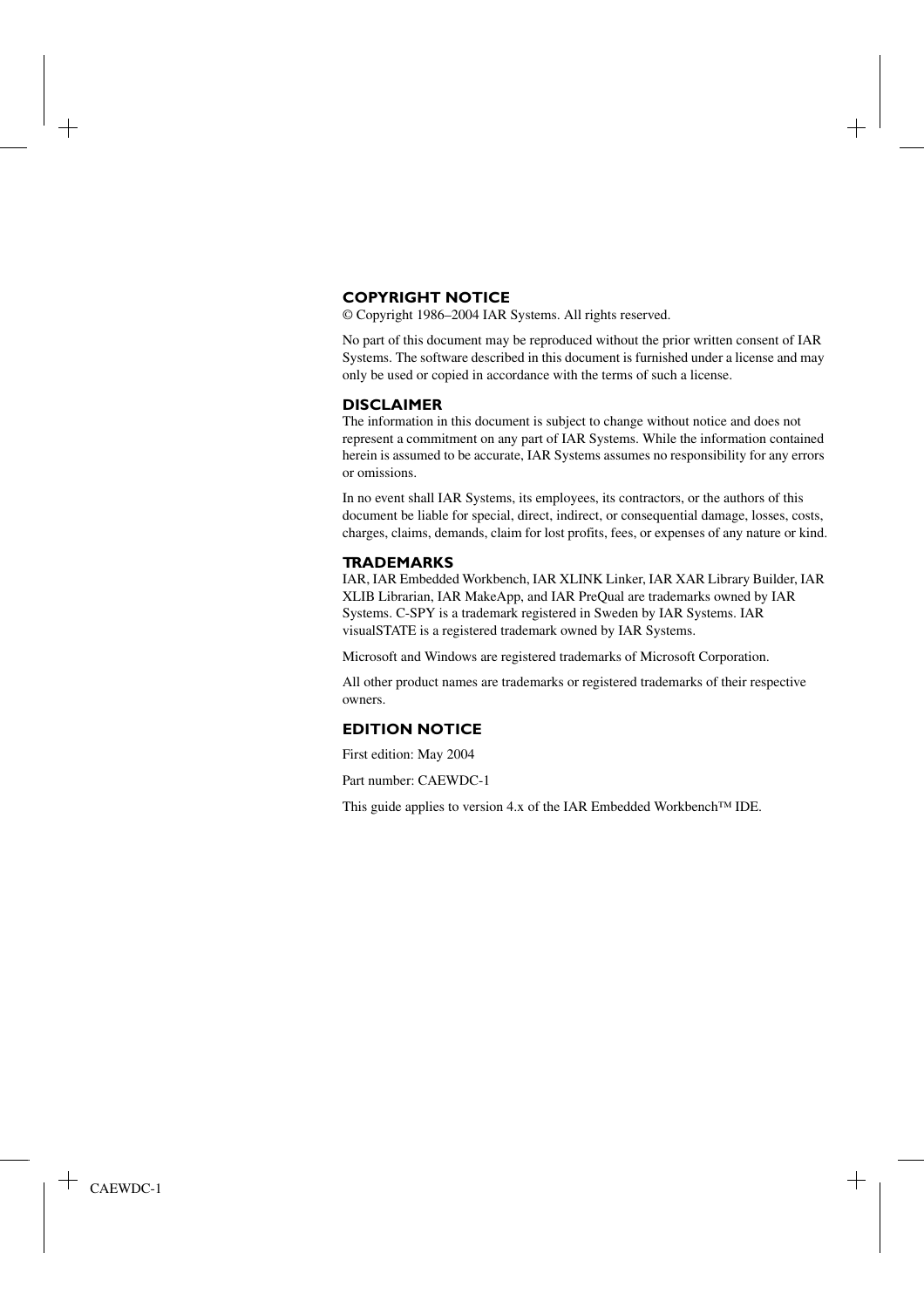# **Contents**

| Getting started using the runtime environment         |  |
|-------------------------------------------------------|--|
|                                                       |  |
| Compiling and linking with the DLIB runtime library 3 |  |
|                                                       |  |
|                                                       |  |
|                                                       |  |
|                                                       |  |
|                                                       |  |
|                                                       |  |
|                                                       |  |
|                                                       |  |
|                                                       |  |
|                                                       |  |
|                                                       |  |
|                                                       |  |
|                                                       |  |
|                                                       |  |
|                                                       |  |
|                                                       |  |
|                                                       |  |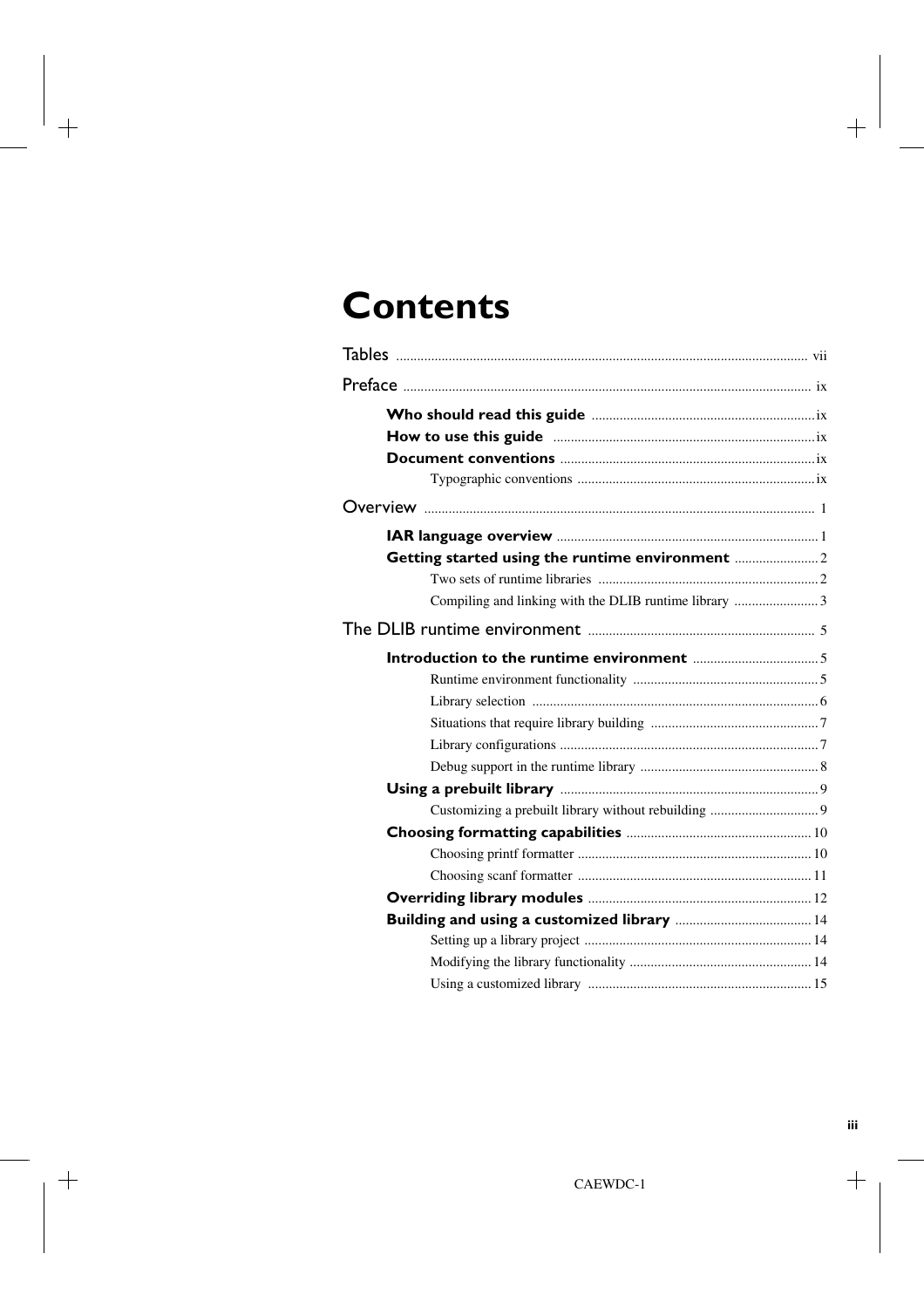| Implementing low-level character input and output  19  |  |
|--------------------------------------------------------|--|
|                                                        |  |
|                                                        |  |
|                                                        |  |
|                                                        |  |
|                                                        |  |
|                                                        |  |
|                                                        |  |
|                                                        |  |
|                                                        |  |
|                                                        |  |
|                                                        |  |
|                                                        |  |
|                                                        |  |
|                                                        |  |
|                                                        |  |
|                                                        |  |
| Heap size allocation in the IAR Embedded Workbench  28 |  |
|                                                        |  |
|                                                        |  |
|                                                        |  |
|                                                        |  |
|                                                        |  |
|                                                        |  |
|                                                        |  |
|                                                        |  |

iv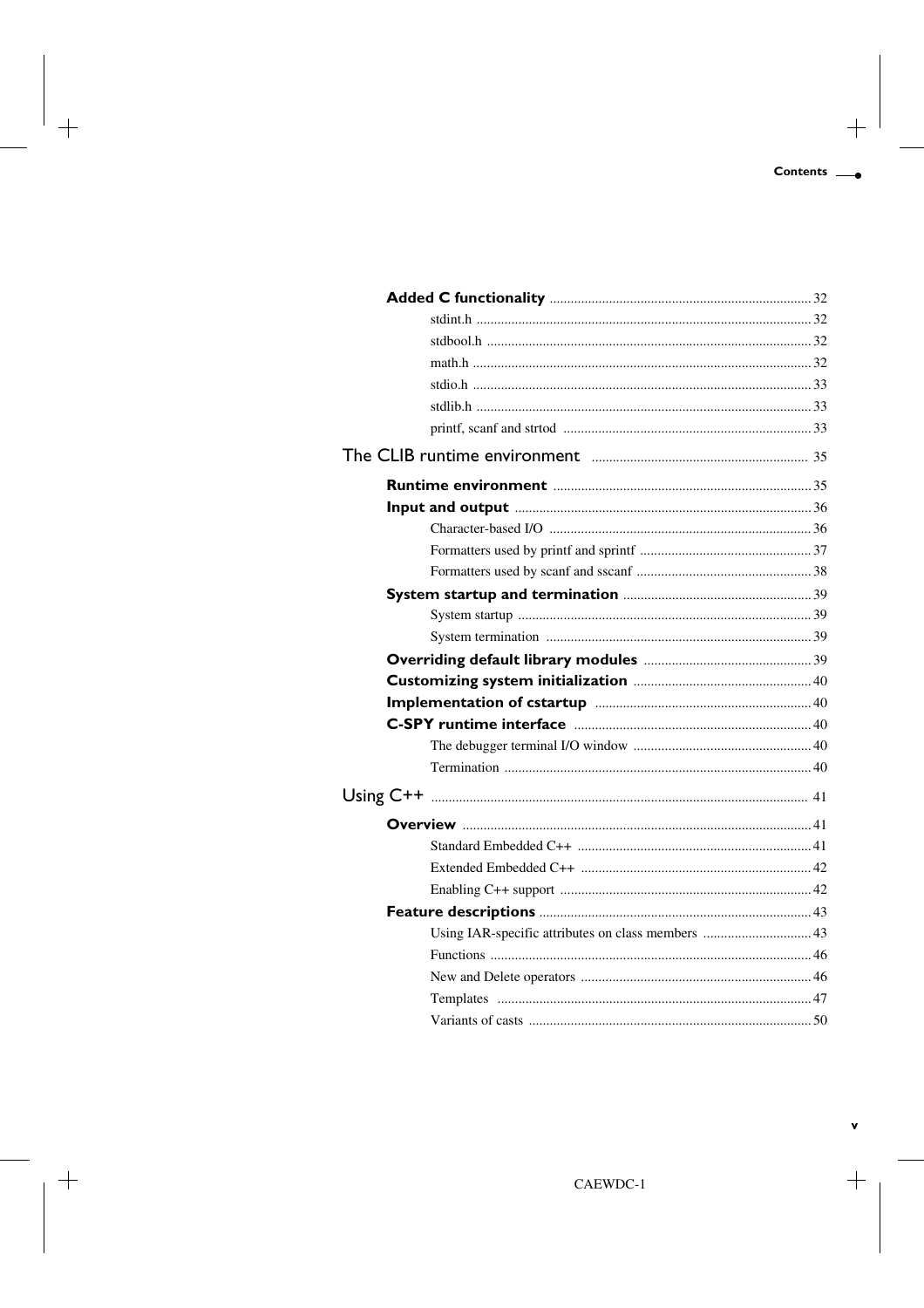vi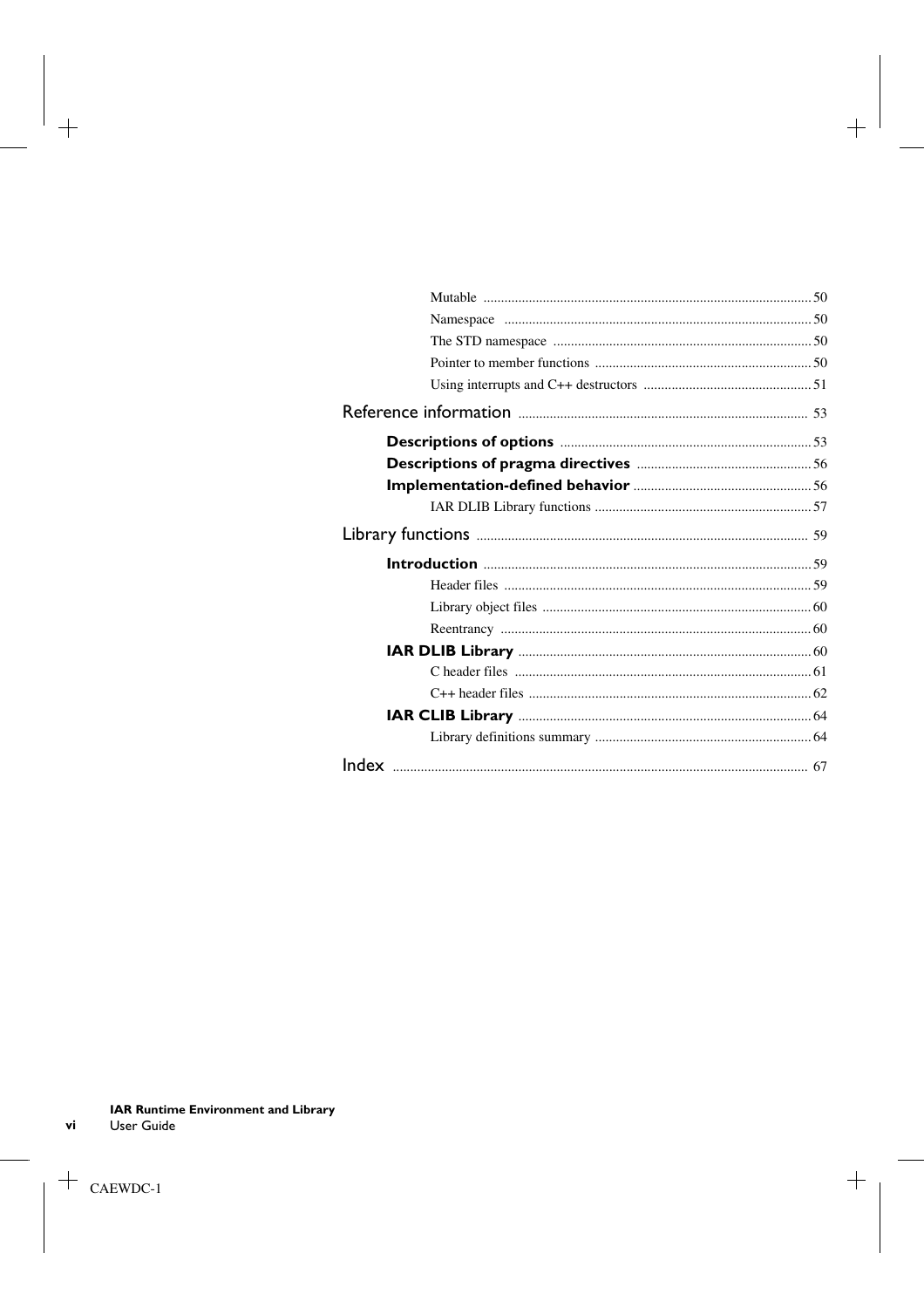# <span id="page-6-0"></span>**Tables**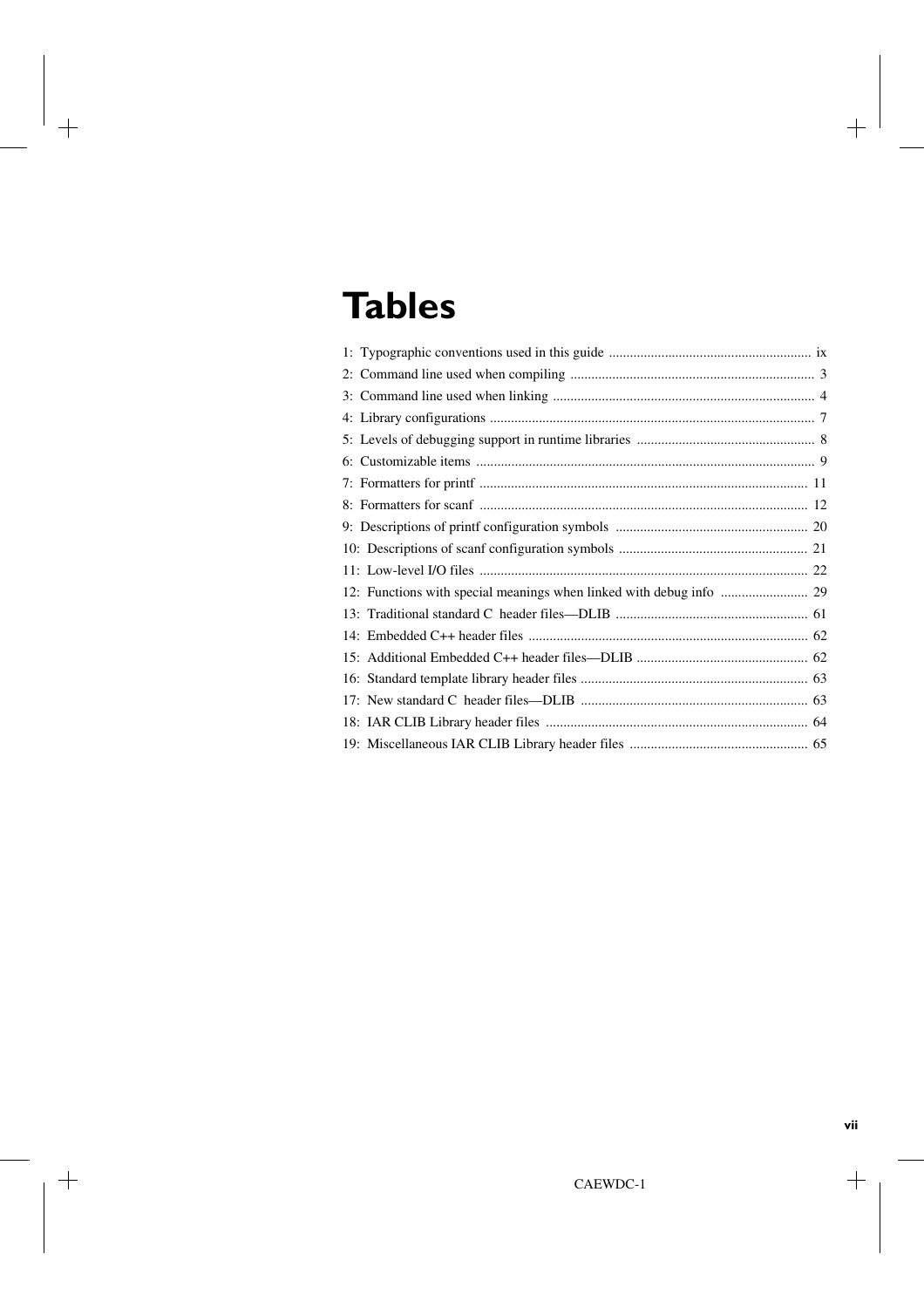**viii IAR Runtime Environment and Library** User Guide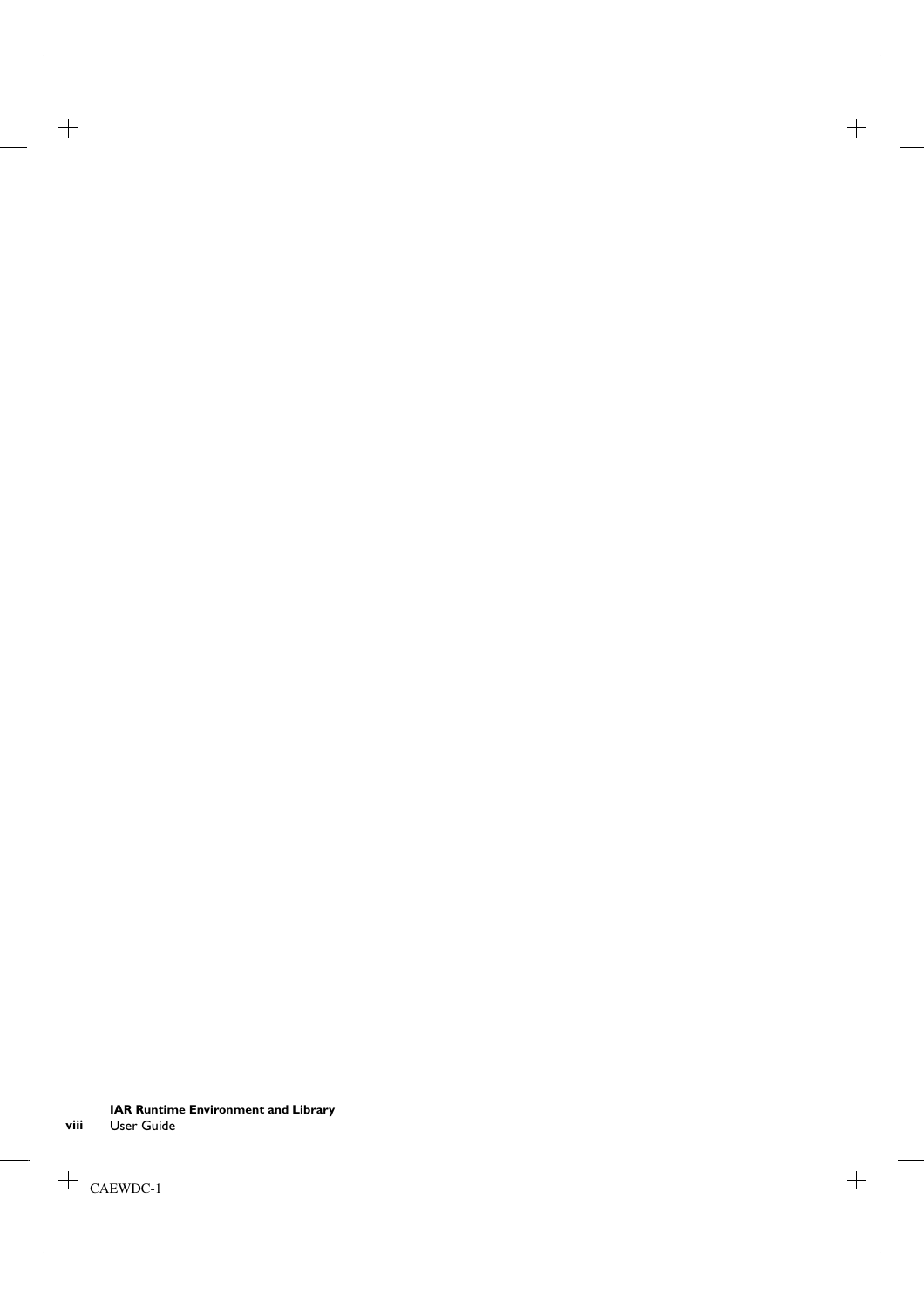# <span id="page-8-0"></span>**Preface**

Welcome to the IAR Runtime Environment and Library User Guide. The purpose of this guide is to provide you with detailed information that can help you to use the new features related to the runtime environment, the libraries, and the programming languages provided by the IAR C/C++ Compiler.

# <span id="page-8-1"></span>**Who should read this guide**

You should read this guide if you plan to develop an application using the C or C++ language and need to get detailed information on how to use the runtime environment and the runtime library.

## <span id="page-8-2"></span>**How to use this guide**

When you start using the IAR C/C++ Compiler, you should read this guide in combination with the *IAR C/C++ Compiler Reference Guide*. Note that the information in this guide replaces the corresponding information in the *IAR C/C++ Compiler Reference Guide.*

## <span id="page-8-3"></span>**Document conventions**

When, in this text, we refer to the programming language C, the text also applies to C++, unless otherwise stated.

## <span id="page-8-4"></span>**TYPOGRAPHIC CONVENTIONS**

This guide uses the following typographic conventions:

| <b>Style</b>                                                                                                                                                                                                                                                                                  | Used for                                           |
|-----------------------------------------------------------------------------------------------------------------------------------------------------------------------------------------------------------------------------------------------------------------------------------------------|----------------------------------------------------|
| computer                                                                                                                                                                                                                                                                                      | Text that you enter or that appears on the screen. |
| A label representing the actual value you should enter as part of a<br>parameter<br>command. Note that this style is also used for <i>cpuname</i> ,<br>configfile, libraryfile, and other labels representing your<br>product, as well as for the numeric part of filename extensions— $xx$ . |                                                    |
| [option]                                                                                                                                                                                                                                                                                      | An optional part of a command.                     |
| {a l<br>b<br>$\subset \}$                                                                                                                                                                                                                                                                     | Alternatives in a command.                         |

<span id="page-8-5"></span>*Table 1: Typographic conventions used in this guide*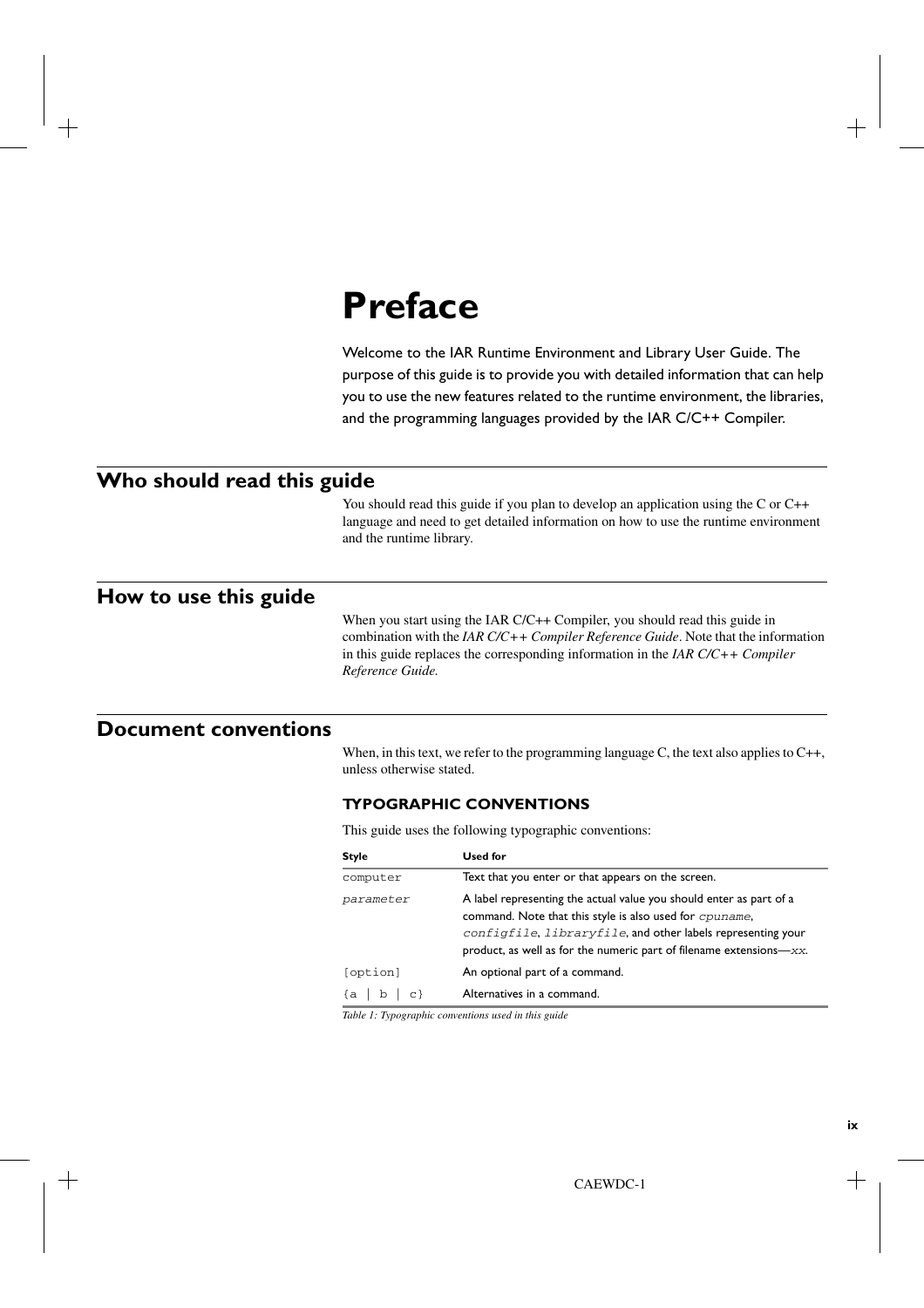| <b>Style</b> | <b>Used for</b>                                                                        |
|--------------|----------------------------------------------------------------------------------------|
| bold         | Names of menus, menu commands, buttons, and dialog boxes that<br>appear on the screen. |
| reference    | A cross-reference within this guide or to another guide.                               |
| X            | Identifies instructions specific to the IAR Embedded Workbench<br>interface.           |
|              | Identifies instructions specific to the command line interface.                        |
| 罗            | Identifies helpful tips and programming hints.                                         |

*Table 1: Typographic conventions used in this guide (Continued)*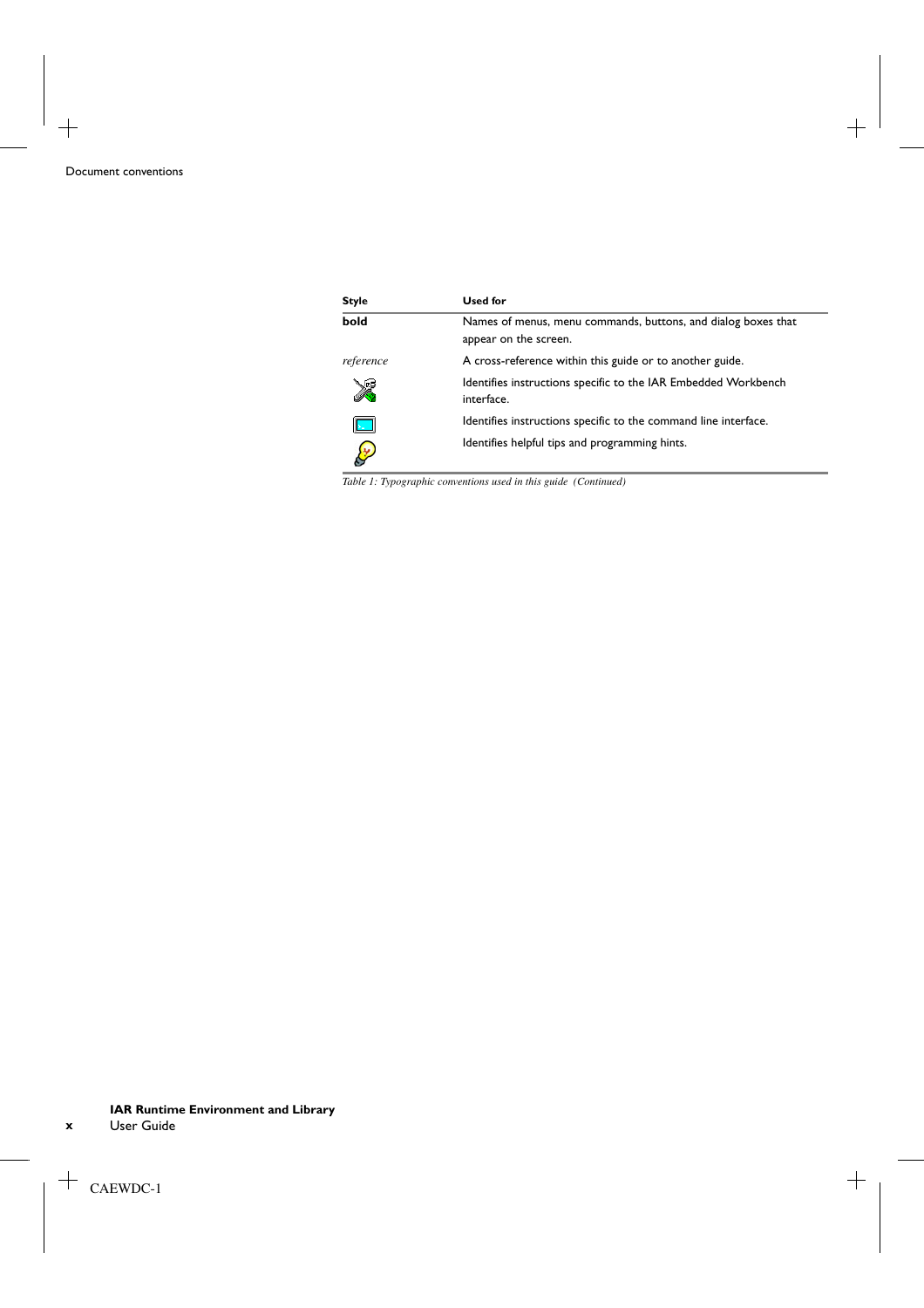# <span id="page-10-0"></span>**Overview**

This chapter gives you an overview of the supported programming languages, followed by a short introduction about how to get started using the runtime environment.

## <span id="page-10-1"></span>**IAR language overview**

There are two high-level programming languages available for use with the IAR C/C++ Compiler:

- C, the most widely used high-level programming language used in the embedded systems industry. Using the IAR C/C++ Compiler, you can build freestanding applications that follow the standard ISO 9899:1990. This standard is commonly known as ANSI C.
- C++, a modern object-oriented programming language with a full-featured library well suited for modular programming. IAR Systems supports two levels of the C++ language:
	- Embedded C++ (EC++), a proper subset of the C++ programming standard, which is intended for embedded systems programming. It is defined by an industry consortium, the Embedded C++ Technical committee.
	- Extended EC++, with additional features such as full template support, namespace support, the new cast operators, as well as the Standard Template Library (STL).

For more information about the Embedded C++ language and IAR Extended Embedded EC++, see the chapter *[Using C++](#page-50-3)*.

Each of the supported languages can be used in *strict* or *relaxed* mode, or relaxed with IAR extensions enabled. The strict mode adheres to the standard, whereas the relaxed mode allows some deviations from the standard.

It is also possible to implement parts of the application, or the whole application, in assembler language. See the *IAR Assembler Reference Guide*.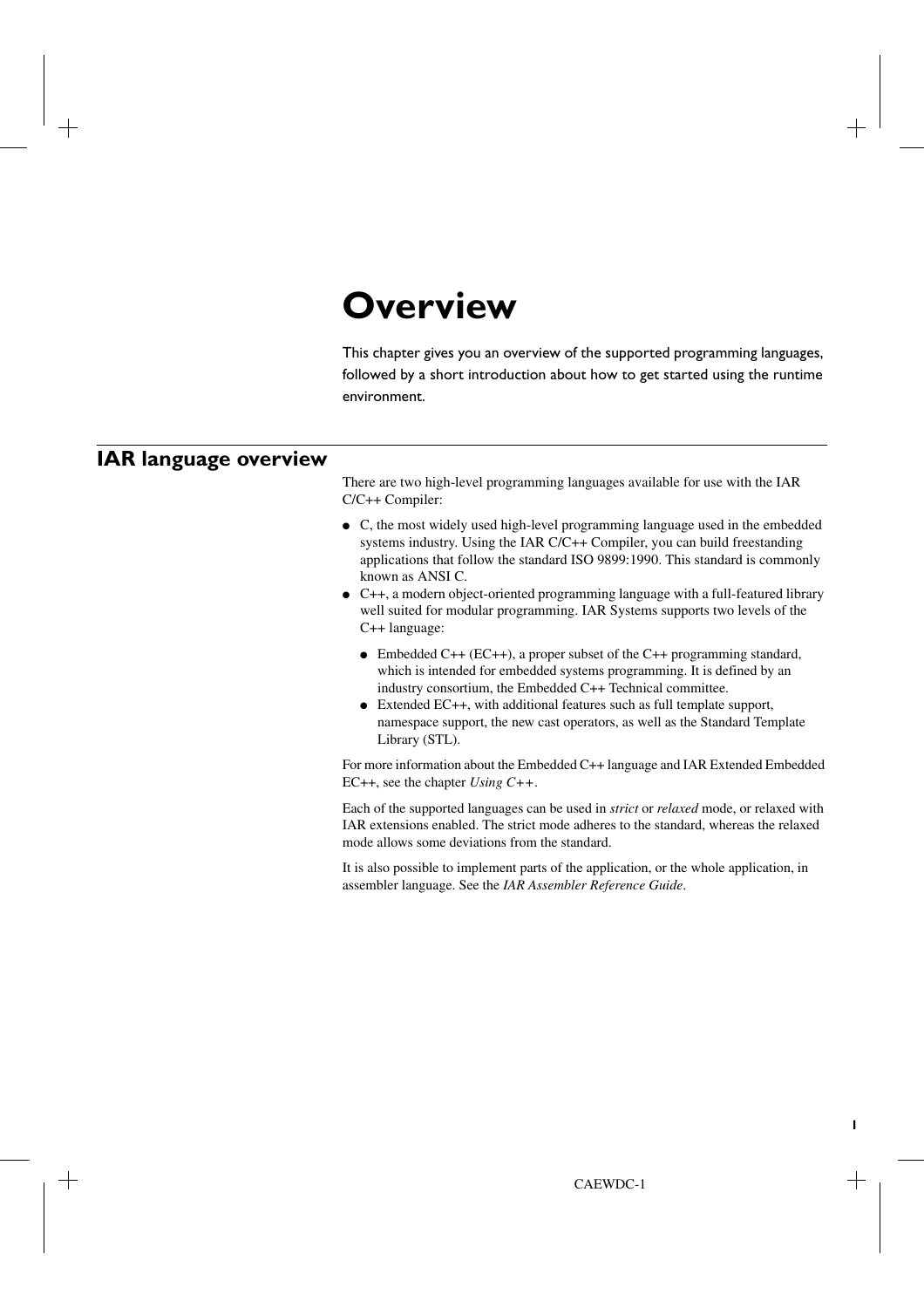## <span id="page-11-0"></span>**Getting started using the runtime environment**

To create the required runtime environment you should choose a runtime library and set library options. You may also need to override certain library modules with your own customized versions.

## <span id="page-11-1"></span>**TWO SETS OF RUNTIME LIBRARIES**

There are two different sets of runtime libraries provided:

- The IAR DLIB Library, which supports ISO/ANSI C and C++. This library also supports floating-point numbers in IEEE 754 format and it can be configured to include different levels of support for locale, file descriptors, multibytes, et cetera.
- The IAR CLIB Library is a light-weight library, which is not fully compliant with ISO/ANSI C. Neither does it fully support floating-point numbers in IEEE 754 format or does it support Embedded C++. (This library is used by default).

To build code produced by any version of the compiler, you should use the runtime environment components it provides. It is not always possible to link object code produced using an older compiler version with components provided with a newer compiler version.

The runtime library you choose can be one of the prebuilt libraries, or a library that you have customized and built yourself. The IAR Embedded Workbench IDE provides a library project template for both libraries, that you can use for building your own library version. This gives you full control of the runtime environment. If your project only contains assembler source code, there is no need to choose a runtime library.

For detailed information about the runtime environments, see the chapters *[The DLIB](#page-14-3)  [runtime environment](#page-14-3)* and *[The CLIB runtime environment](#page-44-2)*, respectively.

The way you set up a runtime environment and locate all the related files differs depending on which build interface you are using—the IAR Embedded Workbench IDE or the command line.

## **Migration from CLIB to DLIB**

There are some considerations to have in mind if you want to migrate from the CLIB library, the legacy C library, to the modern DLIB C/C++ library:

- The CLIB exp10() function defined in iccext.h is not available in DLIB.
- The DLIB library uses the low-level I/O routines \_\_write and \_\_read instead of putchar and getchar.
- If the heap size in your old compiler version using CLIB was defined in a file named heap.c, you must now set the heap size either in the extended linker command file (\*.xcl) or in the Embedded Workbench to use the DLIB library.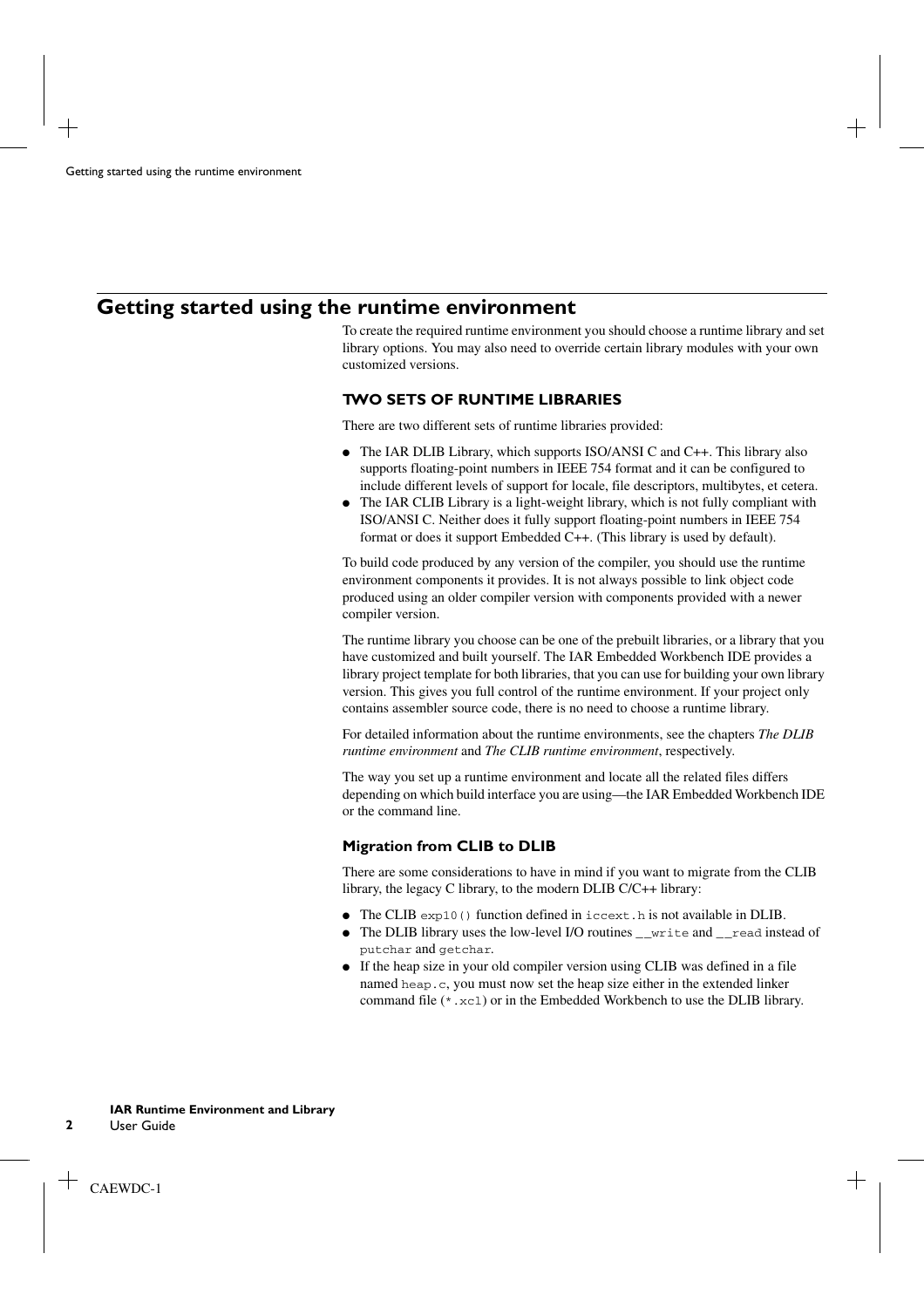## <span id="page-12-0"></span>**COMPILING AND LINKING WITH THE DLIB RUNTIME LIBRARY**

In earlier versions, the choice of runtime library did not have any impact on the compilation. This has changed in this version. Now you can configure the runtime library to contain the features that are needed by your application.

One example is input and output. An application may use the  $f$  function for terminal I/O (stdout), but the application does not use file I/O functionality on file descriptors associated with the files. In this case the library can be configured so that code related to file I/O is removed but still provides terminal I/O functionality.

This configuration involves the library header files, for example stdio.h. This means that when you build your application, the same header file setup must be used as when the library was built. The library setup is specified in a *library configuration file*, which is a header file that defines the library functionality.



### **Choosing a runtime library in the IAR Embedded Workbench**

To choose a library, choose **Project>Options**, and click the **Library Configuration** tab in the **General Options** category. Choose the appropriate library from the **Library** drop-down menu.

When building an application using the IAR Embedded Workbench, there are three library configuration alternatives to choose between: **Normal**, **Full**, and **Custom**. **Normal** and **Full** are prebuilt library configurations delivered with the product. **Custom** is used for your own libraries. See *[Library configurations](#page-16-3)*, page 7, for more information.

Based on which library configuration you choose and your other project settings, the correct library file is used automatically. For the device-specific include files, a correct include path is set up.



#### **Choosing a runtime library from the command line**

When building an application from the command line, you must use the same library configuration file as when the library was built. For the prebuilt libraries ( $rxx$ ) there is a corresponding library configuration file (h), which has the same name as the library. The files are located in the *cpuname*\lib directory.

The command line used when compiling could look like this:

| Command line used when compiling                 | <b>Description</b>                                                                                           |
|--------------------------------------------------|--------------------------------------------------------------------------------------------------------------|
| $-I\cap \mathbb{Z}$                              | Specifies the include paths                                                                                  |
| $-I\cup \text{puname}\inc\cdot \cclib\cdot dlib$ | Specifies the library-specific include path. Use $c1$ ib or<br>dlib depending on which library you are using |

<span id="page-12-1"></span>*Table 2: Command line used when compiling*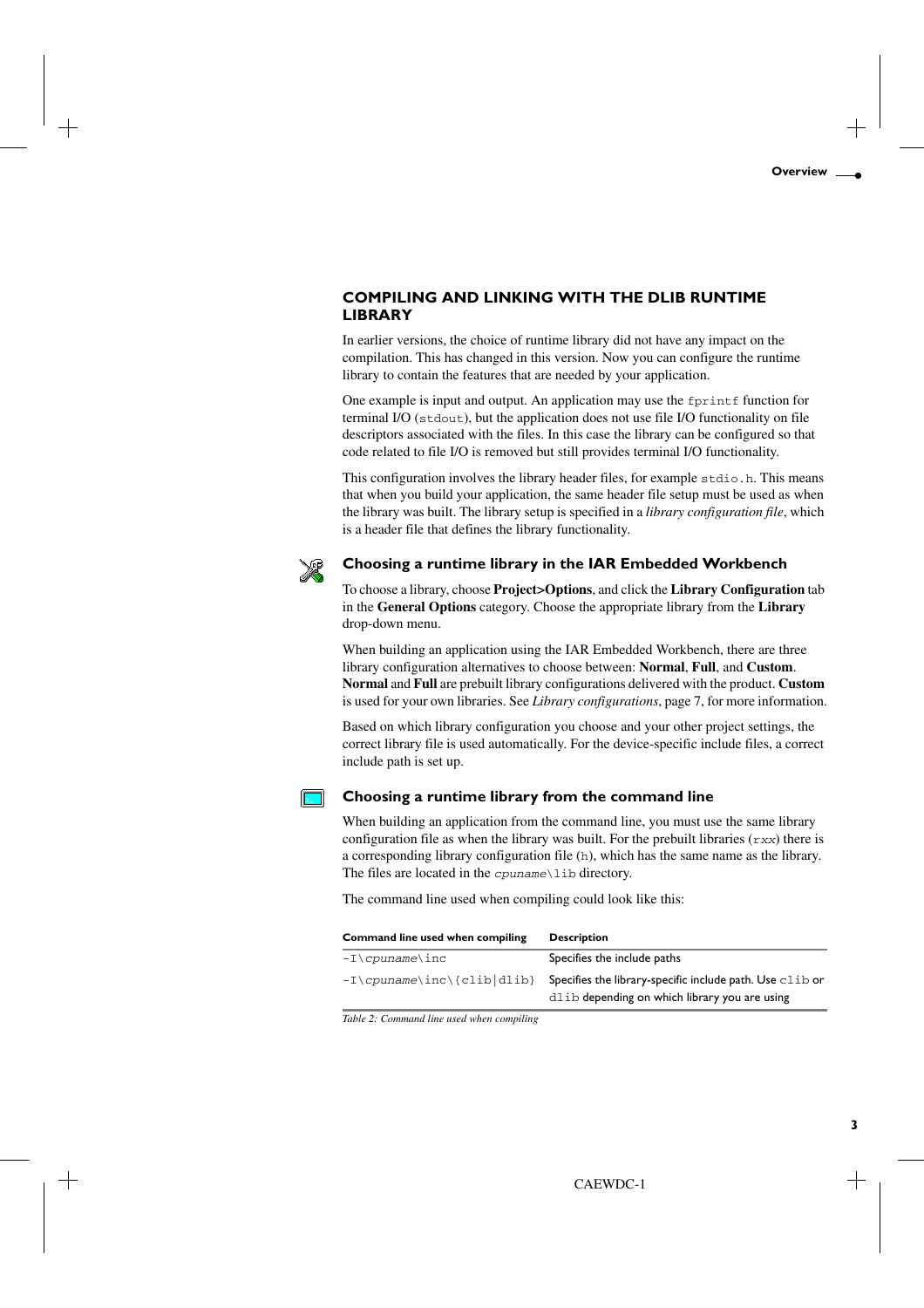| <b>Description</b>                                         |
|------------------------------------------------------------|
| Specifies the library configuration file (for the IAR DLIB |
| Library only)                                              |
|                                                            |
|                                                            |

*Table 2: Command line used when compiling (Continued)*

In case you intend to build your own library version, use the default library configuration file dl*cpuname*Custom.h.

The command line used when linking could look like this:

#### **Command line used when linking Description**

| -s __program_start     | Specifies the label where the application starts |
|------------------------|--------------------------------------------------|
| <i>libraryfile.rxx</i> | Specifies the library object file                |
|                        |                                                  |

<span id="page-13-0"></span>*Table 3: Command line used when linking* 

For information about the prebuilt libraries and how they are configured, see the release notes provided with the IAR product installation.

#### **Setting library and runtime environment options**

You can set certain options to reduce the library and runtime environment size:

- The formatters used by the functions printf, scanf, and their variants, see *[Choosing formatting capabilities](#page-19-2)*, page 10 (DLIB), and *[Input and output](#page-45-2)*, page 36 (CLIB).
- The size of the stack and the heap, see *[The stack](#page-35-3)*, page 26, and *[The heap](#page-36-2)*, page 27, respectively.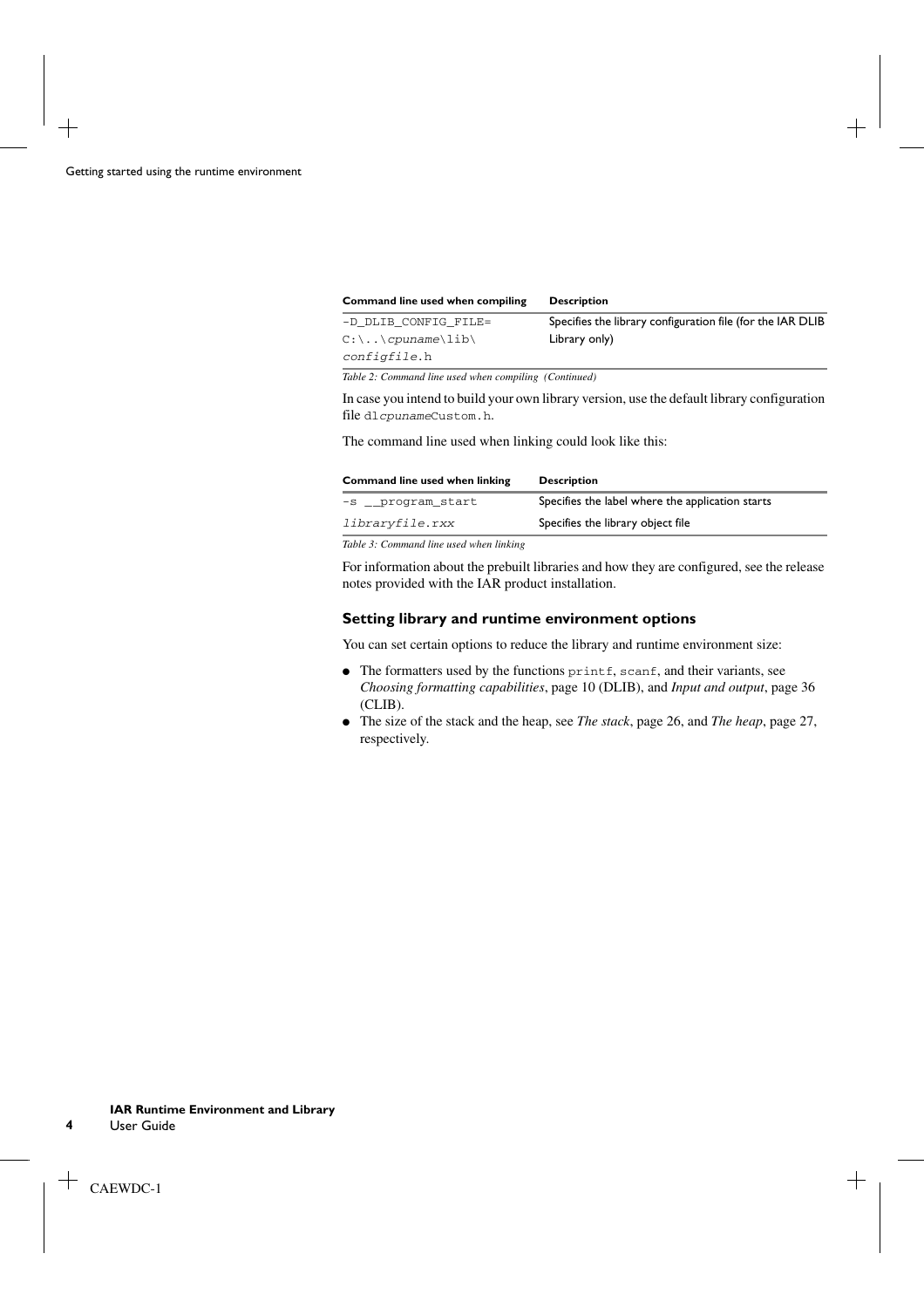# <span id="page-14-3"></span><span id="page-14-0"></span>**The DLIB runtime environment**

This chapter describes the runtime environment in which an application executes. In particular, the chapter covers the DLIB runtime library and how you can modify it—setting options, overriding default library modules, or building your own library—to optimize it for your application.

The chapter also covers system initialization and termination; how an application can control what happens before the function main is called, and how you can customize the initialization.

The chapter then describes how to configure functionality like locale and file I/O, and how to get C-SPY runtime support.

For information about the CLIB runtime environment, see the chapter *[The](#page-44-2)  [CLIB runtime environment](#page-44-2)*.

## <span id="page-14-1"></span>**Introduction to the runtime environment**

The runtime environment is the environment in which your application executes. The runtime environment depends on the target hardware, the software environment, and the application code. The IAR DLIB runtime environment can be used as is together with the IAR C-SPY Debugger. However, to be able to run the application on hardware, you must adapt the runtime environment.

This section gives an overview of:

- The runtime environment and its components
- Library selection.

## <span id="page-14-2"></span>**RUNTIME ENVIRONMENT FUNCTIONALITY**

The *runtime environment* (RTE) supports ISO/ANSI C and C++ including the standard template library (STL). The runtime environment consists of the *runtime library*, which contains the functions defined by these standards, and include files that define the library interface.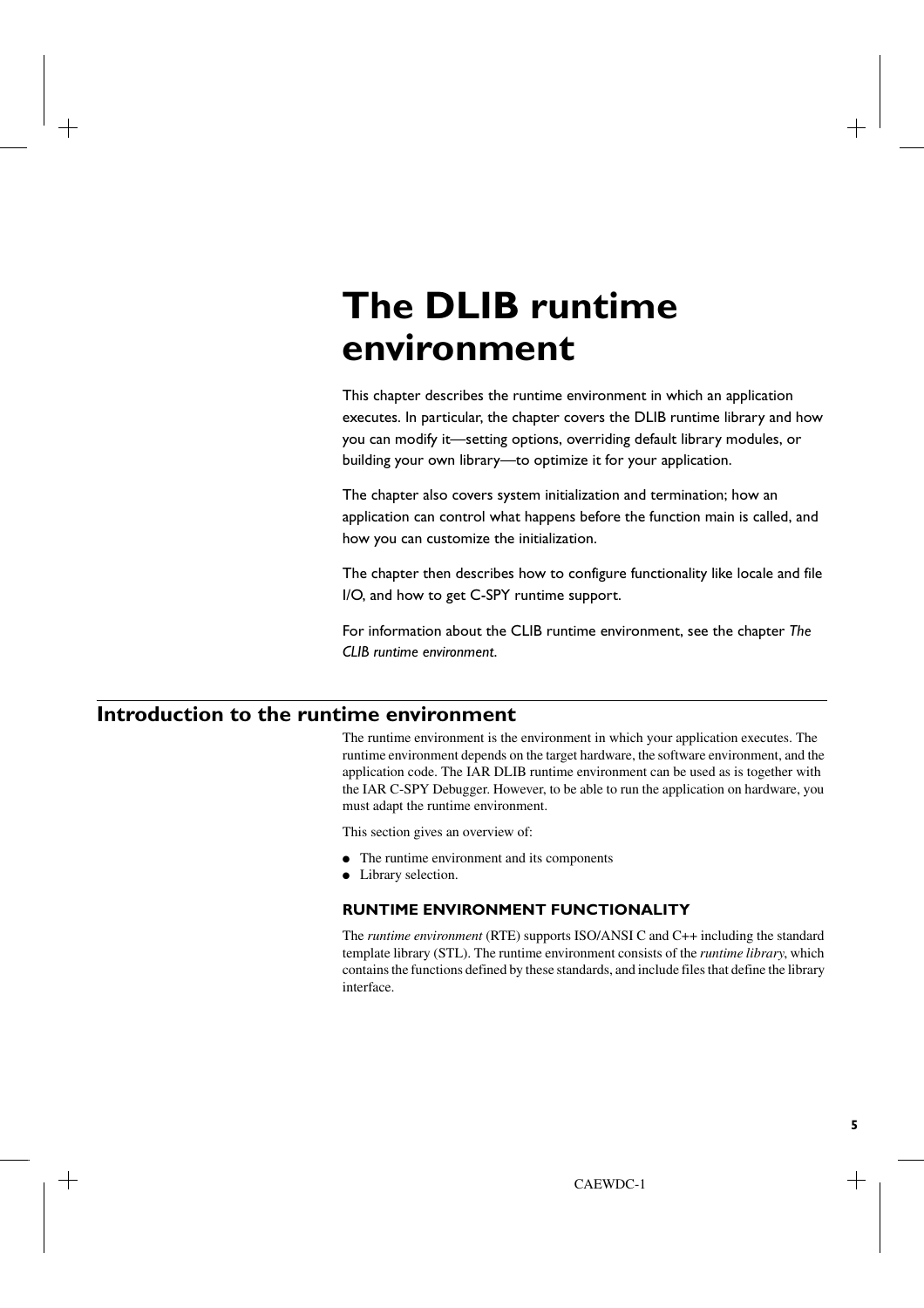The runtime library is delivered both as prebuilt libraries and as source files, and you can find them in the product subdirectories *cpuname*\lib and *cpuname*\src, respectively.

The runtime environment also consists of a part with specific support for the target system, which includes:

- Support for hardware features:
	- Direct access to low-level processor operations by means of *intrinsic* functions, such as functions for register handling
	- Peripheral unit registers and interrupt definitions in include files
	- Target-specific arithmetic support modules like hardware multipliers or floating-point coprocessors.
- Runtime environment support, that is, startup and exit code and low-level interface to some library functions.
- Special compiler support for some functions, for instance functions for floating-point arithmetics

Some parts, like the startup and exit code and the size of heaps must be tailored for the specific hardware and application requirements.

For reference information about the library functions, see the online help system available from the **Help** menu.

## <span id="page-15-0"></span>**LIBRARY SELECTION**

To configure the most code-efficient runtime environment, you must determine your application and hardware requirements. The more functionality you need, the larger your code will get.

The IAR Embedded Workbench comes with a set of prebuilt runtime libraries. To get the required runtime environment, you can customize it by:

- Setting library options, for example, for choosing scanf input and printf output formatters, and for specifying the size of the stack and the heap
- Overriding certain library functions, for example cstartup, with your own customized versions
- Choosing the level of support for certain standard library functionality, for example, locale, file descriptors, and multibyte characters, by choosing a *library configuration*: normal or full.

In addition, you can also make your own library configuration, but that requires that you *rebuild* the library. This allows you to get full control of the runtime environment.

**Note:** Your application project must be able to locate the library, include files, and the library configuration file.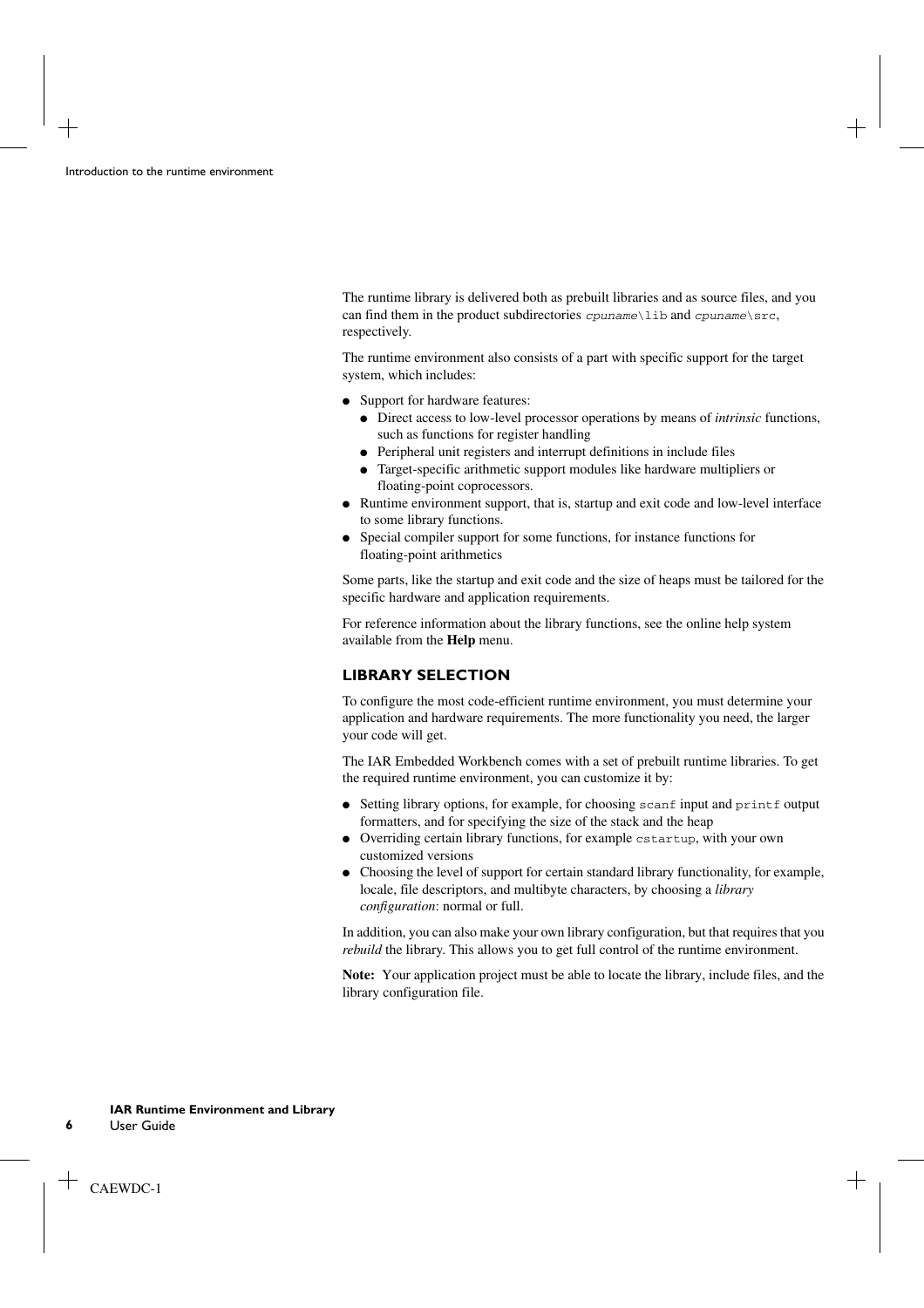### <span id="page-16-0"></span>**SITUATIONS THAT REQUIRE LIBRARY BUILDING**

Building a customized library is complex. You should therefore carefully consider whether it is really necessary.

You must build your own library when:

- There is no prebuilt library for the required combination of compiler options or hardware support
- You want to define your own library configuration with support for locale, file descriptors, multibyte characters, et cetera.

For information about how to build a customized library, see *[Building and using a](#page-23-0)  [customized library](#page-23-0)*, page 14.

#### <span id="page-16-3"></span><span id="page-16-1"></span>**LIBRARY CONFIGURATIONS**

It is possible to configure the level of support for, for example, locale, file descriptors, and multibyte characters. The runtime library configuration is defined in the *library configuration file*. It contains information about what functionality is part of the runtime environment. The configuration file is used for tailoring a build of a runtime library, as well as tailoring the system header files used when compiling your application. The less functionality you need in the runtime environment, the smaller it is.

The following DLIB library configurations are available:

| Library configuration | <b>Description</b> |
|-----------------------|--------------------|
|-----------------------|--------------------|

| No locale interface, C locale, no file descriptor support, no multibyte |
|-------------------------------------------------------------------------|
| characters in printf and scanf, and no hex floats in strtod.            |
| Full locale interface, C locale, file descriptor support, multibyte     |
| characters in printf and scanf, and hex floats in strtod.               |
|                                                                         |

<span id="page-16-2"></span>*Table 4: Library configurations* 

In addition to these configurations, you can define your own configurations, which means that you must modify the configuration file. Note that the library configuration file describes how a library was built and thus cannot be changed unless you rebuild the library. For further information, see *[Building and using a customized library](#page-23-0)*, page 14.

The prebuilt libraries are based on the default configurations. For a list of all runtime libraries, see the release notes provided with the IAR product installation. There is also a ready-made library project template that you can use if you want to rebuild the runtime library.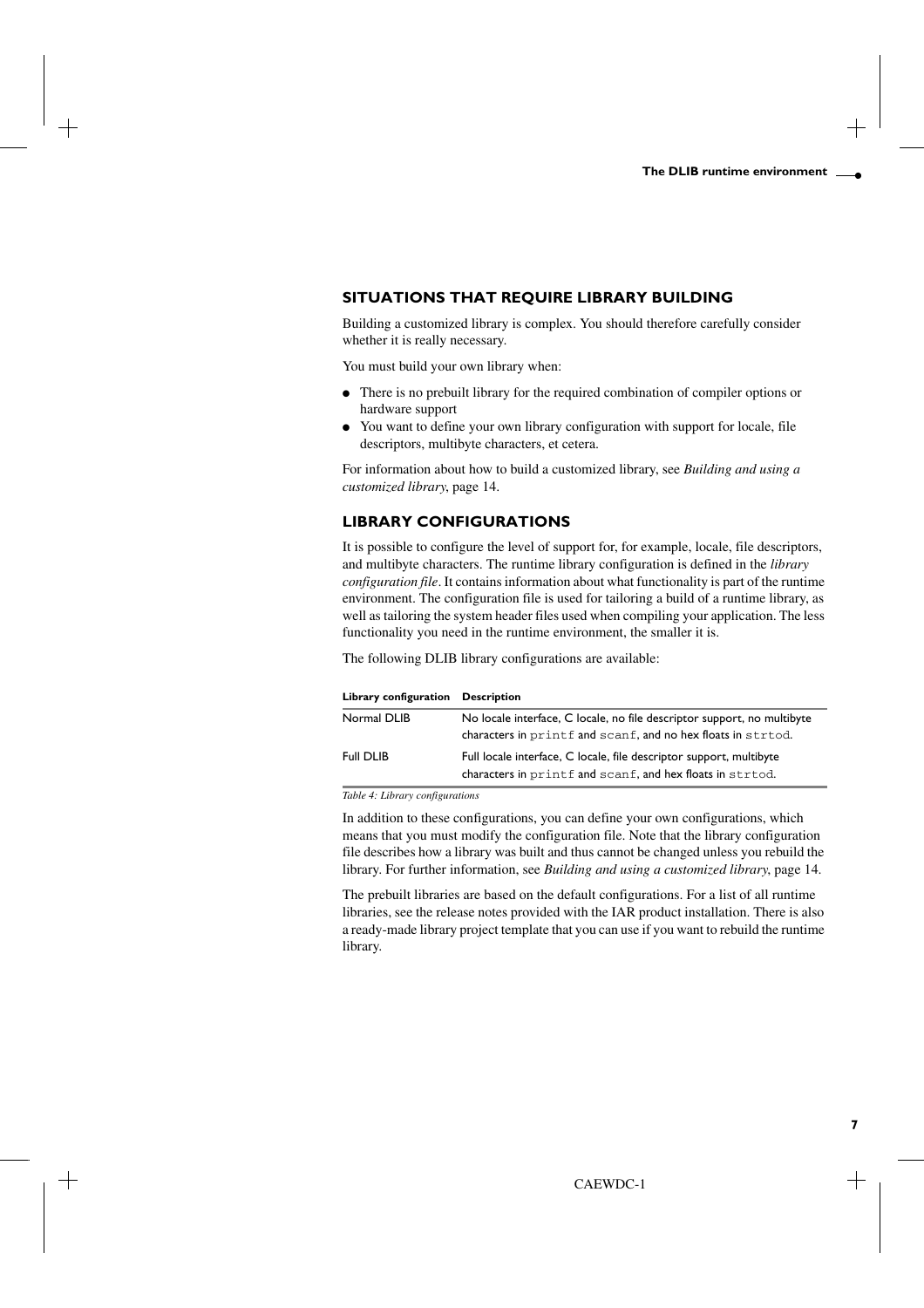## <span id="page-17-0"></span>**DEBUG SUPPORT IN THE RUNTIME LIBRARY**

You can make the library provide different levels of debugging support—basic, runtime, and I/O debugging.

The following table describes the different levels of debugging support:

| <b>Debugging</b><br>support | <b>Linker option in IAR</b><br><b>Embedded Workbench</b> | Linker command<br>line option | <b>Description</b>                                                                                                                                                                                                                                                |
|-----------------------------|----------------------------------------------------------|-------------------------------|-------------------------------------------------------------------------------------------------------------------------------------------------------------------------------------------------------------------------------------------------------------------|
| Basic debugging             | Debug information for<br>C-SPY                           | -Fubrof                       | Debug support for C-SPY<br>without any runtime support                                                                                                                                                                                                            |
|                             | Runtime debugging With runtime control<br>modules        | $-r$                          | The same as -Fubrof, but also<br>includes debugger support for<br>handling program abort, exit,<br>and assertions.                                                                                                                                                |
| I/O debugging               | With I/O emulation<br>modules                            | -rt.                          | The same as $-r$ , but also<br>includes debugger support for<br>I/O handling, which means that<br>stdin and stdout are<br>redirected to the C-SPY<br>Terminal I/O window, and that it<br>is possible to access files on the<br>host computer during<br>debugging. |

<span id="page-17-1"></span>*Table 5: Levels of debugging support in runtime libraries*

If you build your application project with the XLINK options **With runtime control modules** or **With I/O emulation modules**, certain functions in the library will be replaced by functions that communicate with the IAR C-SPY Debugger. For further information, see *[C-SPY Debugger runtime interface](#page-38-0)*, page 29.



To choose linker option for debug support in the IAR Embedded Workbench, choose **Project>Options** and select the **Linker** category. On the **Output** page, select the appropriate **Format** option.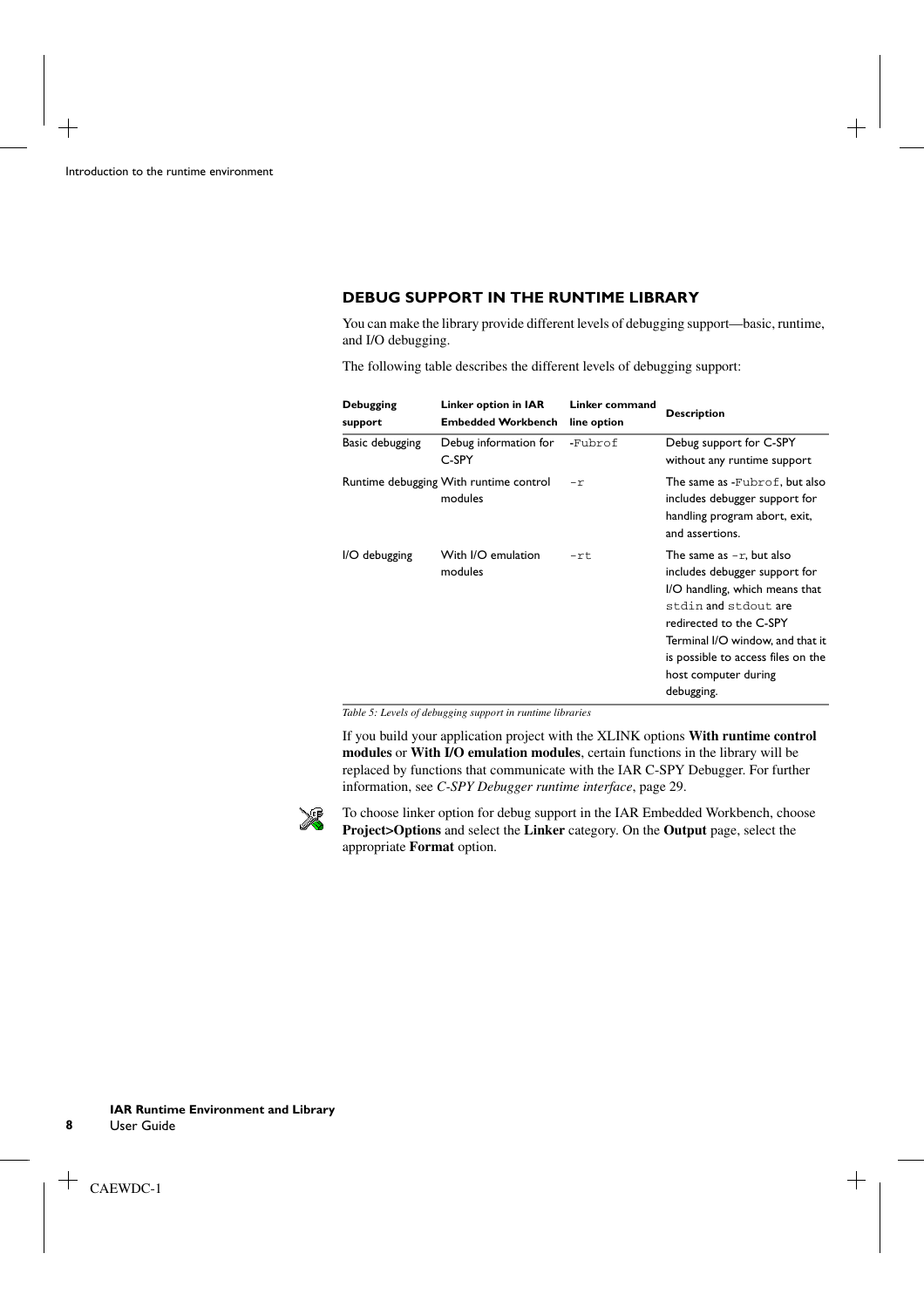## <span id="page-18-0"></span>**Using a prebuilt library**

The IAR C/C++ Compiler comes with a set of prebuilt libraries configured for different combinations of certain options. For information about available prebuilt libraries and how they are configured, see the release notes delivered with the IAR product installation.

Each library comes with a corresponding library configuration file. The library configuration file has the same base name as the library. You can find the library object files and the library configuration files in the subdirectory *cpuname*\lib.



The IAR Embedded Workbench will include the correct library object file and library configuration file based on the options you select. See the *IAR Embedded Workbench™ IDE User Guide* for additional information.



On the command line, you must specify the following items:

● Specify which library object file to use on the XLINK command line, for instance: dl*cpuname*.r*xx*

You can find the library variants as object files in the directory *cpuname*\lib.

- Specify the include paths for the compiler and assembler: -I *cpuname*\inc
- Specify the library configuration file for the compiler: -D\_DLIB\_CONFIG\_FILE=C:\...\dl*cpuname*.h

You can find the library object files and the library configuration files in the subdirectory *cpuname*\lib.

## <span id="page-18-1"></span>**CUSTOMIZING A PREBUILT LIBRARY WITHOUT REBUILDING**

The prebuilt libraries delivered with the IAR C/C++ Compiler can be used as is. However, it is possible to customize parts of a library without rebuilding it. There are two different methods:

- Setting options for:
	- Formatters used by printf and scanf
	- The sizes of the heap and stack, see [page 26](#page-35-2).
- Overriding library modules with your own customized versions.

The following items can be customized without rebuilding:

| Items that can be customized                            | Described on page |  |
|---------------------------------------------------------|-------------------|--|
| Formatters for printf and scanf                         | page 10           |  |
| Startup and termination code                            | page 16           |  |
| $\sim$ $\sim$ $\sim$ $\sim$ $\sim$ $\sim$ $\sim$ $\sim$ |                   |  |

<span id="page-18-2"></span>*Table 6: Customizable items*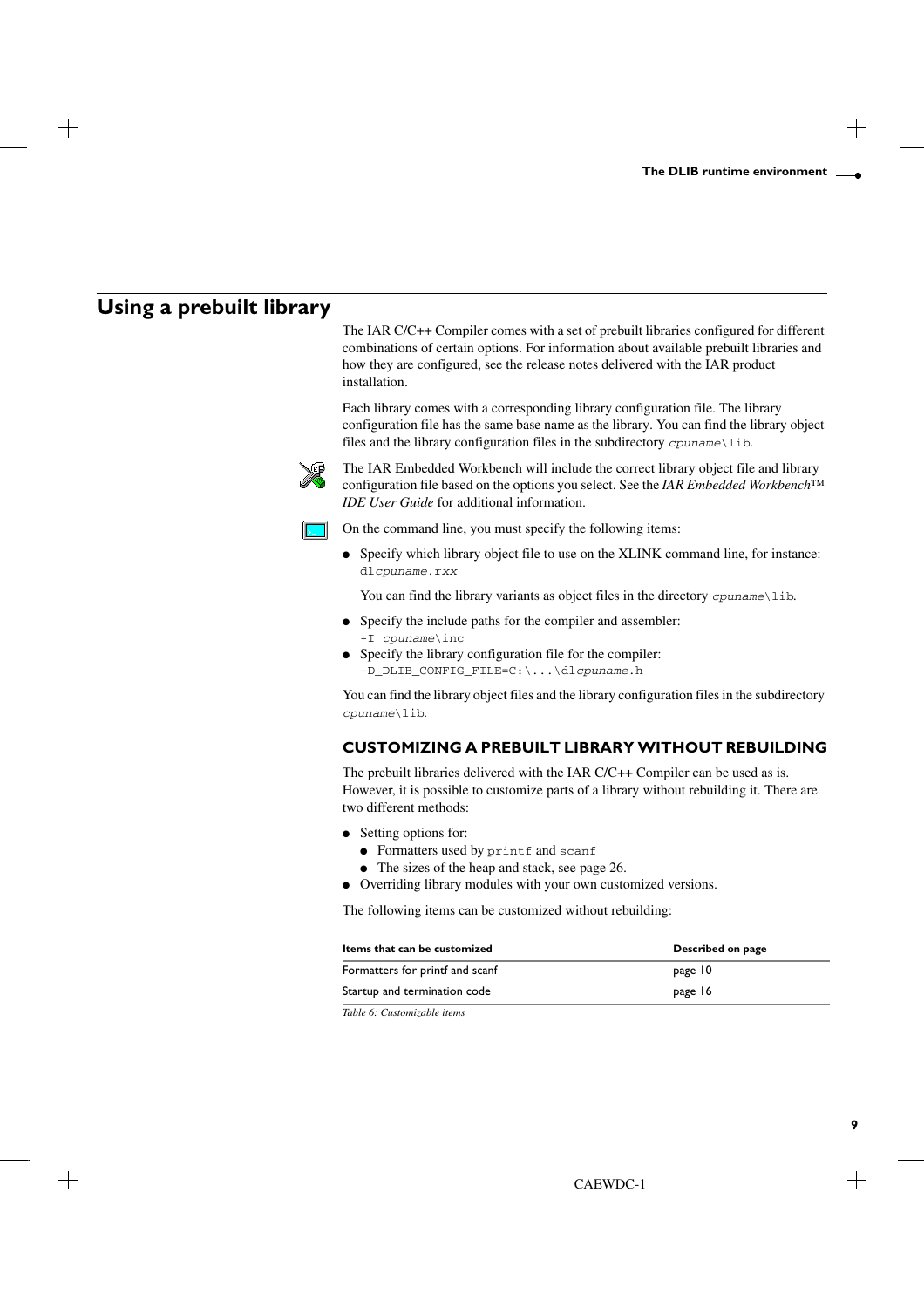| Items that can be customized        | Described on page |
|-------------------------------------|-------------------|
| Low-level input and output          | page 19           |
| File input and output               | page 21           |
| Low-level environment functions     | page 24           |
| Low-level signal functions          | page 25           |
| Low-level time functions            | page 25           |
| Size of heaps, stacks, and segments | page 26           |

*Table 6: Customizable items (Continued)*

For a description about how to override library modules, see *[Overriding library](#page-21-0)  modules*[, page 12](#page-21-0).

# <span id="page-19-2"></span><span id="page-19-0"></span>**Choosing formatting capabilities**

<span id="page-19-3"></span>To override the default formatter for all the printf- and scanf-related functions, except for wprintf and wscanf variants, you simply set the appropriate library options. This section describes the different options available.

**Note:** If you rebuild the library, it is possible to optimize these functions even further, see *[Configuration symbols for printf and scanf](#page-29-0)*, page 20.

## <span id="page-19-1"></span>**CHOOSING PRINTF FORMATTER**

The printf function uses a formatter called  $_P$ rintf. The default version is quite large, and provides facilities not required in many embedded applications. To reduce the memory consumption, three smaller, alternative versions are also provided in the standard C/EC++ library.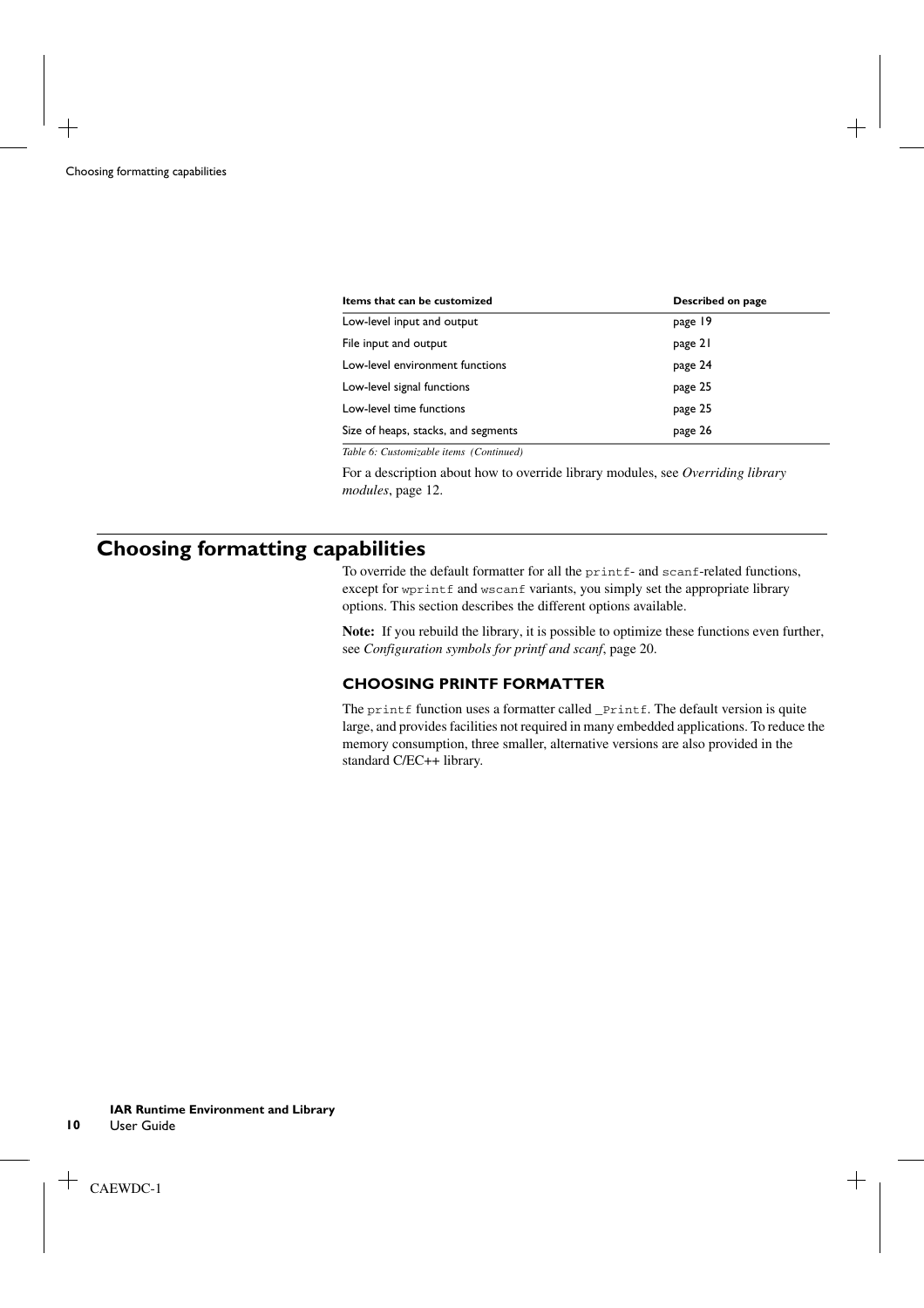| <b>Formatting capabilities</b>                                         | PrintfFull<br>(default) | PrintfLarge | PrintfSmall | PrintfTiny |
|------------------------------------------------------------------------|-------------------------|-------------|-------------|------------|
| Basic specifiers $c, d, i, o, p, s, u, X$ ,<br>$x$ , and $\frac{8}{3}$ | Yes                     | Yes         | Yes         | Yes        |
| Multibyte support                                                      | *                       | *           | $\ast$      | No         |
| Floating-point specifiers $a$ , and $A$                                | Yes                     | No.         | No.         | No.        |
| Floating-point specifiers $e$ , E, f, F, g,<br>and $G$                 | Yes                     | Yes         | No.         | No.        |
| Conversion specifier n                                                 | Yes                     | Yes         | No.         | No.        |
| Format flag space, $+, -, #$ , and 0                                   | Yes.                    | Yes         | Yes         | No.        |
| Length modifiers h, 1, L, s, t, and Z                                  | Yes.                    | Yes         | Yes         | No.        |
| Field width and precision, including *                                 | Yes                     | Yes         | Yes         | No.        |
| long long support                                                      | Yes                     | Yes         | No          | No         |

The following table summarizes the capabilities of the different formatters:

<span id="page-20-1"></span>*Table 7: Formatters for printf* 

**\* Depends on which library configuration is used.**

For information about how to fine-tune the formatting capabilities even further, see *[Configuration symbols for printf and scanf](#page-29-0)*, page 20.



#### **Specifying the print formatter in the IAR Embedded Workbench**

To specify the printf formatter in the IAR Embedded Workbench, choose **Project>Options** and select the **General Options** category. Select the appropriate option on the **Library options** page.



#### **Specifying printf formatter from the command line**

To use any other variant than the default  $(PerintfFull)$ , add one of the following lines in the linker command file you are using:

-e\_PrintfLarge=\_Printf -e\_PrintfSmall=\_Printf -e\_PrintfTiny=\_Printf

#### <span id="page-20-0"></span>**CHOOSING SCANF FORMATTER**

In a similar way to the printf function, scanf uses a common formatter, called \_Scanf. The default version is very large, and provides facilities that are not required in many embedded applications. To reduce the memory consumption, two smaller, alternative versions are also provided in the standard C/C++ library.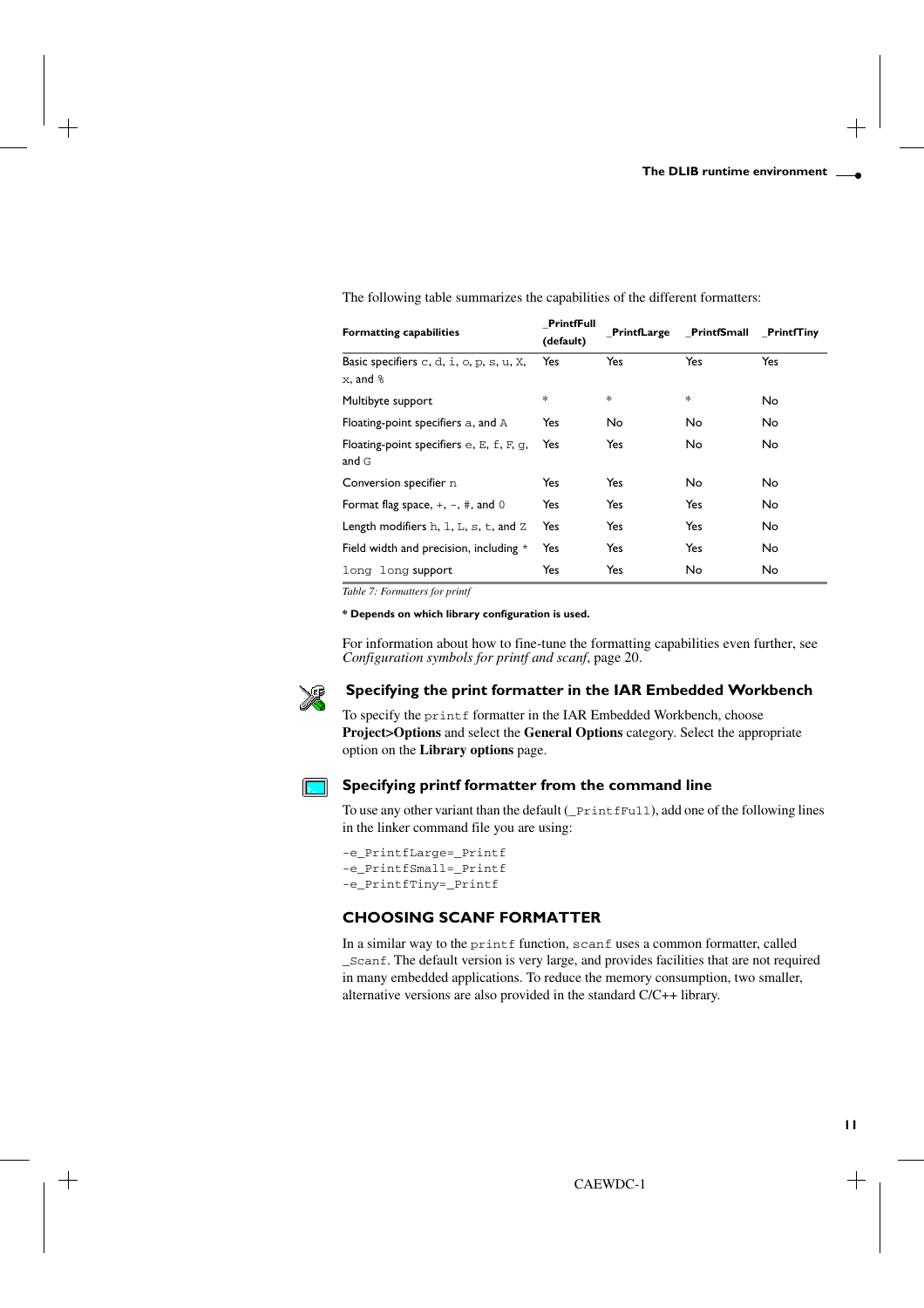The following table summarizes the capabilities of the different formatters:

| <b>Formatting capabilities</b>                         | ScanfFull (default) ScanfLarge |        | ScanfSmall |
|--------------------------------------------------------|--------------------------------|--------|------------|
| Basic specifiers $c, d, i, o, p, s, u, X$ ,            | Yes                            | Yes    | <b>Yes</b> |
| $x$ , and $\frac{6}{3}$                                |                                |        |            |
| Multibyte support                                      | $\ast$                         | $\ast$ | $\ast$     |
| Floating-point specifiers $a$ , and $A$                | Yes                            | No     | No.        |
| Floating-point specifiers $e, E, f, F, g$ ,<br>and $G$ | Yes                            | No.    | No.        |
|                                                        |                                |        |            |
| Conversion specifier n                                 | Yes                            | No.    | No         |
| Scan set $\lceil$ and $\lceil$                         | Yes                            | Yes    | No.        |
| Assignment suppressing *                               | Yes                            | Yes    | No         |
| long long support                                      | Yes                            | No     | No         |

<span id="page-21-1"></span>*Table 8: Formatters for scanf* 

**\* Depends on which library configuration that is used.**

For information about how to fine-tune the formatting capabilities even further, see *[Configuration symbols for printf and scanf](#page-29-0)*, page 20.



#### **Specifying scanf formatter in the IAR Embedded Workbench**

To specify the scanf formatter in the IAR Embedded Workbench, choose **Project>Options** and select the **General Options** category. Select the appropriate option on the **Library options** page.



#### **Specifying scanf formatter from the command line**

To use any other variant than the default (\_ScanfFull), add one of the following lines in the linker command file you are using:

```
-e_ScanfLarge=_Scanf
-e_ScanfSmall=_Scanf
```
## <span id="page-21-0"></span>**Overriding library modules**

The library contains modules which you probably need to override with your own customized modules, for example functions for character-based I/O and cstartup. This can be done without rebuilding the entire library. This section describes the procedure for including your version of the module in the application project build process. The library files that you can override with your own versions are located in the *cpuname*\src\lib directory.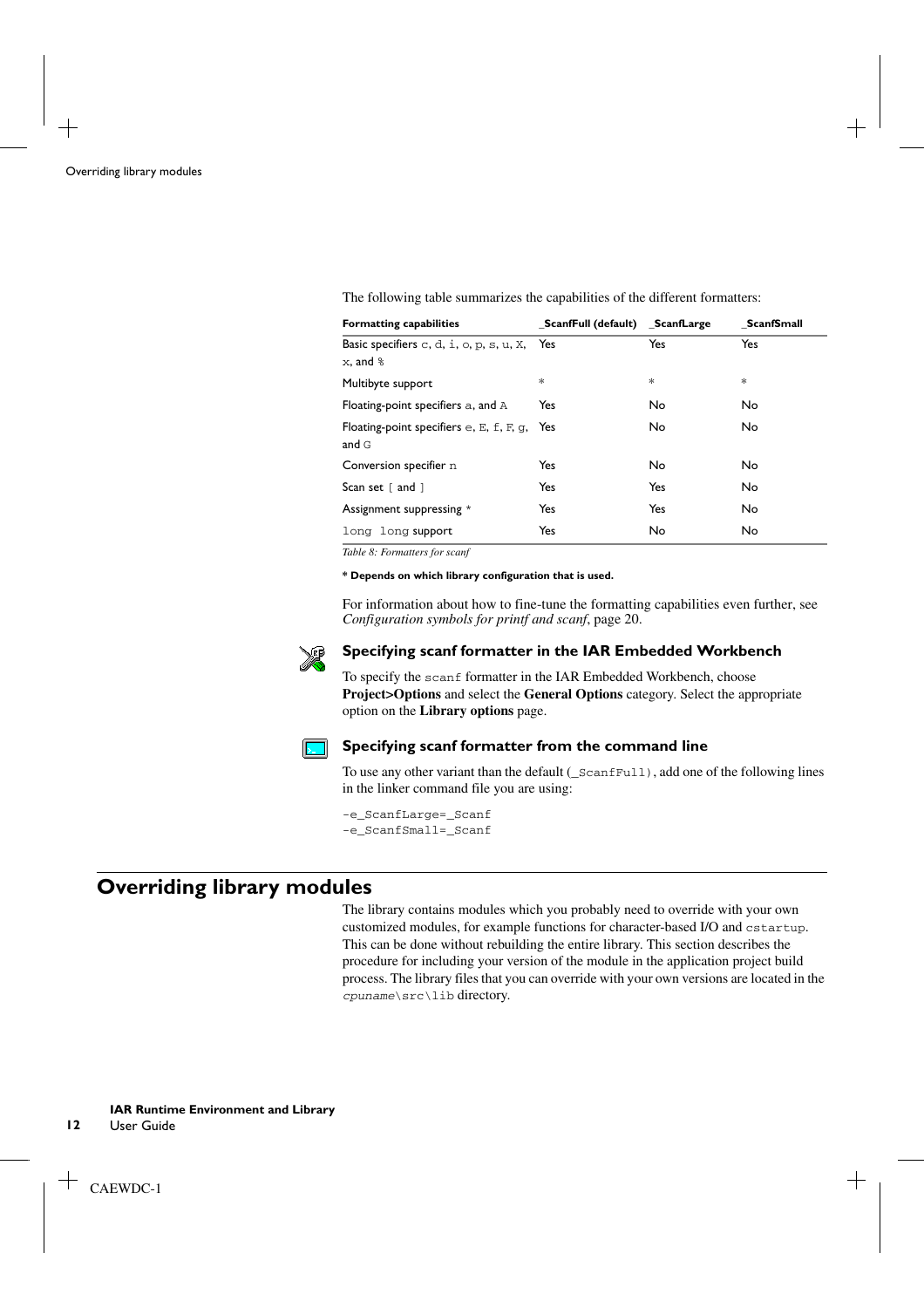**Note:** If you override a default I/O library module with your own module, C-SPY support for the module is turned off. For example, if you replace the module  $\sqrt{w}$  write with your own version, the C-SPY Terminal I/O window will not be supported.



#### **Overriding library modules using the IAR Embedded Workbench**

This procedure is applicable to any source file in the library, which means *library\_module*.c in this example can be *any* module in the library.

- **1** Copy the appropriate *library\_module*.c file to your project directory.
- **2** Make the required additions to the file (or create your own routine, using the default file as a model), and make sure to save it under the same name.
- **3** Add the customized file to your project.
- **4** Rebuild your project.

#### **Overriding library modules from the command line**

This procedure is applicable to any source file in the library, which means *library\_module*.c in this example can be *any* module in the library.

- **1** Copy the appropriate *library\_module*.c to your project directory.
- **2** Make the required additions to the file (or create your own routine, using the default file as a model), and make sure to save it under the same name.
- **3** Compile the modified file using the same options as for the rest of the project.

This creates a replacement object module file named *library\_module*.r*xx*.

**Note:** The library configuration file and some other project options must be the same for *library\_module* as for the rest of your code. For a list of necessary project options, see the release notes provided with the IAR product installation.

**4** Add *library\_module*.r*xx* to the XLINK command line.

Make sure that *library\_module* is located before the library on the command line. This ensures that your module is used instead of the one in the library.

Run XLINK to rebuild your application.

This will use your version of *library\_module*.r*xx*, instead of the one in the library. For information about the XLINK options, see the *IAR Linker and Library Tools Reference Guide*.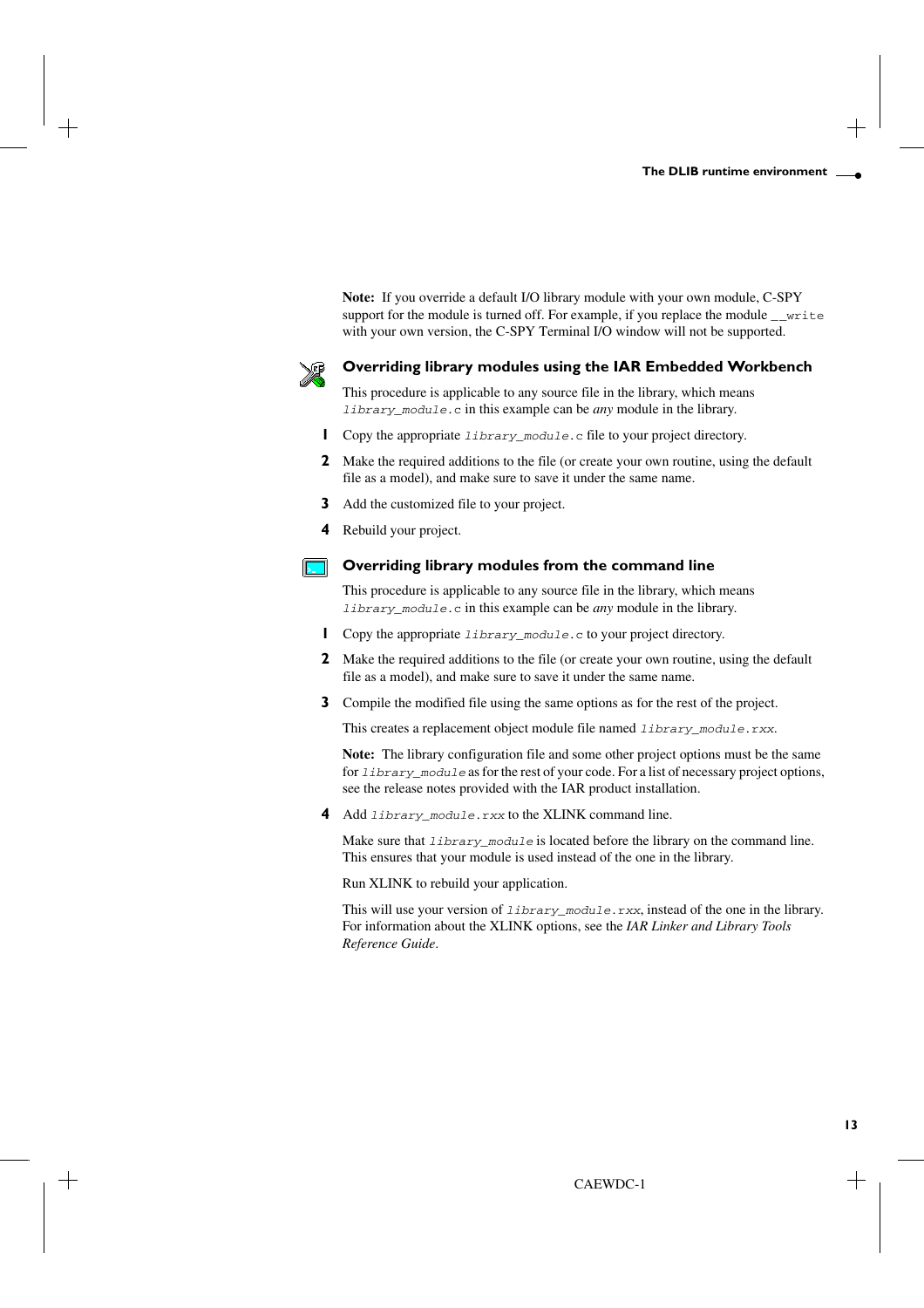## <span id="page-23-0"></span>**Building and using a customized library**

In some situations, see *[Situations that require library building](#page-16-0)*, page 7, it is necessary to rebuild the library. In those cases you need to:

- Set up a library project
- Make the required library modifications
- Build your customized library
- Finally, make sure your application project will use the customized library.

Information about the build process is described in *IAR Embedded Workbench™ IDE User Guide*.

**Note:** It is possible to build IAR Embedded Workbench projects from the command line by using the  $i$ arbuild.exe utility. However, no make or batch files for building the library from the command line are provided.

## <span id="page-23-1"></span>**SETTING UP A LIBRARY PROJECT**

The IAR Embedded Workbench provides a library project template which can be used for customizing the runtime environment configuration. This library template has full library configuration, see Table 4, *[Library configurations](#page-16-2)*, [page 7](#page-16-2).



In the IAR Embedded Workbench, modify the generic options in the created library project to suit your application.

**Note:** There is one important restriction on setting options. If you set an option on file level (file level override), no options on higher levels that operate on files will affect that file.

## <span id="page-23-2"></span>**MODIFYING THE LIBRARY FUNCTIONALITY**

You must modify the library configuration file and build your own library to modify support for, for example, locale, file descriptors, and multibytes. This will include or exclude certain parts of the runtime environment.

The library functionality is determined by a set of *configuration symbols*. The default values of these symbols are defined in the Dlib\_defaults.h file. This read-only file describes the configuration possibilities. In addition, your library has its own library configuration file dl*cpuname*Custom.h, which sets up that specific library with full library configuration. For more information, see Table 6, *[Customizable items](#page-18-2)*, [page 9.](#page-18-2)

The library configuration file is used for tailoring a build of the runtime library, as well as tailoring the system header files.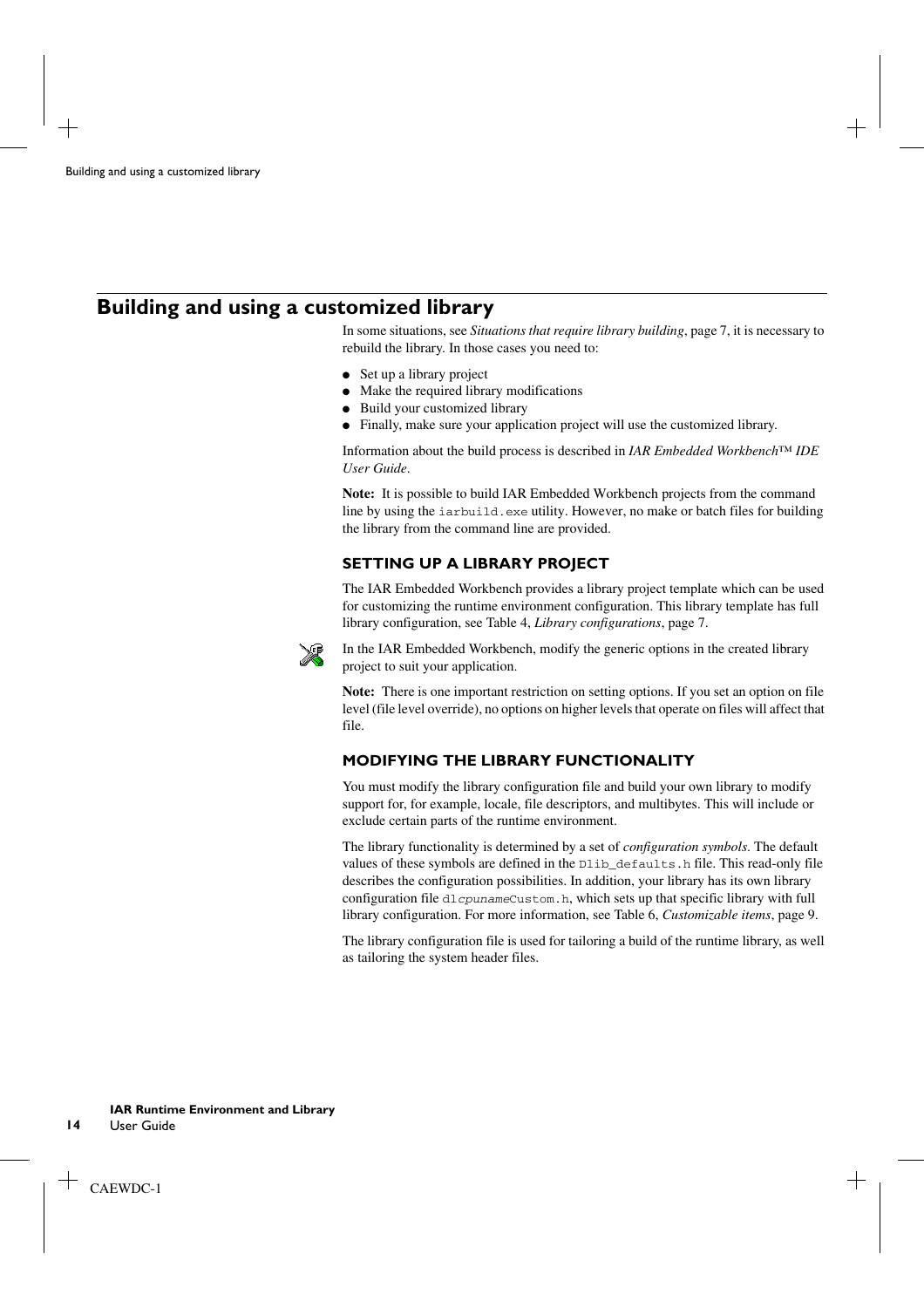## **Modifying the library configuration file**

In your library project, open the dl*cpuname*Custom.h file and customize it by setting the values of the configuration symbols according to the application requirements.

When you are finished, build your library project with the appropriate project options.

### <span id="page-24-0"></span>**USING A CUSTOMIZED LIBRARY**

After you have built your library, you must make sure to use it in your application project.



In the IAR Embedded Workbench you must perform the following steps:

**1** Choose **Project>Options** and click the **Library Configuration** tab in the **General Options** category.

- **2** Choose **Custom DLIB** from the **Library** drop-down menu.
- **3** In the **Library file** text box, locate your library file.
- **4** In the **Configuration file** text box, locate your library configuration file.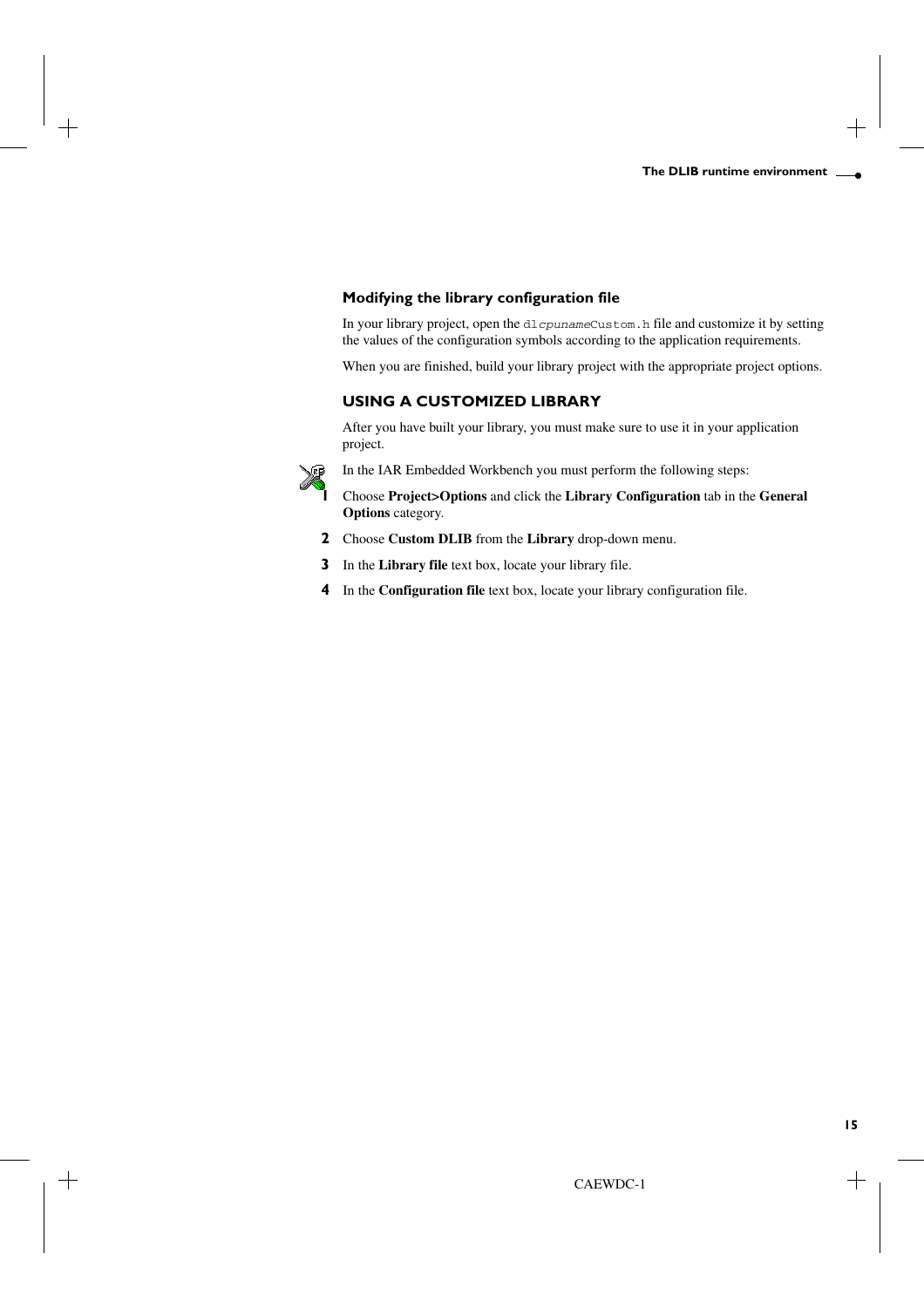# <span id="page-25-0"></span>**System startup and termination**

This section describes the runtime environment actions performs during startup and termination of applications. The following figure gives a graphical overview of the startup and exit sequences:



*Figure 1: Startup and exit sequences*

The code for handling startup and termination is located in the source files cstartup.s*xx*, cmain.s*xx*, cexit.s*xx*, and low\_level\_init.c located in the *cpuname*\src\lib directory.

**Note:** Depending on your product installation, the functionality provided by cmain.s*xx* might be included in cstartup.s*xx* instead of being in a separate file.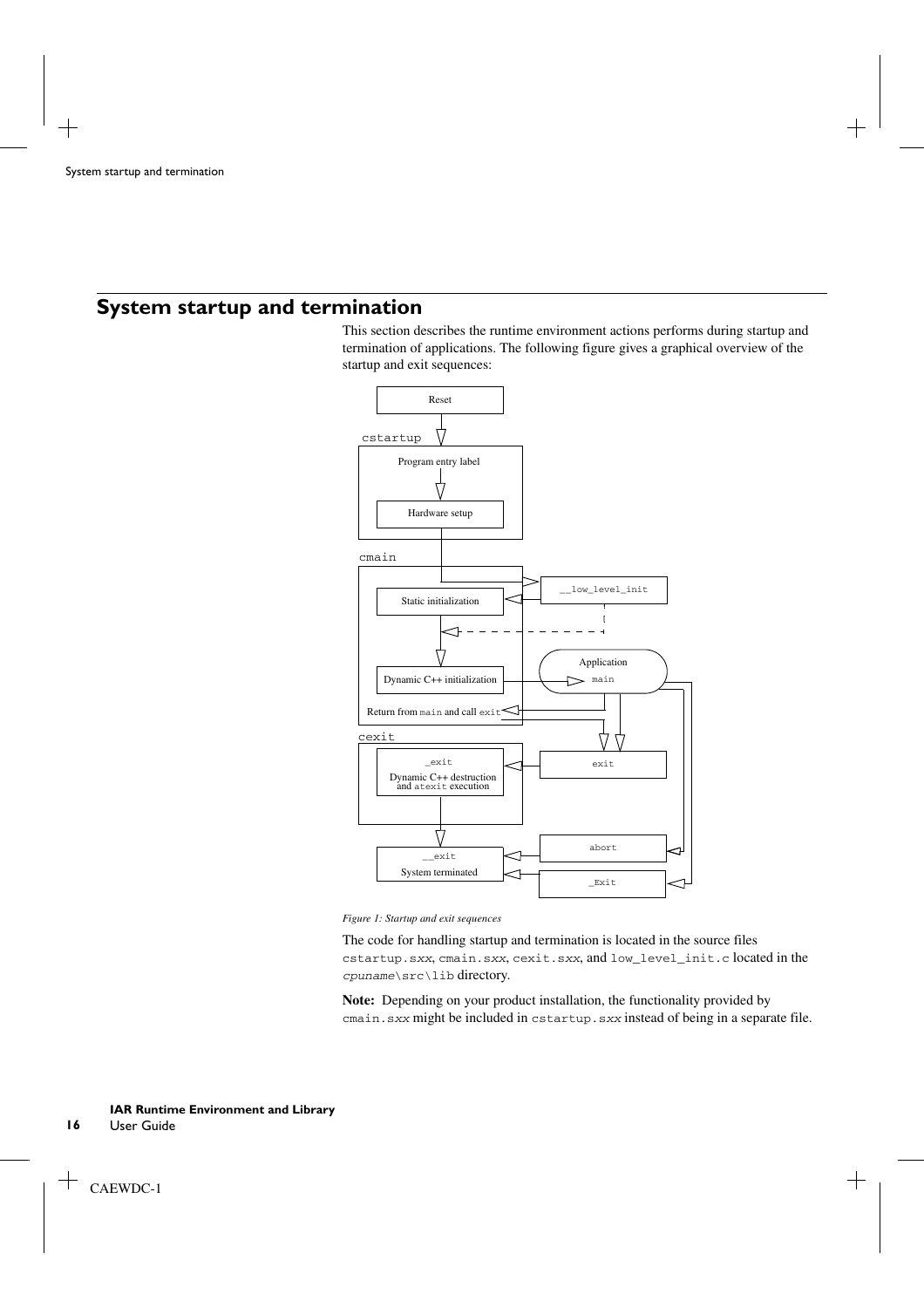## <span id="page-26-0"></span>**SYSTEM STARTUP**

When an application is initialized, a number of steps are performed:

- When the cpu is reset it will jump to the program entry label \_\_program\_start in the cstartup module.
- The function \_\_low\_level\_init is called, giving the application a chance to perform early initializations
- Static variables are initialized; this includes clearing zero-initialized memory and copying the ROM image of the RAM memory of the rest of the initialized variables depending on the return value of \_\_low\_level\_init
- Static C++ objects are constructed
- The main function is called, which starts the application.

### <span id="page-26-1"></span>**SYSTEM TERMINATION**

An application can terminate normally in two different ways:

- Return from the main function
- $\bullet$  Call the exit function.

Since the ISO/ANSI C standard states that the two methods should be equivalent, the cstartup code calls the exit function if main returns. The parameter passed to the exit function is the return value of main.

The default exit function is written in C. It calls a small function  $_{\text{exit}}$  provided by the cstartup file.

The \_exit function will perform the following operations:

- Call functions registered to be executed when the application ends. This includes C++ destructors for static and global variables, and functions registered with the standard C function atexit
- Close all open files
- Call \_\_exit
- $\bullet$  When  $\text{__exit}$  is reached, stop the system.

An application can also exit by calling the abort function. The default abort function just calls \_\_exit in order to halt the system without performing any type of cleanup.

### **C-SPY interface to system termination**

If your project is linked with support for runtime debugging, the normal \_\_exit and abort functions are replaced with special ones. C-SPY will then recognize when those functions are called and can take appropriate actions to simulate program termination. For more information, see *[C-SPY Debugger runtime interface](#page-38-0)*, page 29.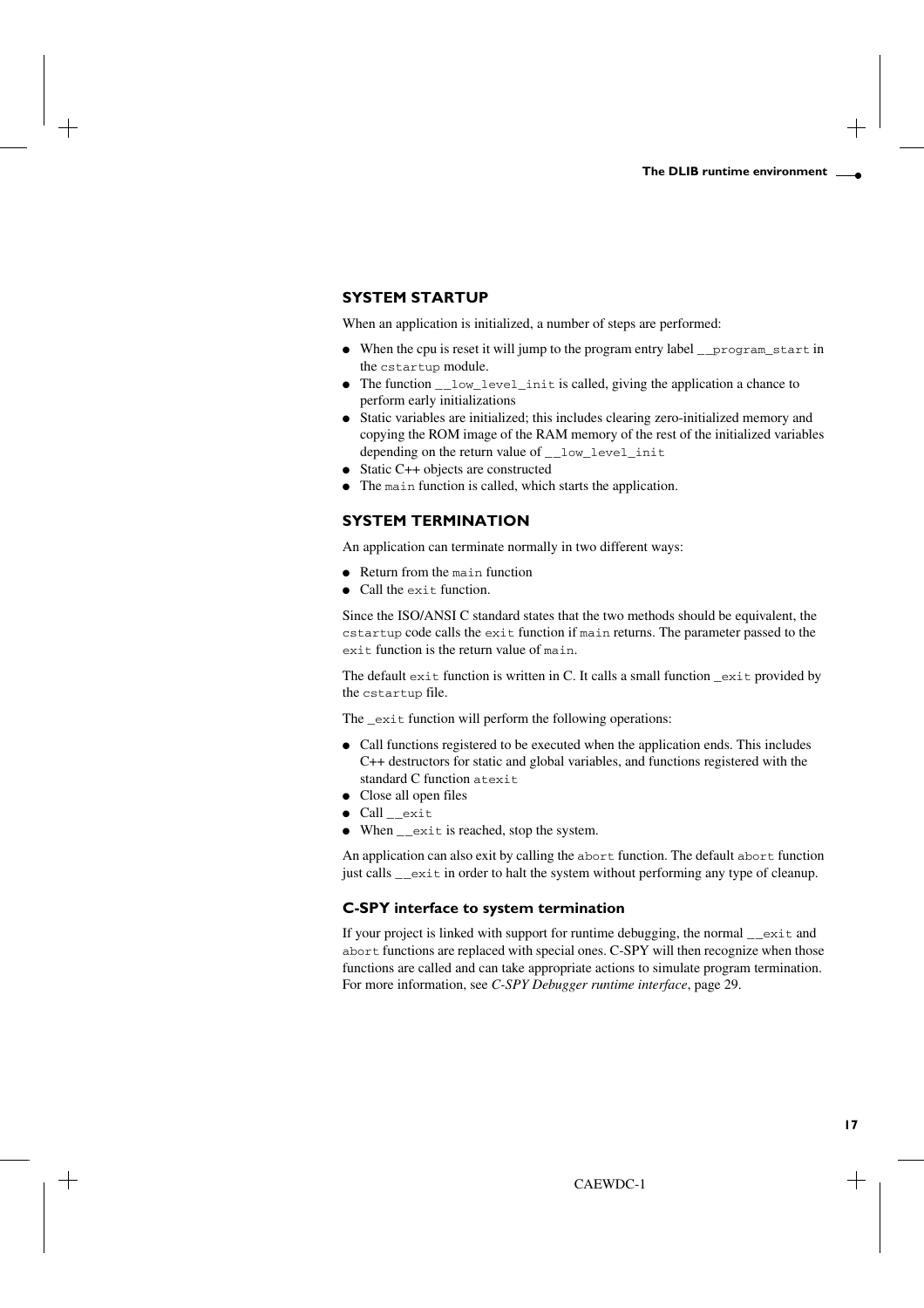# <span id="page-27-0"></span>**Customizing system initialization**

It is likely that you need to customize the code for system initialization. For example, your application might need to initialize memory-mapped special function registers (SFRs), or omit the default initialization of data segments performed by cstartup.

You can do this by providing a customized version of the routine  $\Box$  low level init, which is called from cmain before the data segments are initialized. Modifying the cstartup file directly should be avoided.

The code for handling system startup is located in the source files cstartup.s*xx* and low\_level\_init.c, located in the *cpuname*\src directory. If you intend to rebuild the library, the source files are available in the template library project, see *[Building and](#page-23-0)  [using a customized library](#page-23-0)*, page 14.

**Note:** Regardless of whether you modify the low level init routine or the cstartup code, you do not have to rebuild the library.

## <span id="page-27-1"></span>**\_\_LOW\_LEVEL\_INIT**

There is a skeleton low-level initialization file supplied with the product—the C source file  $low$  level init.c. The only limitation using a C source version is that static initialized variables cannot be used within the file, as variable initialization has not been performed at this point.

The value returned by \_\_1ow\_level\_init determines whether or not data segments should be initialized by cstartup. If the function returns 0, the data segments will not be initialized.

## <span id="page-27-2"></span>**MODIFYING THE CSTARTUP FILE**

As noted earlier, you should not modify the cstartup.s*xx* file if a customized version of \_\_low\_level\_init is enough for your needs. However, if you do need to modify the cstartup.s*xx* file, we recommend that you follow the general procedure for creating a modified copy of the file and adding it to your project, see *[Overriding library](#page-21-0)  modules*[, page 12](#page-21-0).

## <span id="page-27-3"></span>**Standard streams for input and output**

There are three standard communication channels (streams)—stdin, stdout, and stderr—which are defined in stdio.h. If any of these streams are used by your application, for example by the functions  $\text{print} f$  and  $\text{sean} f$ , you need to customize the low-level functionality to suit your hardware.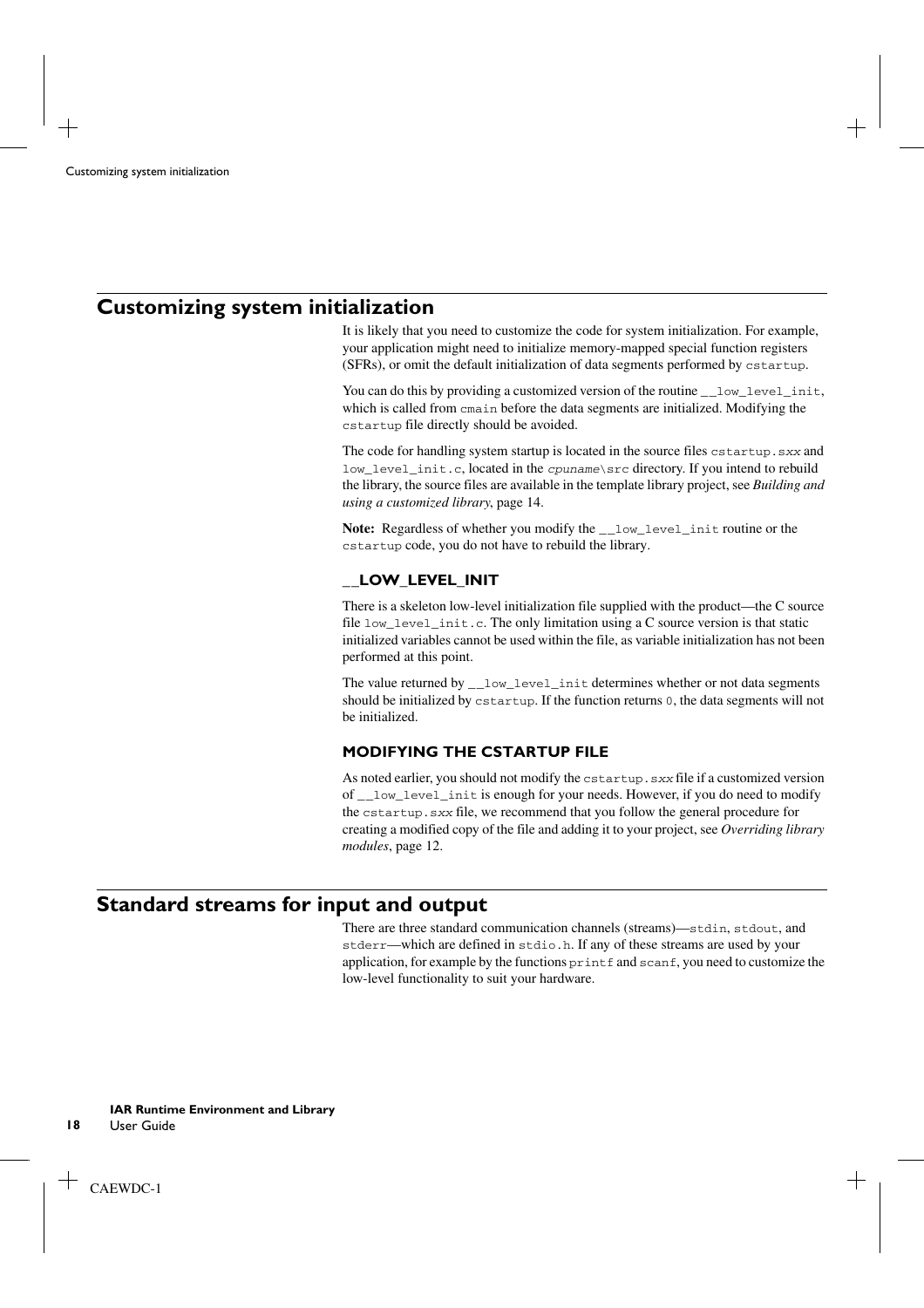There are primitive I/O functions, which are the fundamental functions through which C and C++ performs all character-based I/O. For any character-based I/O to be available, you must provide definitions for these functions using whatever facilities the hardware environment provides.

### <span id="page-28-0"></span>**IMPLEMENTING LOW-LEVEL CHARACTER INPUT AND OUTPUT**

To implement low-level functionality of the stdin and stdout streams, you must write the functions \_\_read and \_\_write, respectively. You can find template source code for these functions in the *cpuname*\src directory.

If you intend to rebuild the library, the source files are available in the template library project, see *[Building and using a customized library](#page-23-0)*, page 14. Note that customizing the low-level routines for input and output does not require you to rebuild the library.

Note: If you write your own variants of \_read or \_write, special considerations for the C-SPY runtime interface are needed, see *[C-SPY Debugger runtime interface](#page-38-0)*, [page 29.](#page-38-0)

### **Example of using \_\_write and \_\_read**

The code in the following examples use memory-mapped I/O to write to an LCD display:

```
__no_init volatile unsigned char LCD_IO @ address;
size_t __write(int Handle, const unsigned char * Buf, 
                   size_t Bufsize)
{
   int nChars = 0;
   /* Check for stdout and stderr 
       (only necessary if file descriptors are enabled.) */
  if (Handle != 1 && Handle != 2)
   {
     return -1;
   }
  for \left(\frac{\text{exp}(x)}{\text{exp}(x)}\right) = Bufsize = 0; --Bufsize)
  \sqrt{2}LCD\_IO = * Butff++; ++nChars;
   }
   return nChars;
}
size t    read(int Handle, unsigned char *Buf, size t BufSize)
{
   int nChars = 0;
   /* Check for stdin
```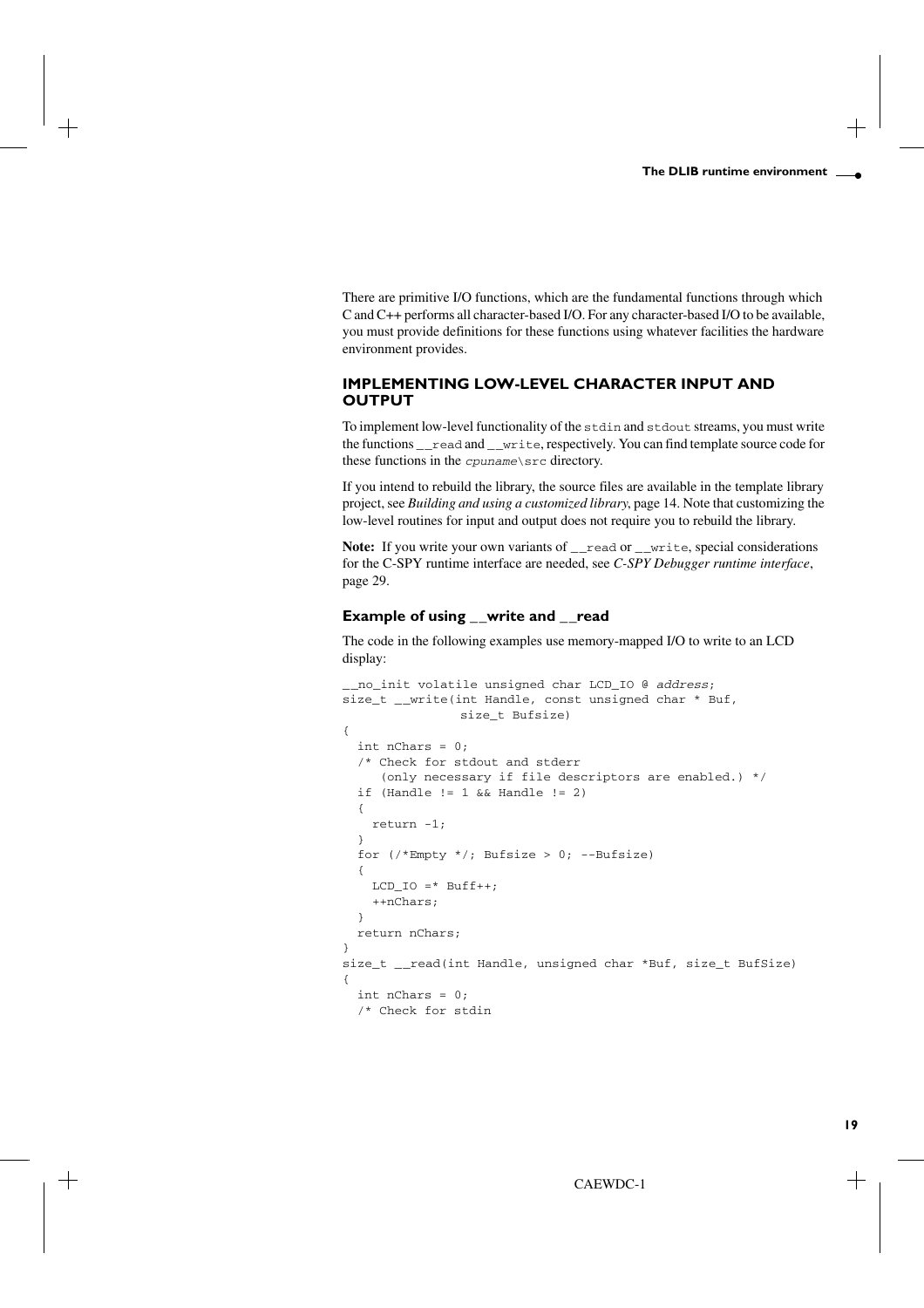```
 (only necessary if FILE descriptors are enabled) */
   if (Handle != 0)
   {
     return -1;
   }
  for \frac{\text{exp}(x)}{\text{exp}(x)}; BufSize > 0; --BufSize)
   {
    int c = LCDIO;if (c < 0) break;
    *Buf ++= c;
     ++nChars;
   }
   return nChars;
}
```
For information about the @ operator, see the *IAR C/C++ Compiler Reference Guide*.

## <span id="page-29-0"></span>**Configuration symbols for printf and scanf**

When you set up your application project, you typically need to consider what printf and scanf formatting capabilities your application requires, see *[Choosing formatting](#page-19-0)  [capabilities](#page-19-0)*, page 10.

If the provided formatters do not meet your requirements, you can customize the full formatters. However, that means you need to rebuild the runtime library.

The default behavior of the printf and scanf formatters are defined by configuration symbols in the DLIB\_Defaults.h file.

The following configuration symbols determine what capabilities the function printf should have:

| Includes support for                 |  |
|--------------------------------------|--|
| Multibyte characters                 |  |
| Long long $(11$ qualifier)           |  |
| Floating-point numbers               |  |
| Hexadecimal floats                   |  |
| Output count (%n)                    |  |
| Qualifiers h, $1, L, v, t$ , and $z$ |  |
| Flags $-$ , $+$ , $\#$ , and 0       |  |
| Width and precision                  |  |
|                                      |  |

<span id="page-29-1"></span>*Table 9: Descriptions of printf configuration symbols*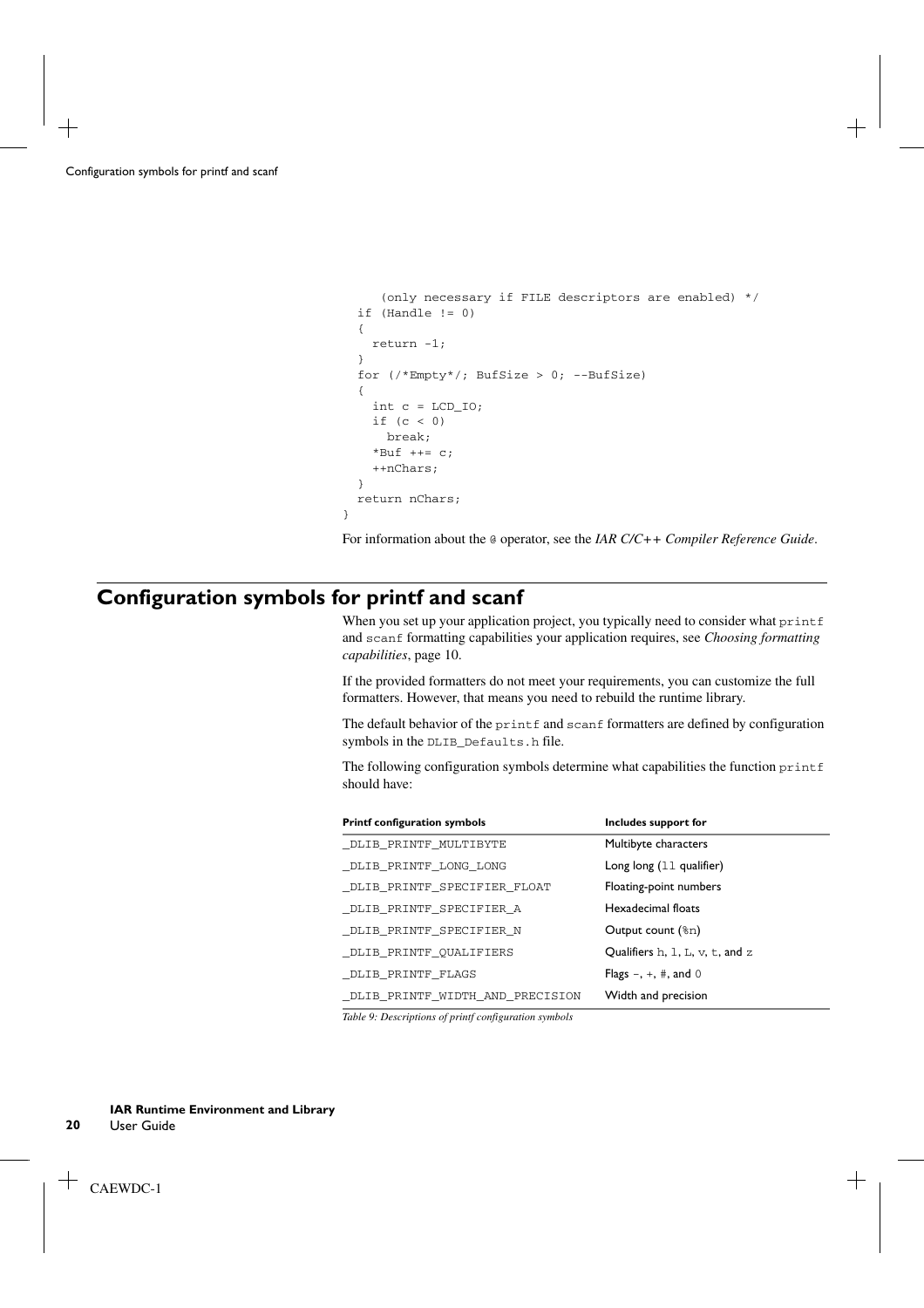| <b>Printf configuration symbols</b> | Includes support for            |  |
|-------------------------------------|---------------------------------|--|
| DLIB PRINTF CHAR BY CHAR            | Output char by char or buffered |  |

*Table 9: Descriptions of printf configuration symbols (Continued)*

When you build a library, the following configurations determine what capabilities the function scanf should have:

| Scanf configuration symbols                                     | Includes support for              |
|-----------------------------------------------------------------|-----------------------------------|
| _DLIB_SCANF_MULTIBYTE                                           | Multibyte characters              |
| DLIB SCANF LONG LONG                                            | Long $long(11$ qualifier)         |
| _DLIB_SCANF_SPECIFIER_FLOAT                                     | Floating-point numbers            |
| _DLIB_SCANF_SPECIFIER_N                                         | Output count (%n)                 |
| DLIB SCANF OUALIFIERS                                           | Qualifiers h, j, 1, t, z, and $L$ |
| DLIB SCANF SCANSET                                              | Scanset $([*)$                    |
| DLIB SCANF WIDTH                                                | Width                             |
| _DLIB_SCANF_ASSIGNMENT_SUPPRESSING Assignment suppressing ([*]) |                                   |

<span id="page-30-2"></span>*Table 10: Descriptions of scanf configuration symbols* 

#### <span id="page-30-0"></span>**CUSTOMIZING FORMATTING CAPABILITIES**

To customize the formatting capabilities, you need to set up a library project, see *[Building and using a customized library](#page-23-0)*, page 14. Define the configuration symbols according to your application requirements.

## <span id="page-30-1"></span>**File input and output**

The library contains a large number of powerful functions for file I/O operations. If you use any of these functions you need to customize them to suit your hardware. In order to simplify adaptation to specific hardware, all I/O functions call a small set of primitive functions, each designed to accomplish one particular task; for example,  $\_\_$ open opens a file, and \_\_write outputs a number of characters.

Note that file I/O capability in the library is only supported by libraries with full library configuration, see *[Library configurations](#page-16-1)*, page 7. In other words, file I/O is supported when the configuration symbol \_\_DLIB\_FILE\_DESCRIPTOR is enabled. If not enabled, functions taking a *FILE \** argument cannot be used.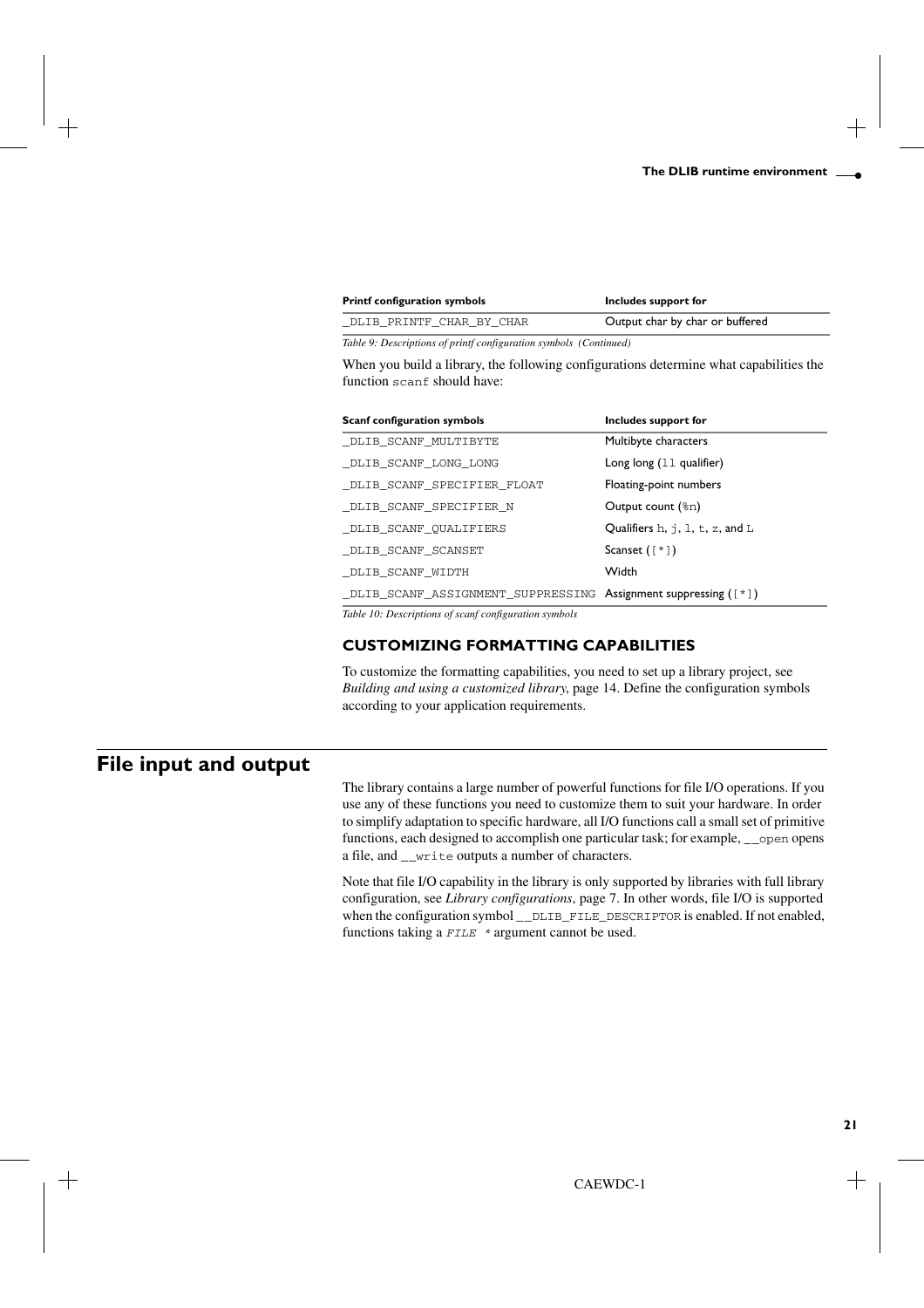| I/O function | File     | <b>Description</b>                |
|--------------|----------|-----------------------------------|
| close()      | close.c  | Closes a file.                    |
| lseek()      | lseek.c  | Sets the file position indicator. |
| $\_\_open()$ | open.c   | Opens a file.                     |
| read()       | read.c   | Reads a character buffer.         |
| write()      | write.c  | Writes a character buffer.        |
| remove()     | remove.c | Removes a file.                   |
| rename()     | rename.c | Renames a file.                   |

Template code for the following I/O files are included in the product:

<span id="page-31-2"></span>*Table 11: Low-level I/O files* 

The primitive functions identify I/O streams, such as an open file, with a file descriptor that is a unique integer. The I/O streams normally associated with stdin, stdout, and stderr have the file descriptors 0, 1, and 2, respectively.

**Note:** If you link your library with I/O debugging support, C-SPY variants of the low-level I/O functions will be linked for interaction with C-SPY. For more information, see *[Debug support in the runtime library](#page-17-0)*, page 8.

## <span id="page-31-0"></span>**Locale**

*Locale* is a part of the C language that allows language- and country-specific settings for a number of areas, such as currency symbols, date and time, and multibyte encoding.

Depending on what runtime library you are using you get different level of locale support. However, the more locale support, the larger your code will get. It is therefore necessary to consider what level of support your application needs.

The DLIB library can be used in two major modes:

- With locale interface, which makes it possible to switch between different locales during runtime
- Without locale interface, where one selected locale is hardwired into the application.

## <span id="page-31-1"></span>**LOCALE SUPPORT IN PREBUILT LIBRARIES**

The level of locale support in the prebuilt libraries depends on the library configuration.

- All prebuilt libraries supports the C locale only
- All libraries with *full library configuration* have support for the locale interface. For prebuilt libraries with locale interface, it is by default only supported to switch multibyte encoding during runtime.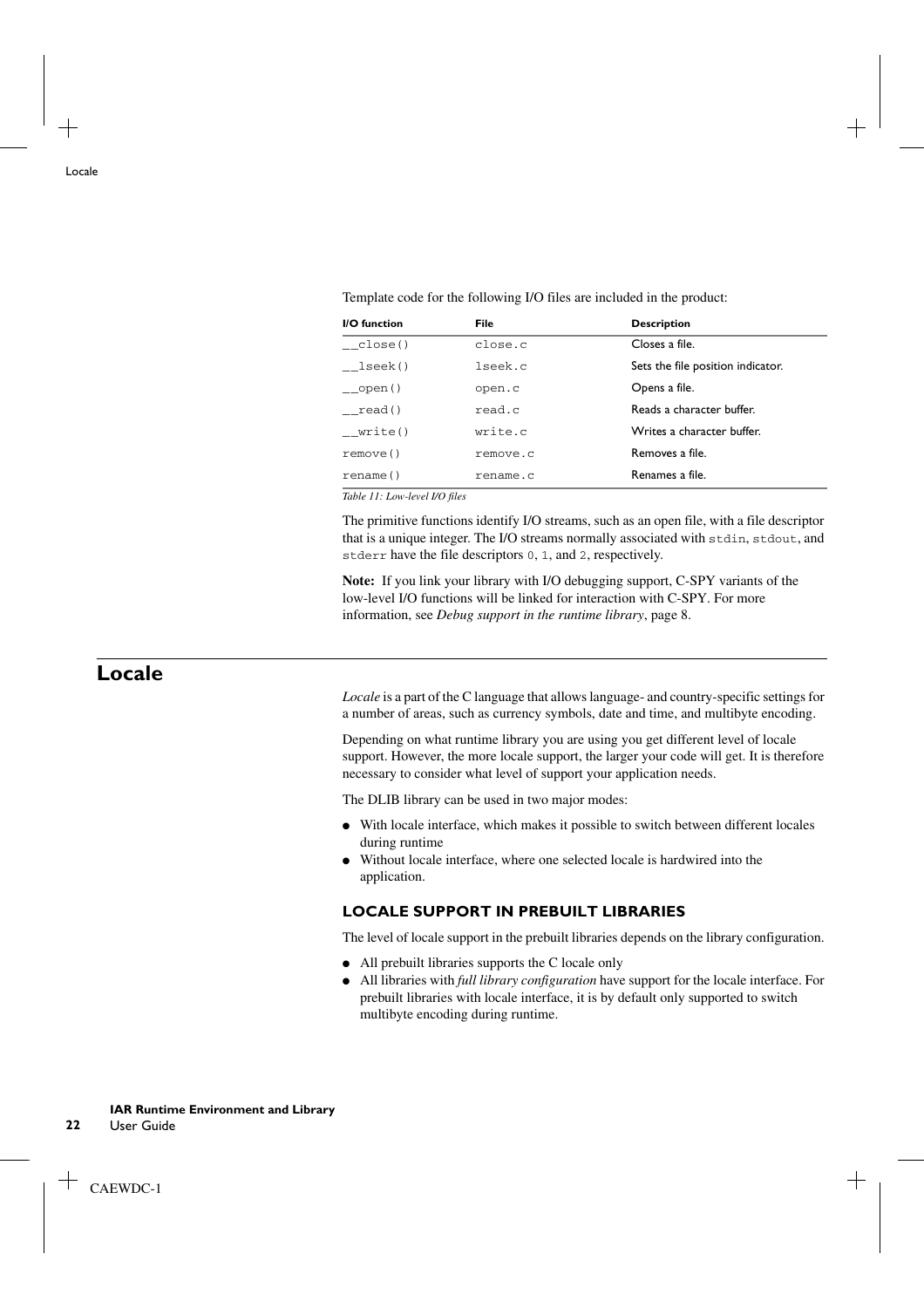● Libraries with *normal library configuration* do not have support for the locale interface.

If your application requires a different locale support, you need to rebuild the library.

## <span id="page-32-0"></span>**CUSTOMIZING THE LOCALE SUPPORT**

If you decide to rebuild the library, you can choose between the following locales:

- The standard C locale
- The POSIX locale
- A wide range of international locales.

#### **Locale configuration symbols**

The configuration symbol \_DLIB\_FULL\_LOCALE\_SUPPORT, which is defined in the library configuration file, determines whether a library has support for a locale interface or not. The locale configuration symbols \_LOCALE\_USE\_*LANG\_REGION* and ENCODING USE *ENCODING* define all the supported locales and encodings.

If you want to customize the locale support, you simply define the locale configuration symbols required by your application. For more information, see *[Building and using a](#page-23-0)  [customized library](#page-23-0)*, page 14.

**Note:** If you use multibyte characters in your C or assembler source code, make sure that you select the correct locale symbol (the local host locale).

### **Building a library without support for locale interface**

The locale interface is not included if the configuration symbol  $L$ DLIB\_FULL\_LOCALE\_SUPPORT is set to 0 (zero). This means that a hardwired locale is used—by default the standard C locale—but you can choose one of the supported locale configuration symbols. The setlocale function is not available and can therefore not be used for changing locales at runtime.

#### **Building a library with support for locale interface**

Support for the locale interface is obtained if the configuration symbol \_DLIB\_FULL\_LOCALE\_SUPPORT is set to 1. By default, the standard C locale is used, but you can define as many configuration symbols as required. Because the setlocale function will be available in your application, it will be possible to switch locales at runtime.

### <span id="page-32-1"></span>**CHANGING LOCALES AT RUNTIME**

The standard library function setlocale is used for selecting the appropriate portion of the application's locale when the application is running.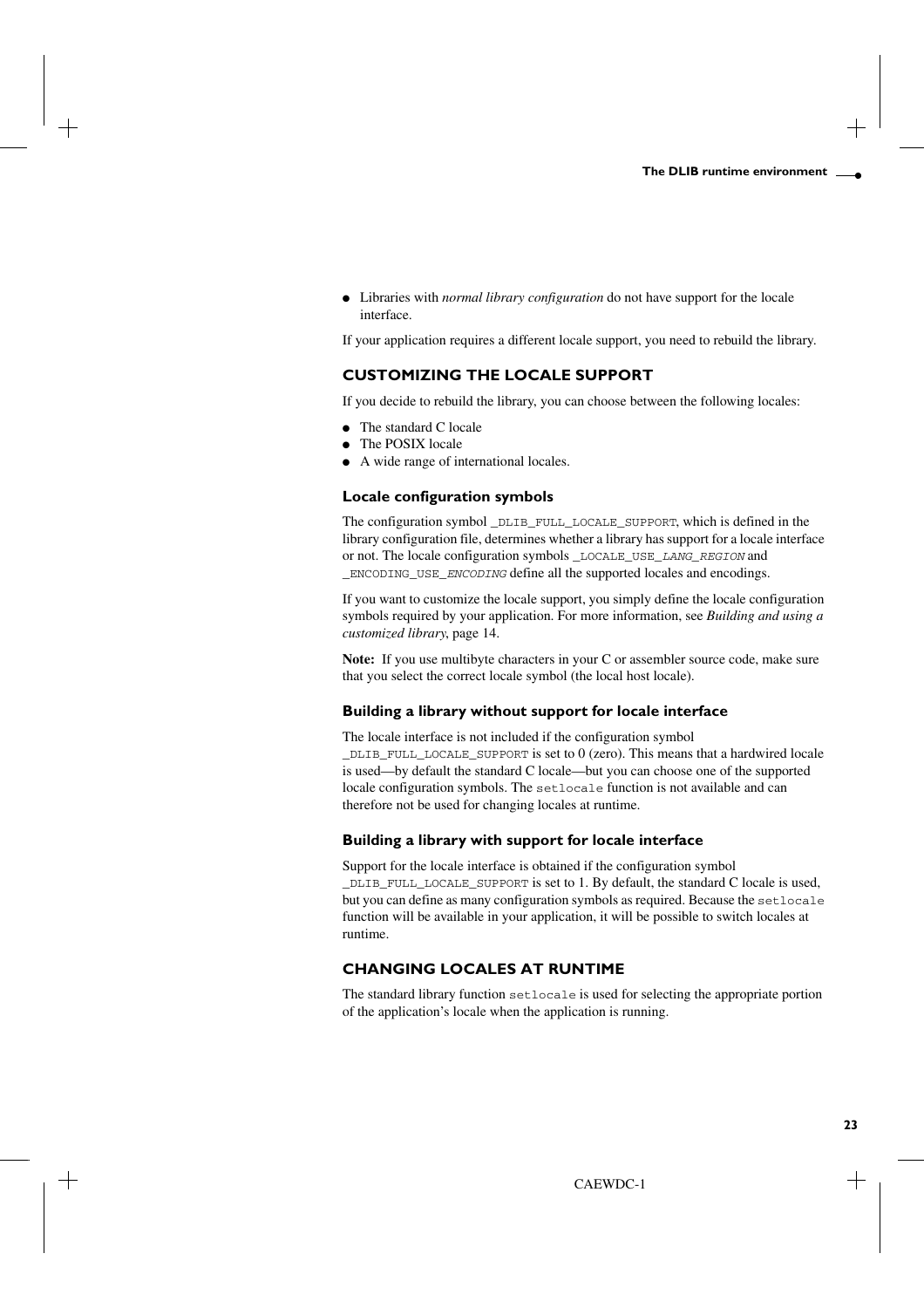The setlocale function takes two arguments. The first one is a locale category that is constructed after the pattern LC\_*CATEGORY*. The second argument is a string that describes the locale. It can either be a string previously returned by setlocale, or it can be a string constructed after the pattern:

*lang\_REGION*

or

*lang\_REGION.encoding*

The *lang* part specifies the language code, and the *REGION* part specifies a region qualifier, and *encoding* specifies the multibyte encoding that should be used.

The *lang\_REGION* part matches the \_LOCALE\_USE\_*LANG*\_*REGION* preprocessor symbols that can be specified in the library configuration file.

#### **Example**

This example sets the locale configuration symbols to Swedish to be used in Finland and UTF8 multibyte encoding:

setlocale (LC\_ALL, "sv\_FI.Utf8");

# <span id="page-33-0"></span>**Environment interaction**

According to the C standard, your application can interact with the environment using the functions getenv and system.

**Note:** The putenv function is not required by the standard, and the library does not provide an implementation of it.

The getenv function searches the string, pointed to by the global variable \_\_environ, for the key that was passed as argument. If the key is found, the value of it is returned, otherwise 0 (zero) is returned. By default, the string is empty.

To create or edit keys in the string, you must create a sequence of null terminated strings where each string has the format:

```
key=value\0
```
The last string must be empty. Assign the created sequence of strings to the serviron variable.

For example:

```
const char MyEnv[] = "Key=Value\0Key2=Value2\0";
__environ = MyEnv;
```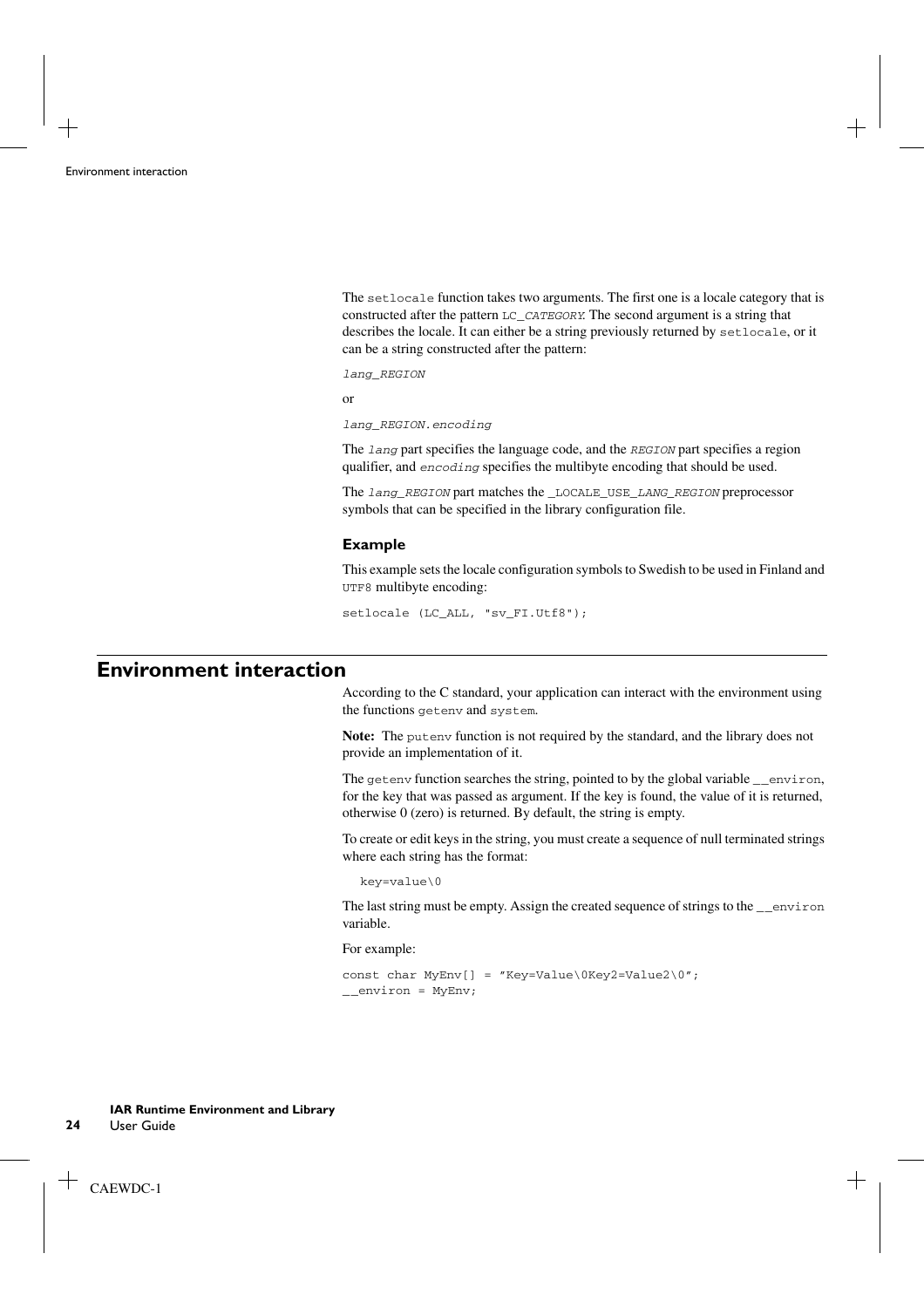If you need a more sophisticated environment variable handling, you should implement your own getenv, and possibly putenv function. This does not require that you rebuild the library. You can find source templates in the files getenv.c and environ.c in the *cpuname*\src\lib directory. For information about overriding default library modules, see *[Overriding library modules](#page-21-0)*, page 12.

If you need to use the system function, you need to implement it yourself. The system function available in the library simply returns -1.

If you decide to rebuild the library, you can find source templates in the library project template. For further information, see *[Building and using a customized library](#page-23-0)*, page 14.

**Note:** If you link your application with support for I/O debugging, the functions getenv and system will be replaced by C-SPY variants. For further information, see *[Debug support in the runtime library](#page-17-0)*, page 8.

# <span id="page-34-0"></span>**Signal and raise**

There are default implementations of the functions signal and raise available. If these functions do not provide the functionality that you need, you can implement your own versions.

This does not require that you rebuild the library. You can find source templates in the files Signal.c and Raise.c in the *cpuname*\src\lib directory. For information about overriding default library modules, see *[Overriding library modules](#page-21-0)*, page 12.

If you decide to rebuild the library, you can find source templates in the library project template. For further information, see *[Building and using a customized library](#page-23-0)*, page 14.

## <span id="page-34-1"></span>**Time**

To make the time and date functions work, you must implement the three functions clock, time, and \_\_getzone.

This does not require that you rebuild the library. You can find source templates in the files Clock.c and Time.c, and Getzone.c in the *cpuname*\src\lib directory. For information about overriding default library modules, see *[Overriding library modules](#page-21-0)*, [page 12.](#page-21-0)

If you decide to rebuild the library, you can find source templates in the library project template. For further information, see *[Building and using a customized library](#page-23-0)*, page 14.

The default implementation of \_\_getzone specifies UTC as the time-zone.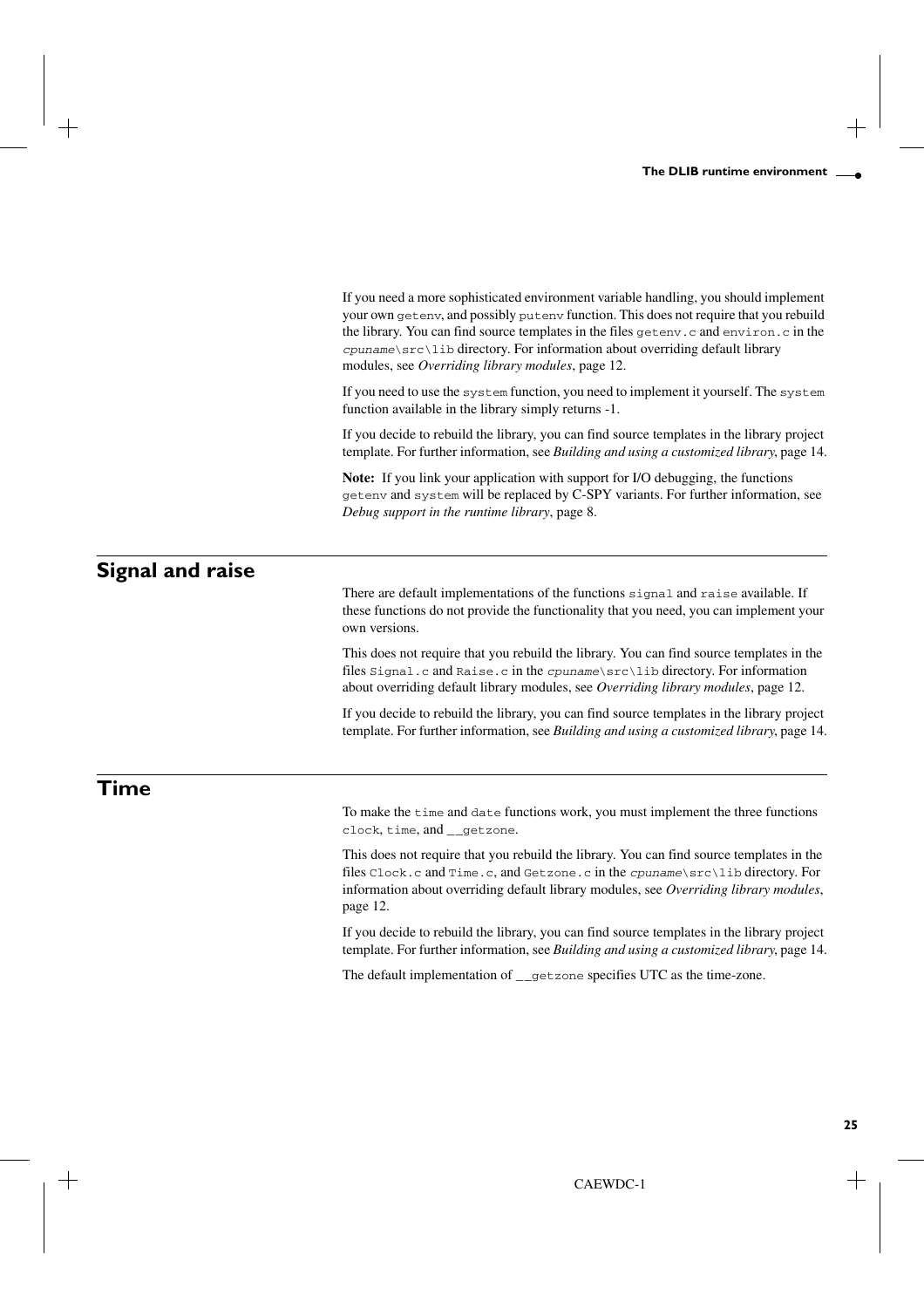**Note:** If you link your application with support for I/O debugging, the functions clock and time will be replaced by C-SPY variants that return the host clock and time respectively. For further information, see *[C-SPY Debugger runtime interface](#page-38-0)*, page 29.

## <span id="page-35-0"></span>**Strtod**

The function strtod does not accept hexadecimal floating-point strings in libraries with the normal library configuration. To make a library do so, you need to rebuild the library, see *[Building and using a customized library](#page-23-0)*, page 14. Enable the configuration symbol DLIB STRTOD HEX FLOAT in the library configuration file.

## <span id="page-35-1"></span>**Assert**

If you have linked your application with support for runtime debugging, C-SPY will be notified about failed asserts. If this is not the behavior you require, you must add the source file xReportAssert.c to your application project. Alternatively, you can rebuild the library. The \_\_ReportAssert function generates the assert notification.You can find template code in the *cpuname*\src directory. For further information, see *[Building and using a customized library](#page-23-0)*, page 14.

## <span id="page-35-3"></span><span id="page-35-2"></span>**The stack**

The stack is used by functions to store variables and other information that is used locally by functions, as described in the chapter *Data storage*. It is a continuous block of memory pointed to by the processor stack pointer register.

The data segment used for holding the stack is called CSTACK. The cstartup module initializes the stack pointer to the end of the stack segment.

Allocating a memory area for the stack is done differently when you use the command line interface compared to when you use the IAR Embedded Workbench IDE.



## **Stack size allocation in the IAR Embedded Workbench**

Select **Project>Options**. In the **General Options** category, click the **Stack/Heap** page.

Add the required stack size in the **Stack size** text box.



#### **Stack size allocation from the command line**

The size of the CSTACK segment is defined in the linker command file.

The default linker file sets up a constant representing the size of the stack, at the beginning of the linker file: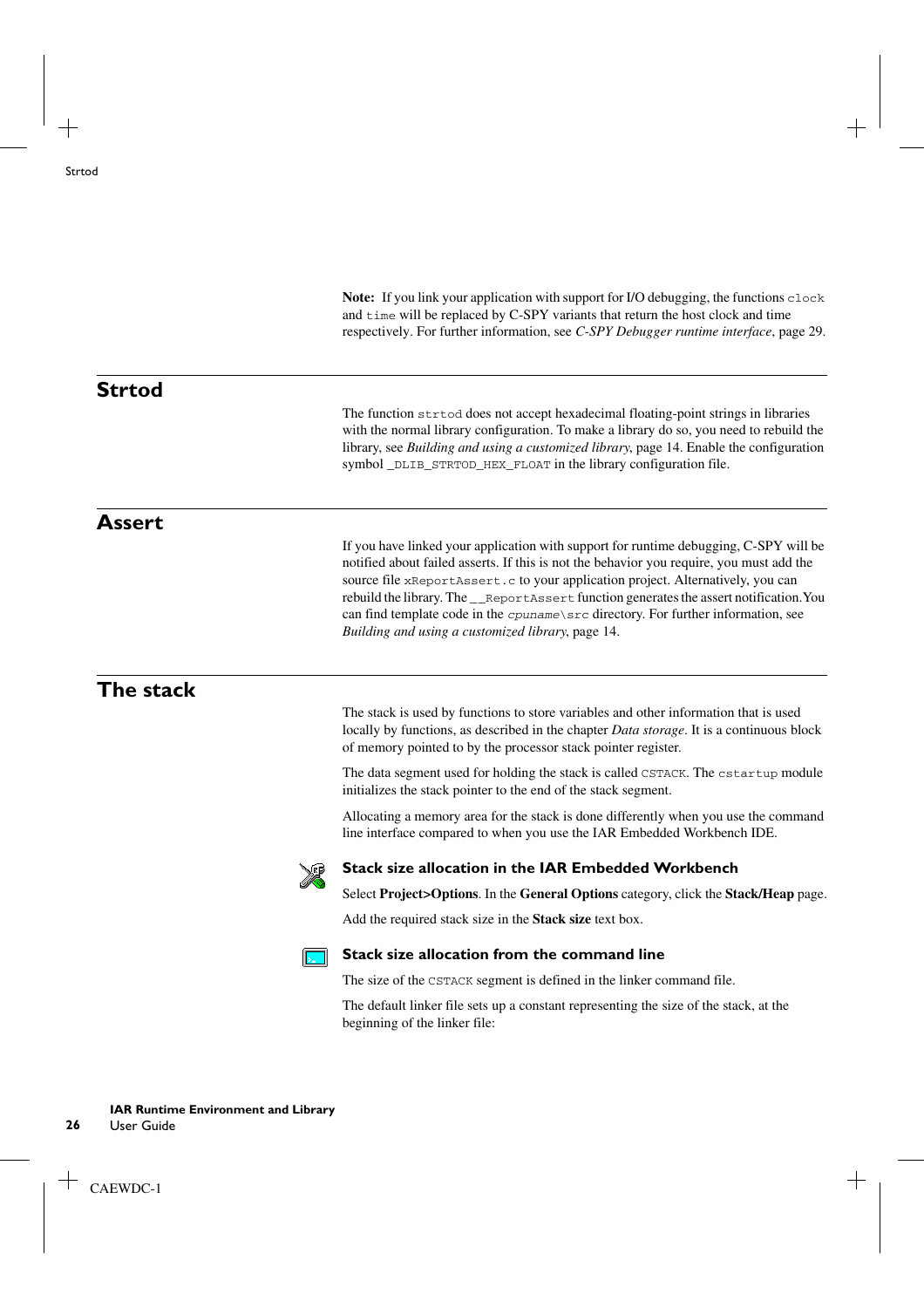\\-D\_CSTACK\_SIZE=*size*

Remove the comment characters and specify the appropriate size. Note that the size is written hexadecimally without the 0x notation.



## **Placement of stack segment**

Further down in the linker file, the actual stack segment is defined in the memory area available for the stack, for example:

-Z(DATA)CSTACK+\_CSTACK\_SIZE=A000-FE1F

**Note:** This range is not the size of the stack, but the range of the available memory.

#### **Stack size considerations**

The compiler uses the internal data stack, CSTACK, for a variety of user program operations, and the required stack size depends heavily on the details of these operations. If the given stack size is too small, the stack will normally overwrite the variable storage, which is likely to result in program failure. If the given stack size is too large, RAM will be wasted.

# **The heap**

The heap contains dynamic data allocated by use of the C function malloc (or one of the related functions) or the C++ operator new.

If your application uses dynamic memory allocation you should be familiar with the following:

- Linker segments used for the heap, which differs between the DLIB and the CLIB runtime environment
- Allocating the heap size, which differs depending on which build interface you are using
- Placing the heap segments in memory.

## **HEAP SEGMENTS IN THE DLIB RUNTIME ENVIRONMENT**

The compiler supports heaps in different memory types. To access a specific heap, use the appropriate memory attribute as a prefix to the standard functions malloc, free, calloc, and realloc. If you use any of the default functions it will be mapped to one of the memory-specific variants depending on your project settings, such as data model.

Each heap will reside in a segment with the name \_HEAP prefixed by a memory attribute.

For more information about this, see the release notes provided with the IAR product installation.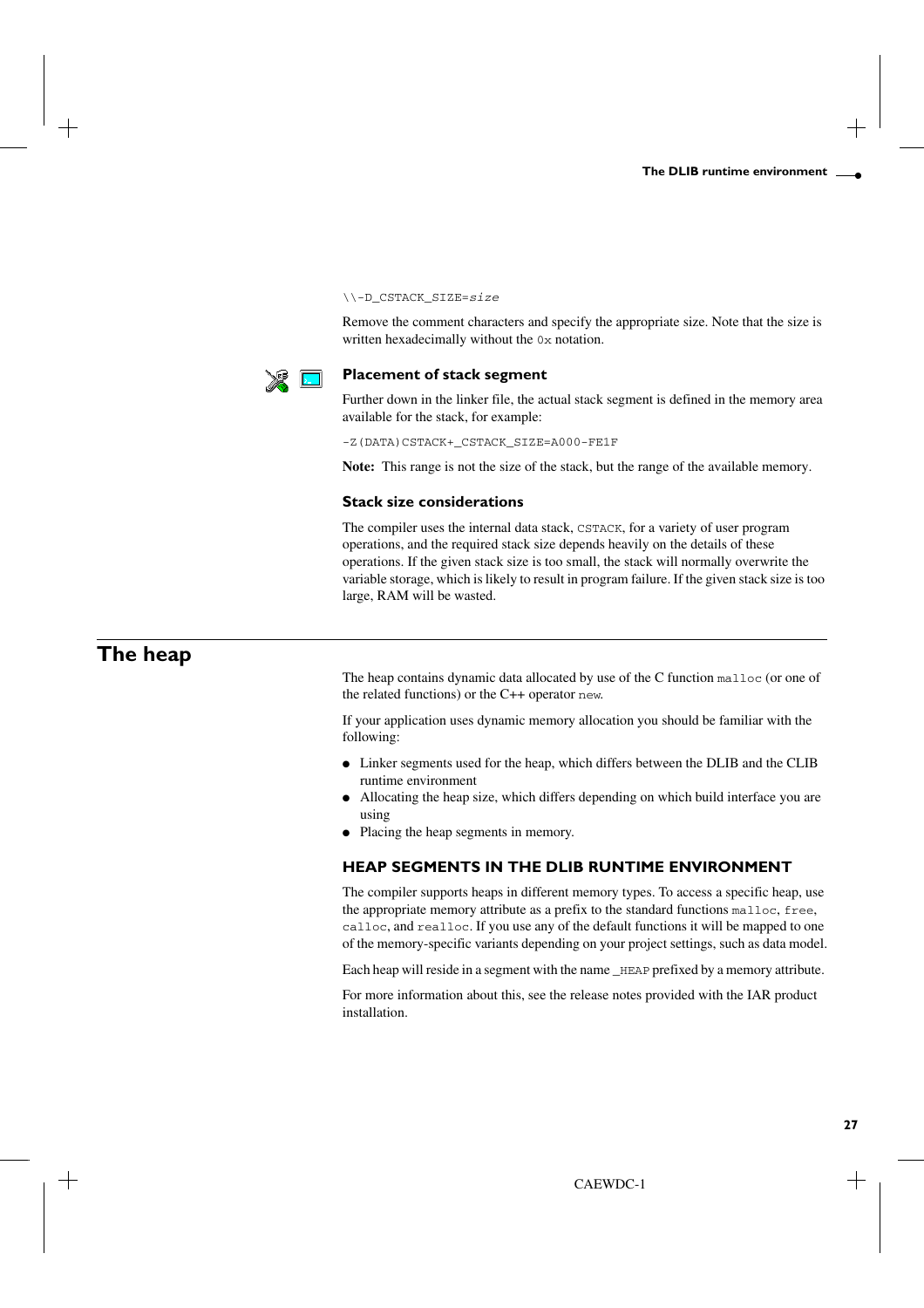# **HEAP SEGMENTS IN THE CLIB RUNTIME ENVIRONMENT**

The memory allocated to the heap is placed in the segment HEAP, which is only included in the application if dynamic memory allocation is actually used.



# **HEAP SIZE ALLOCATION IN THE IAR EMBEDDED WORKBENCH**

Select **Project>Options**. Options for setting the heap size are available in the **General Options** category.

Add the required heap size in the **Heap size** text box.



**HEAP SIZE ALLOCATION FROM THE COMMAND LINE**

The size of the heap segment is defined in the linker command file.

The default linker file sets up a constant representing the size of the heap, at the beginning of the linker file:

-D\_HEAP\_SIZE=*size*

Remove the comment characters and specify the appropriate size.



# **PLACEMENT OF HEAP SEGMENT**

The actual heap segment is allocated in the memory area available for the heap, for example:

-Z(DATA)HEAP+\_HEAP\_SIZE=08000-08FFF

**Note:** This range is not the size of the heap, but the range of the available memory.



## **HEAP SIZE AND STANDARD I/O**

If you have excluded FILE descriptors from the DLIB runtime environment, like in the normal configuration, there are no input and output buffers at all. Otherwise, like in the full configuration, be aware that the size of the input and output buffers is set to 512 bytes in the stdio library header file. If the heap is too small, I/O will not be buffered, which is considerably slower than when I/O is buffered. If you execute the application using the simulator driver of the IAR C-SPY Debugger, you are not likely to notice the speed penalty, but it is quite noticeable when the application runs on a hardware target system. If you use the standard I/O library, you should set the heap size to a value which accommodates the needs of the standard I/O buffer, for example 1 Kbyte.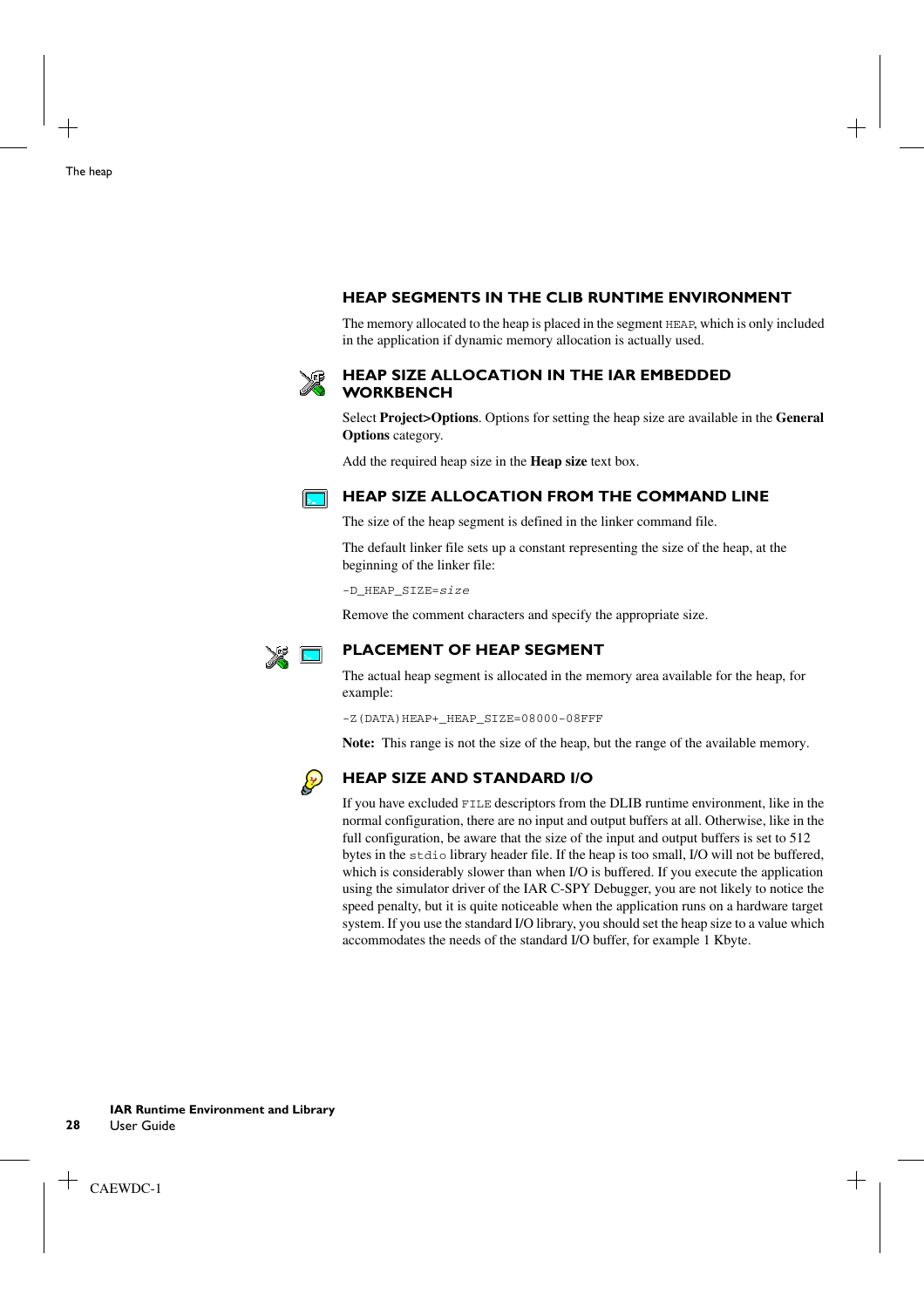# **C-SPY Debugger runtime interface**

To include support for runtime and I/O debugging, you must link your application with the XLINK options **With runtime control modules** or **With I/O emulation modules**, see *[Debug support in the runtime library](#page-17-0)*, page 8. In this case, C-SPY variants of the following library functions will be linked to the application:

| <b>Function</b> | <b>Description</b>                                                                                                               |
|-----------------|----------------------------------------------------------------------------------------------------------------------------------|
| abort.          | C-SPY notifies that the application has called abort *                                                                           |
| exit            | C-SPY notifies that the end of the application has been reached *                                                                |
| read            | stdin, stdout, and stderr will be directed to the Terminal I/O<br>window; all other files will read the associated host file     |
| __write         | stdin, stdout, and stderr will be directed to the Terminal I/O<br>window, all other files will write to the associated host file |
| $\_\_$ open     | Opens a file on the host computer                                                                                                |
| close           | Closes the associated host file on the host computer                                                                             |
| seek            | Seeks in the associated host file on the host computer                                                                           |
| remove          | Writes a message to the Debug Log window and returns - I                                                                         |
| rename          | Writes a message to the Debug Log window and returns -1                                                                          |
| time            | Returns the time on the host computer                                                                                            |
| clock           | Returns the clock on the host computer                                                                                           |
| system          | Writes a message to the Debug Log window and returns -1                                                                          |
| _ReportAssert   | Handles failed asserts *                                                                                                         |

*Table 12: Functions with special meanings when linked with debug info*

**\* The linker option With I/O emulation modules is not required for these functions.**

# **LOW-LEVEL DEBUGGER RUNTIME INTERFACE**

The low-level debugger runtime interface is used for communication between the application being debugged and the debugger itself. The debugger provides runtime services to the application via this interface; services that allow capabilities like file and terminal I/O to be performed on the host computer.

These capabilities can be valuable during the early development of an application, for example in an application using file I/O before any flash file system I/O drivers have been implemented. Or, if you need to debug constructions in your application that use stdin and stdout without the actual hardware device for input and output being available. Another debugging purpose can be to produce debug trace printouts.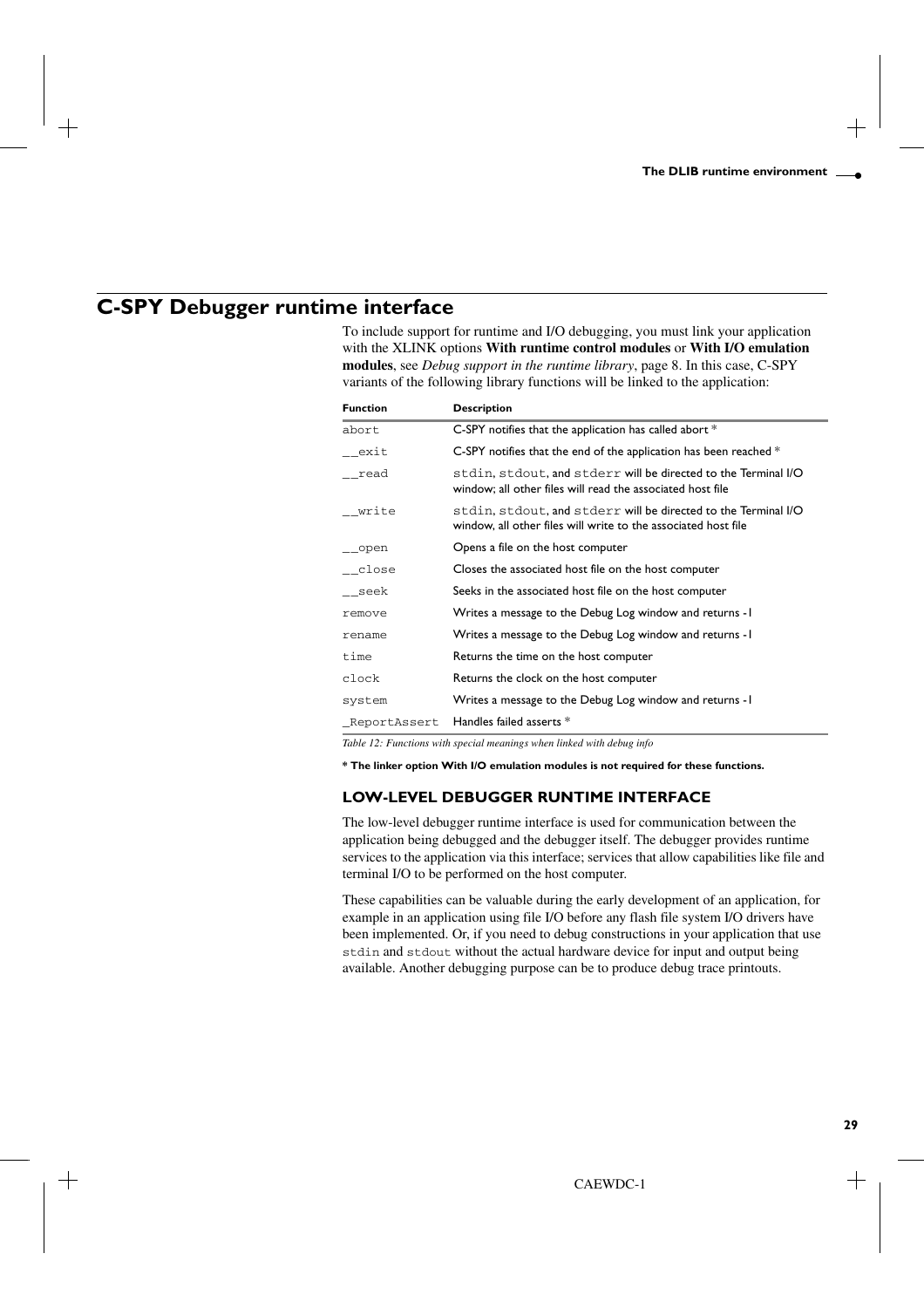The mechanism used for implementing this feature works as follows. The debugger will detect the presence of the function \_\_DebugBreak, which will be part of the application if you have linked it with the XLINK options for the C-SPY runtime interface. In this case, the debugger will automatically set a breakpoint at the \_\_DebugBreak function. When the application calls, for example open, the \_\_DebugBreak function is called, which will cause the application to break and perform the necessary services. The execution will then resume.

# **THE DEBUGGER TERMINAL I/O WINDOW**

To make the Terminal I/O window available, the application must be linked with support for I/O debugging, see *[Debug support in the runtime library](#page-17-0)*, page 8. This means that when the functions read or write are called to perform I/O operations on the streams stdin, stdout, or stderr, data will be sent to or read from the C-SPY Terminal I/O window.

**Note:** The Terminal I/O window is not opened automatically even though \_\_read or \_\_write is called; you must open it manually.

See the *IAR Embedded Workbench™ IDE User Guide* for more information about the Terminal I/O window.

# <span id="page-39-0"></span>**Implementation of cstartup**

This section presents some general techniques used in the cstartup.s*xx* file, including background information that might be useful if you need to modify it. The cstartup.s*xx* file itself is well commented and is not described in detail in this guide.

Note: Do not modify the cstartup.sxx file unless required by your application. Your first option should always be to use a customized version of \_\_low\_level\_init for initialization code.

For information about assembler source files, see the *IAR Assembler Reference Guide*.

# **MODULES AND SEGMENT PARTS**

To understand how the startup code is designed, you must have a clear understanding of modules and segment parts, and how the IAR XLINK Linker treats them.

An assembler module starts with a MODULE directive and ends with an ENDMOD directive. Each module is logically divided into segment parts, which are the smallest linkable units. There will be segment parts for constants, code bytes, and for reserved space for data. Each segment part begins with an RSEG directive.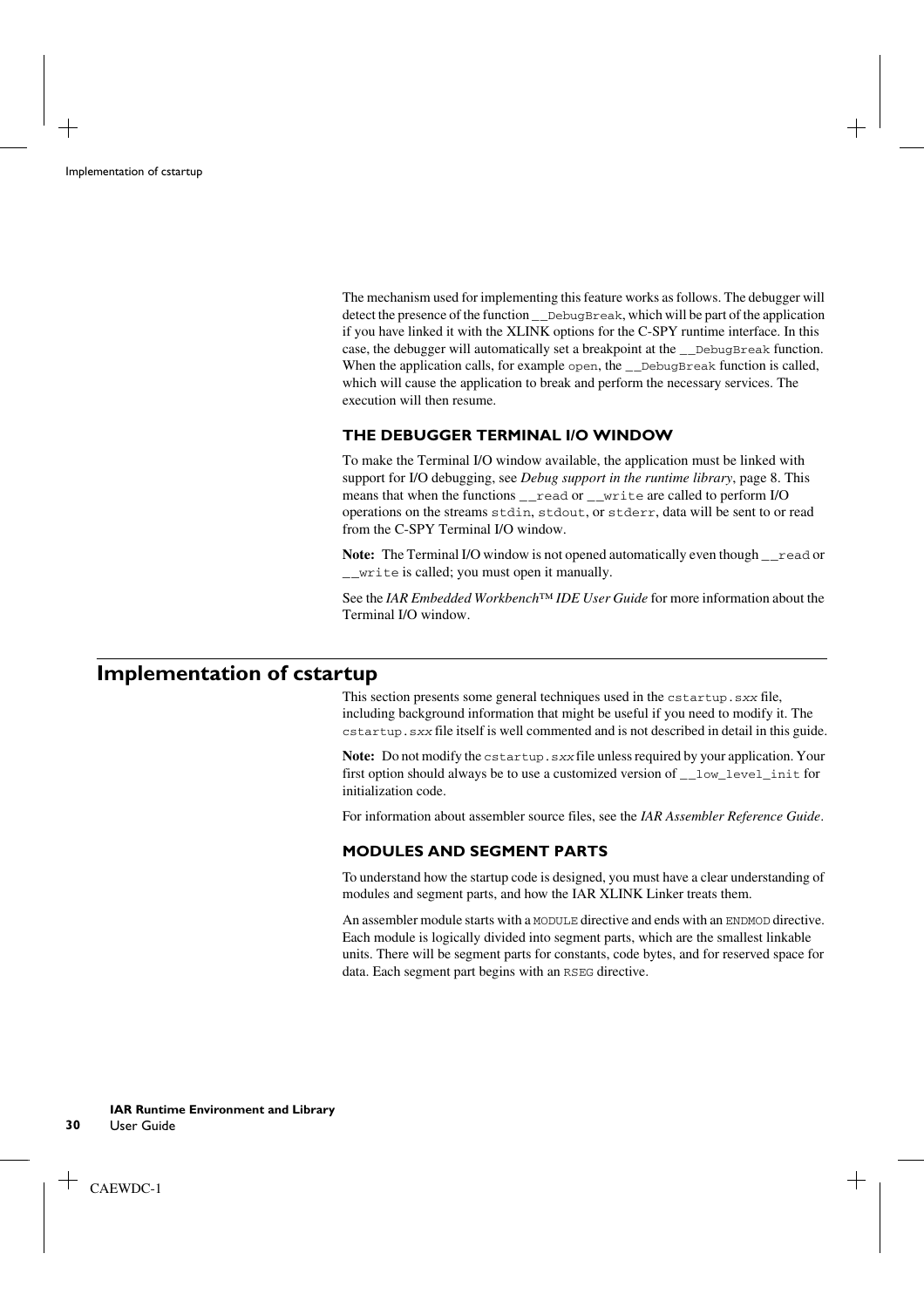When XLINK builds an application, it starts with a small number of modules that have either been declared using the \_\_root keyword or have the program entry label. It then continues to include all modules that are referred from the already included modules. XLINK then discards unused segment parts.

# **Segment parts, REQUIRE, and the falling-through trick**

The cstartup.s*xx* file has been designed to use the mechanism described in the previous paragraph, so that as little as possible of unused code will be included in the linked application.

For example, every piece of code used for initializing one type of memory is stored in a segment part of its own. If a variable is stored in a certain memory type, the corresponding initialization code will be referenced by the code generated by the compiler, and included in your application. Should no variables of a certain type exist, the code is simply discarded.

A piece of code or data is not included if it is not used or referred to. To make the linker always include a piece of code or data, the assembler directive REQUIRE can be used.

The segment parts defined in the cstartup.s*xx* file are guaranteed to be placed immediately after each other. XLINK will not change the order of the segment parts or modules, because the segments are placed using the  $-z$  option.

This lets the cstartup.s*xx* file specify code in subsequent segment parts and modules that are designed so that some of the parts may not be included by XLINK. The code simply falls through to the next piece of code not discarded by the linker. The following example shows this technique:

```
 MODULE doSomething
   RSEG MYSEG: CODE: NOROOT(1) // First segment part.
    PUBLIC ?do_something
    EXTERN ?end_of_test
    REQUIRE ?end_of_test
?do_something: // This will be included if someone refers to
    ... \frac{1}{2} ?do something. If this is included then
                // the REQUIRE directive above ensures that
                // the RETURN instruction below is included.
   RSEG MYSEG: CODE: NOROOT(1) // Second segment part.
   PUBLIC ?do something else
?do_something_else:
     ... // This will only be included in the linked
            // application if someone outside this function
```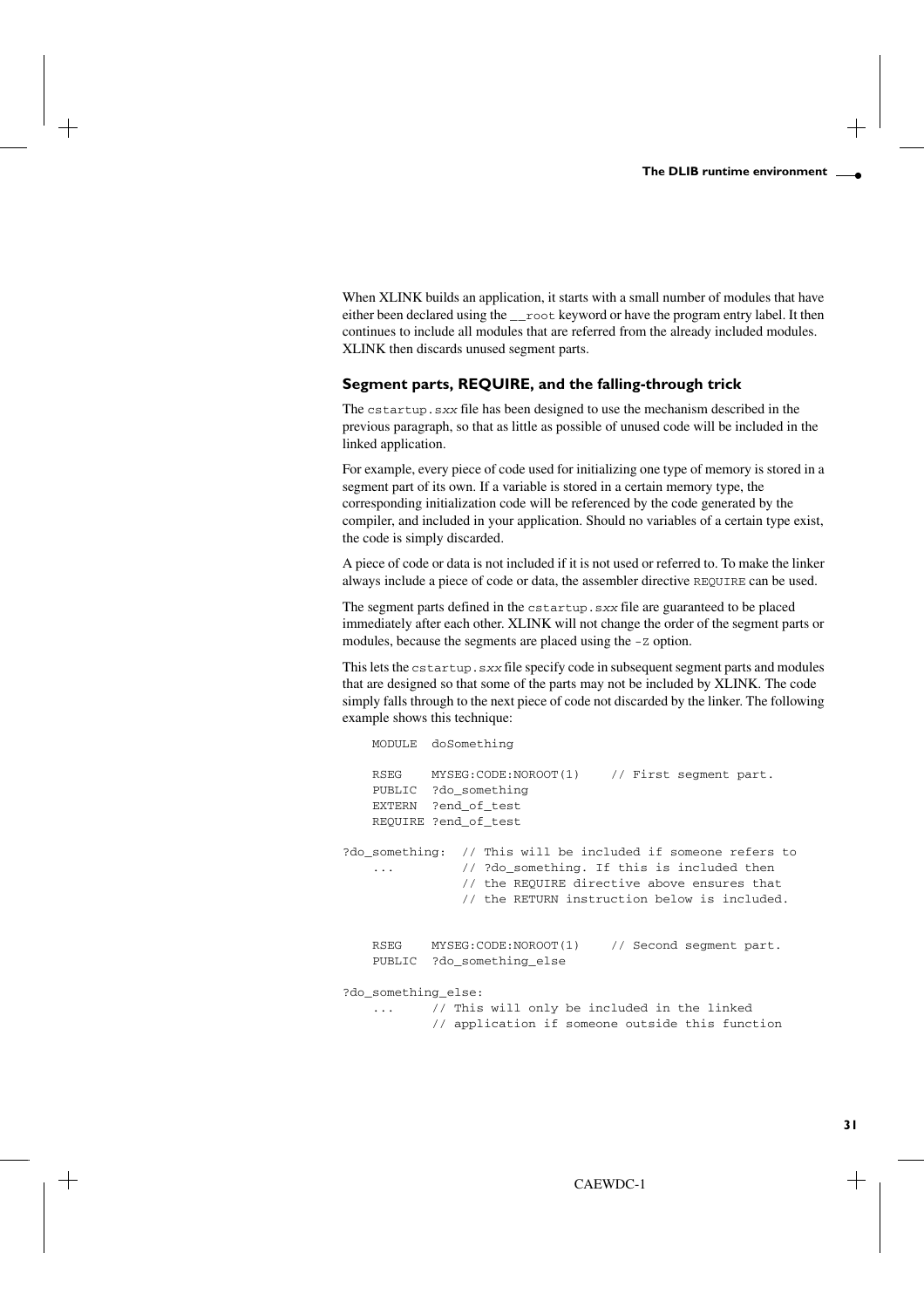```
 // refers to or requires ?do_something_else
   RSEG MYSEG: CODE: NOROOT(1) // Third segment part.
    PUBLIC ?end_of_test
?end of test:
   RETURN // This instruction differs depending on which
                   // compiler you are using. The instruction is
                   // included if ?do_something above
                   // is included.
     ENDMOD
```
# **Added C functionality**

The IAR DLIB Library includes some added C functionality, partly taken from the C99 standard.

The following include files provide this added functionality:

- stdint.h
- stdbool.h
- math.h
- stdio.h
- stdlib.h

# **STDINT.H**

This include file provides integer characteristics.

# **STDBOOL.H**

This include file makes the bool type available if the **Allow IAR extensions** (-e) option is used.

# **MATH.H**

In math.h all functions exist in a float variant and a long double variant, suffixed by f and l respectively. For example, sinf and sinl.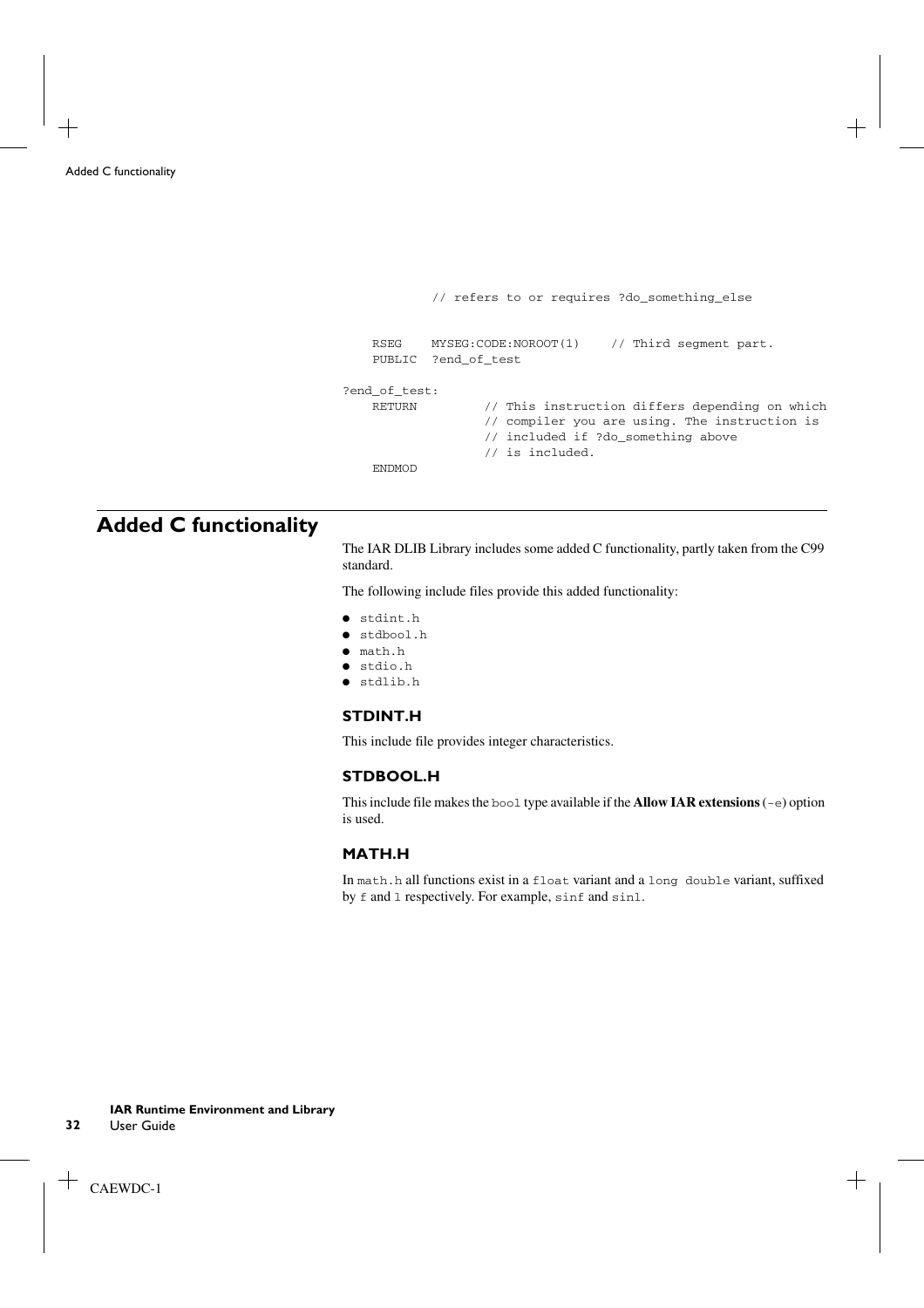# **STDIO.H**

In stdio.h, the following functions have been added from the C99 standard:

| vscanf    | Variants that have a va_list as argument.             |
|-----------|-------------------------------------------------------|
| vfscanf   |                                                       |
| vsscanf   |                                                       |
| vsnprintf |                                                       |
| snprintf  | Same as sprint f, but writes to a size-limited array. |

The following functions have been added to provide I/O functionality for libraries built without FILE support:

|              | __write_array Corresponds to fwrite on stdout. |
|--------------|------------------------------------------------|
| __ungetchar_ | Corresponds to ungetc on stdout.               |
| __gets       | Corresponds to fgets on stdin.                 |

# **STDLIB.H**

In stdlib.h, the following functions have been added:

| _exit       | Exits without closing files et cetera.                                                                     |
|-------------|------------------------------------------------------------------------------------------------------------|
| __qsortbbl_ | A g sort function that uses the bubble sort algorithm. Useful<br>for applications that have limited stack. |

# **PRINTF, SCANF AND STRTOD**

The functions printf, scanf and strtod have added functionality from the C99 standard. For reference information about these functions, see the library reference available from the **Help** menu.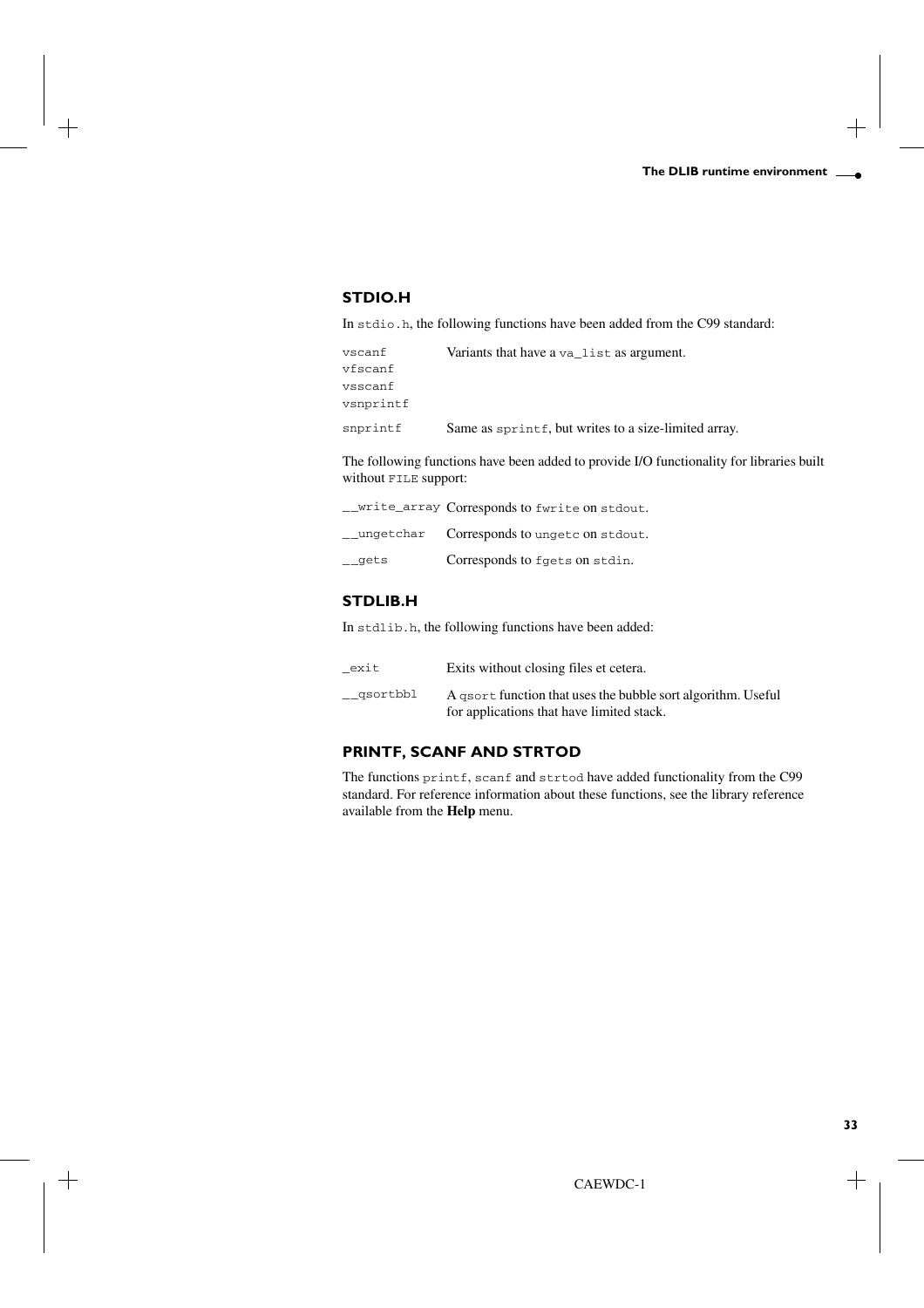Added C functionality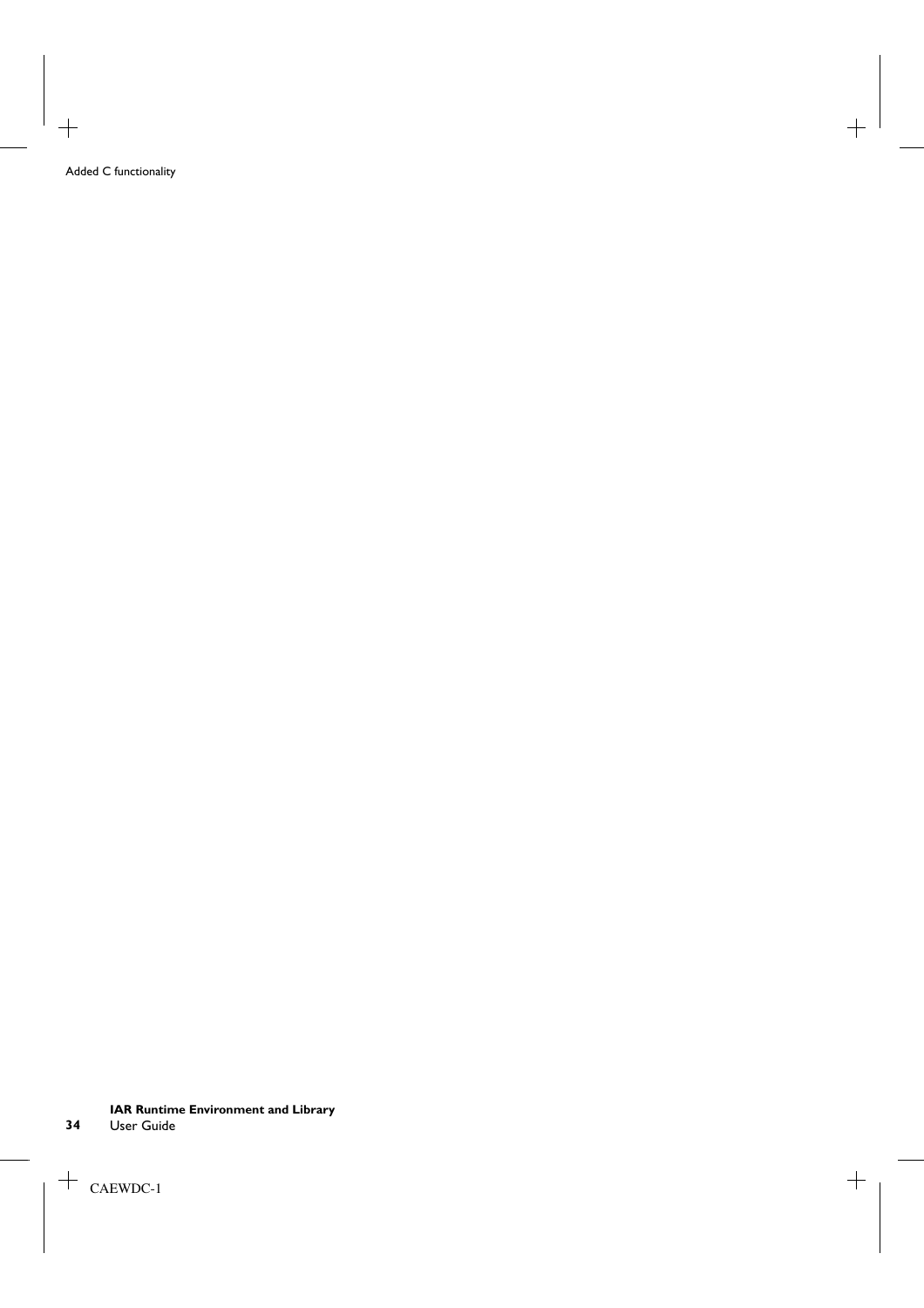# <span id="page-44-0"></span>**The CLIB runtime environment**

This chapter describes the runtime environment in which an application executes. In particular, it covers the CLIB runtime library and how you can optimize it for your application.

The standard library uses a small set of low-level input and output routines for character-based I/O. This chapter describes how the low-level routines can be replaced by your own version.

The chapter also describes how you can choose printf and scanf formatters.

Finally, the chapter describes system initialization and termination. It presents how an application can control what happens before the start function main is called, and the method for how you can customize the initialization.

Note that the legacy CLIB runtime environment is provided for backward compatibility and should not be used for new application projects.

For information about migrating from CLIB to DLIB, see *[Migration from CLIB to](#page-11-0)  DLIB*[, page 2.](#page-11-0)

# **Runtime environment**

The CLIB runtime environment includes the C standard library. The linker will include only those routines that are required—directly or indirectly—by your application. For reference information about the runtime libraries, see the online help system available from the **Help** menu.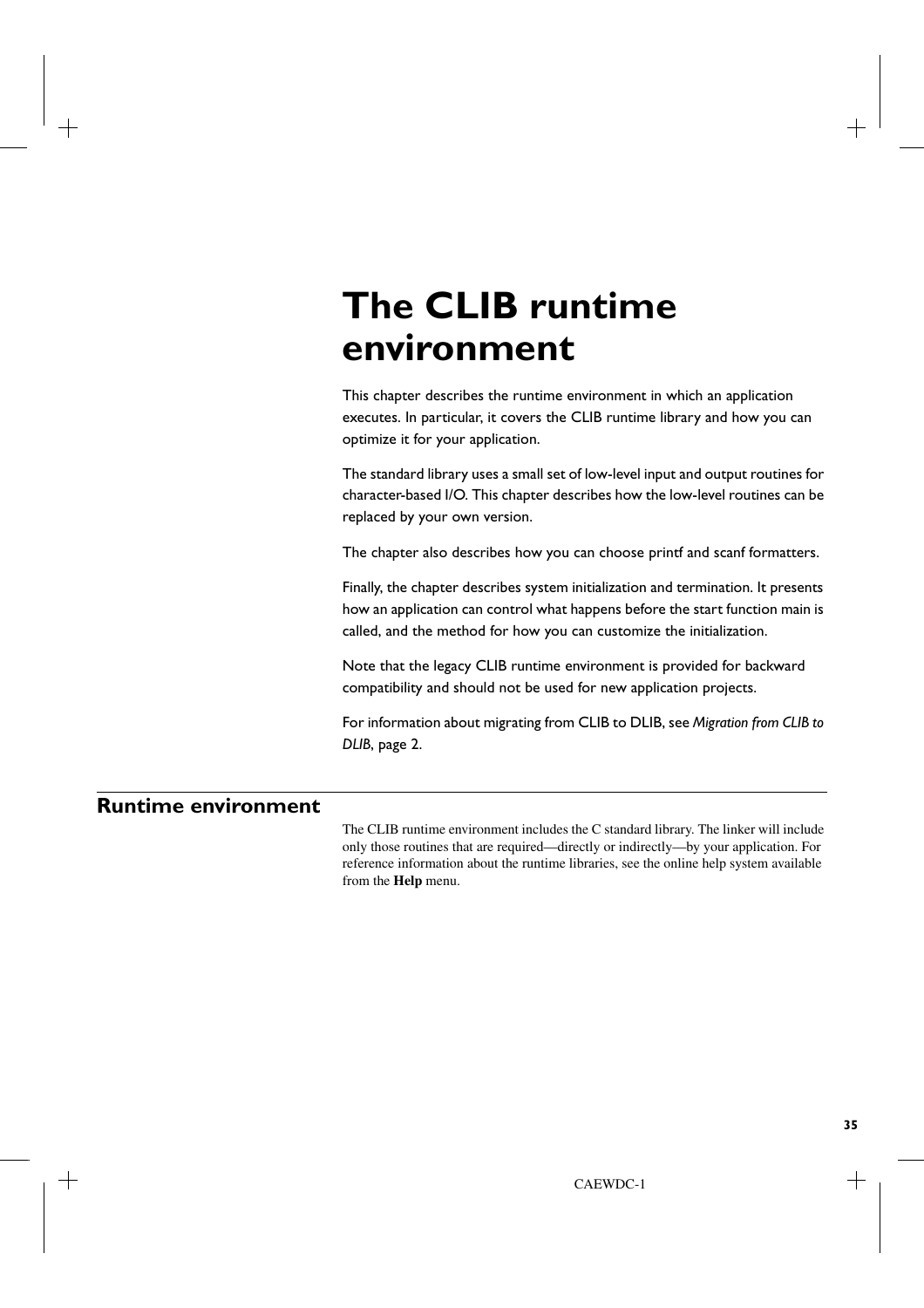The IAR C/C++ Compiler comes with a set of prebuilt libraries configured for different combinations of certain options. For information about available prebuilt libraries and how they are configured, see the release notes delivered with the IAR product installation. You can find the library object files and the library configuration files in the subdirectory *cpuname*\lib.



The IAR Embedded Workbench includes the correct runtime library based on the options you select. See the *IAR Embedded Workbench™ IDE User Guide* for additional information.

Specify which runtime library object file to use on the XLINK command line.

# **Input and output**

You can customize:

- The functions related to character-based I/O
- The formatters used by printf/sprintf and scanf/sscanf.

# **CHARACTER-BASED I/O**

The functions putchar and getchar are the fundamental functions through which  $C$ performs all character-based I/O. For any character-based I/O to be available, you must provide definitions for these two functions, using whatever facilities the hardware environment provides.

The creation of new I/O routines is based on the following files:

- putchar.c, which serves as the low-level part of functions such as printf
- getchar.c, which serves as the low-level part of functions such as scanf.

The code example below shows how memory-mapped I/O could be used to write to a memory-mapped I/O device:

```
__no_init volatile unsigned char DEV_IO @ address;
  int putchar(int outchar)
  {
   DEV IO = outchar; return ( outchar );
  }
```
The exact address is a design decision. For example, it can depend on the selected processor variant.

For information about how to include your own modified version of putchar and getchar in your project build process, see *[Overriding library modules](#page-21-0)*, page 12.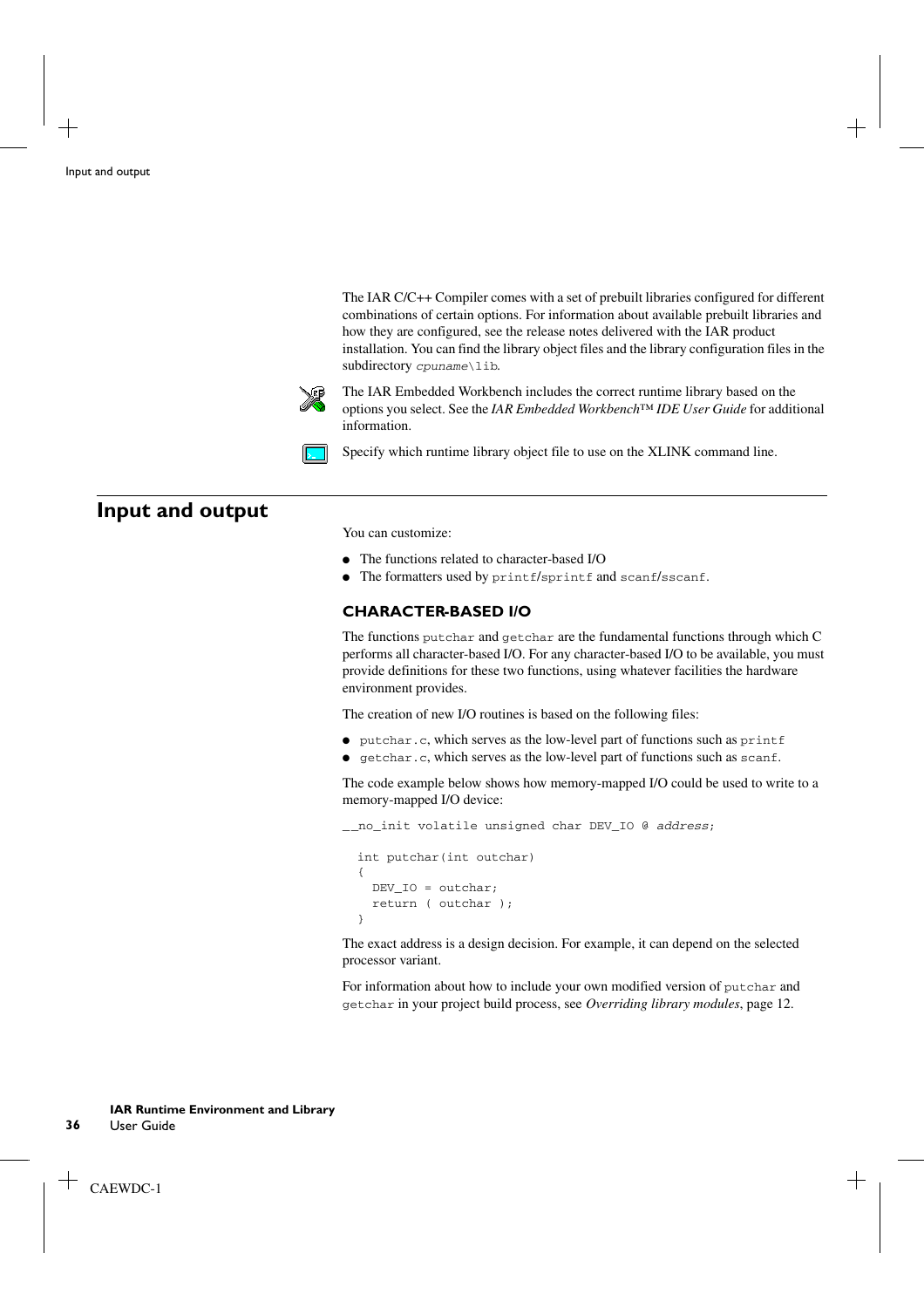# **FORMATTERS USED BY PRINTF AND SPRINTF**

The printf and sprintf functions use a common formatter, called \_formatted\_write. The full version of \_formatted\_write is very large, and provides facilities not required in many embedded applications. To reduce the memory consumption, two smaller, alternative versions are also provided in the standard C library.

## **\_medium\_write**

The \_medium\_write formatter has the same functions as \_formatted\_write, except that floating-point numbers are not supported. Any attempt to use a %f, %g, %G, %e, or %E specifier will produce a runtime error:

FLOATS? wrong formatter installed!

\_medium\_write is considerably smaller than \_formatted\_write.

# **\_small\_write**

The small write formatter works in the same way as \_medium\_write, except that it supports only the  $\frac{1}{6}$ ,  $\frac{1}{6}$ ,  $\frac{1}{6}$ ,  $\frac{1}{6}$ ,  $\frac{1}{6}$ ,  $\frac{1}{6}$ ,  $\frac{1}{6}$ ,  $\frac{1}{6}$ ,  $\frac{1}{6}$ ,  $\frac{1}{6}$ ,  $\frac{1}{6}$ ,  $\frac{1}{6}$ ,  $\frac{1}{6}$ ,  $\frac{1}{6}$ ,  $\frac{1}{6}$ ,  $\frac{1}{6}$ ,  $\frac{1}{6}$ ,  $\frac{1}{6}$ ,  $\$ not support field width or precision arguments. The size of  $\text{\textendash}$  small\_write is 10–15% that of formatted write.



## **Specifying the printf formatter in the IAR Embedded Workbench**

**1** Choose **Project>Options** and select the **General Options** category. Click the **Library options** tab.

**2** Select the appropriate **Printf formatter** option, which can be either **Small**, **Medium**, or **Large**.



## **Specifying the printf formatter from the command line**

To use the small write or medium write formatter, add the corresponding line in the linker command file:

```
-e_small_write=_formatted_write
```
or

-e\_medium\_write=\_formatted\_write

To use the full version, remove the line.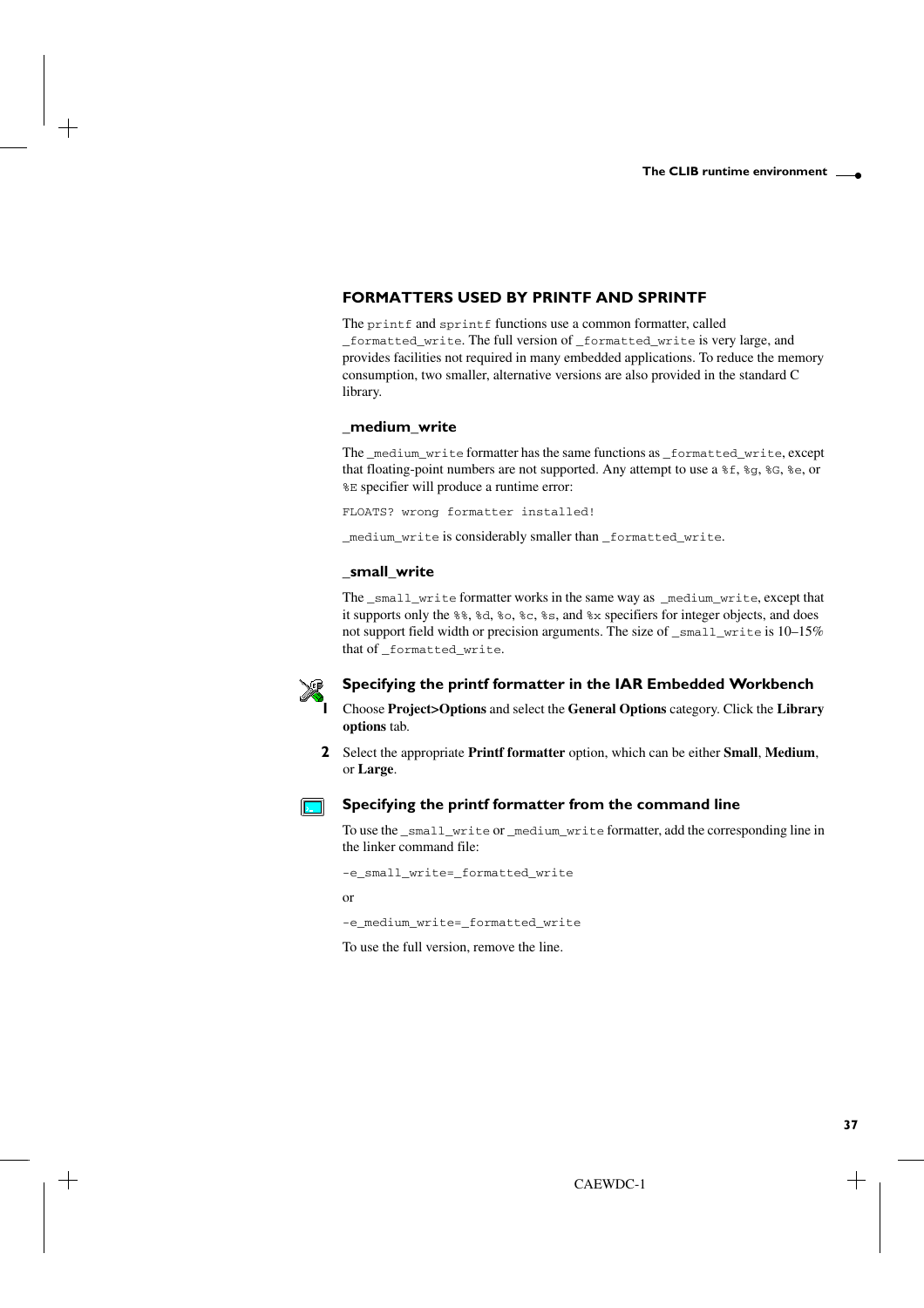# **Customizing printf**

For many embedded applications, sprintf is not required, and even printf with \_small\_write provides more facilities than are justified, considering the amount of memory it consumes. Alternatively, a custom output routine may be required to support particular formatting needs or non-standard output devices.

For such applications, a much reduced version of the  $\text{print}$  function (without sprintf) is supplied in source form in the file intwri.c. This file can be modified to meet your requirements, and the compiled module inserted into the library in place of the original file; see *[Overriding library modules](#page-21-0)*, page 12.

# **FORMATTERS USED BY SCANF AND SSCANF**

Similar to the printf and sprintf functions, scanf and sscanf use a common formatter, called \_formatted\_read. The full version of \_formatted\_read is very large, and provides facilities that are not required in many embedded applications. To reduce the memory consumption, an alternative smaller version— medium read— is also provided.

# **\_medium\_read**

The medium read formatter has the same functions as the full version, except that floating-point numbers are not supported. \_medium\_read is considerably smaller than the full version.



# **Specifying the scanf formatter in the IAR Embedded Workbench**

**1** Choose **Project>Options** and select the **General Options** category. Click the **Library options** tab.

**2** Select the appropriate **Scanf formatter** option, which can be either **Medium** or **Large**.



# **Specifying the read formatter from the command line**

To use the \_medium\_read formatter, add the following line in the linker command file:

-e\_medium\_read=\_formatted\_read

To use the full version, remove the line.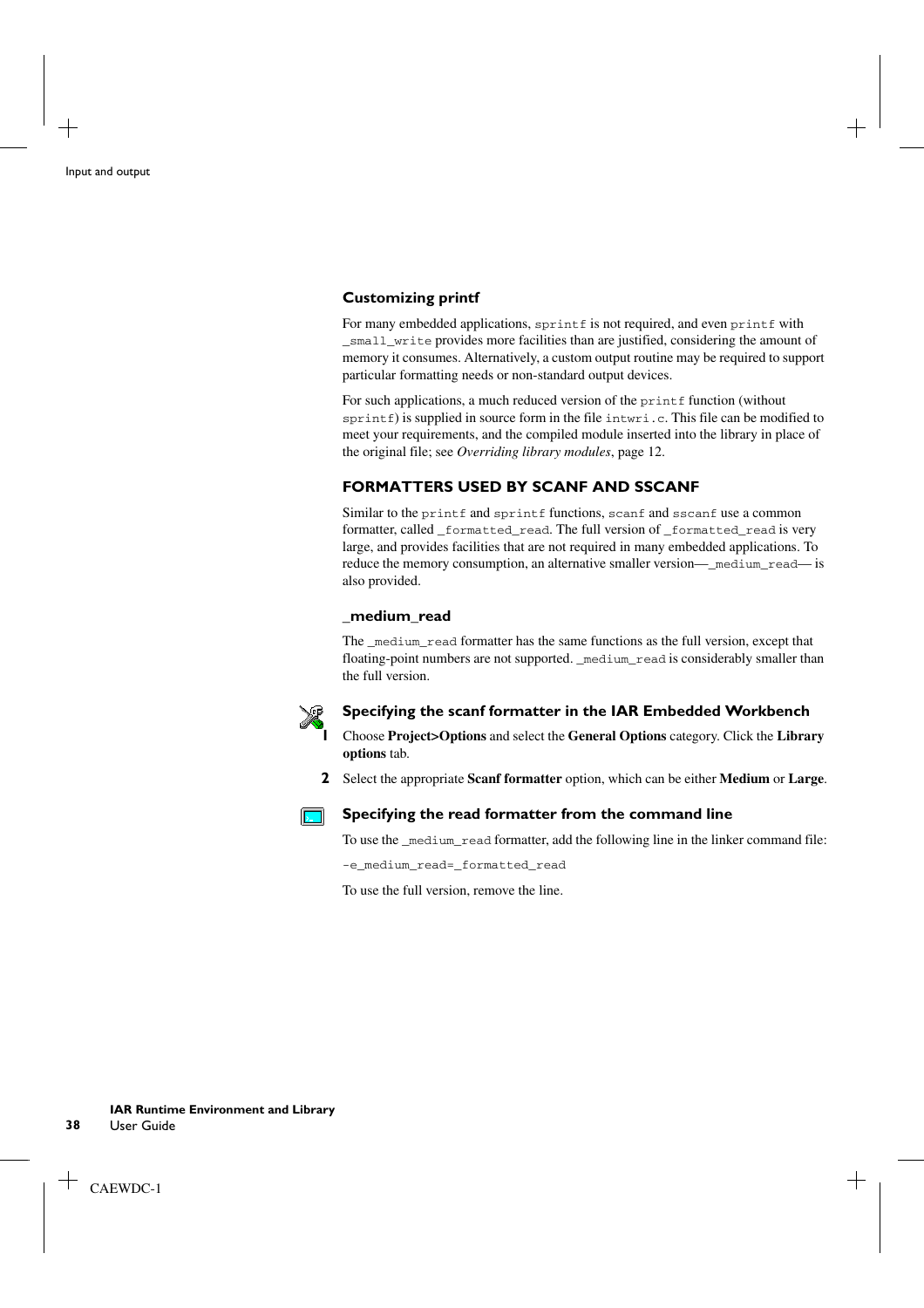# **System startup and termination**

This section describes the actions the runtime environment performs during startup and termination of applications.

The code for handling startup and termination is located in the source files cstartup.s*xx* and low\_level\_init.c, located in the *cpuname*\src directory.

## **SYSTEM STARTUP**

When an application is initialized, a number of steps are performed:

- The custom function \_\_low\_level\_init is called, giving the application a chance to perform early initializations
- Static variables are initialized; this includes clearing zero-initialized memory and copying the ROM image of the RAM memory of the remaining initialized variables
- The main function is called, which starts the application.

Note that cstartup contains code for more steps than described here. The other steps are applicable to the DLIB runtime environment.

# **SYSTEM TERMINATION**

An application can terminate normally in two different ways:

- Return from the main function
- $\bullet$  Call the exit function.

Because the ISO/ANSI C standard states that the two methods should be equivalent, the cstartup code calls the exit function if main returns. The parameter passed to the exit function is the return value of main. The default exit function is written in assembler.

When the application is built in debug mode, C-SPY stops when it reaches the special code label ?C\_EXIT.

An application can also exit by calling the abort function. The default function just calls \_\_exit in order to halt the system, without performing any type of cleanup.

# **Overriding default library modules**

The IAR CLIB Library contains modules which you probably need to override with your own customized modules, for example for character-based I/O, without rebuilding the entire library. For information about how to override default library modules, see *[Overriding library modules](#page-21-0)*, page 12 in the chapter *[The DLIB runtime environment](#page-14-0)*.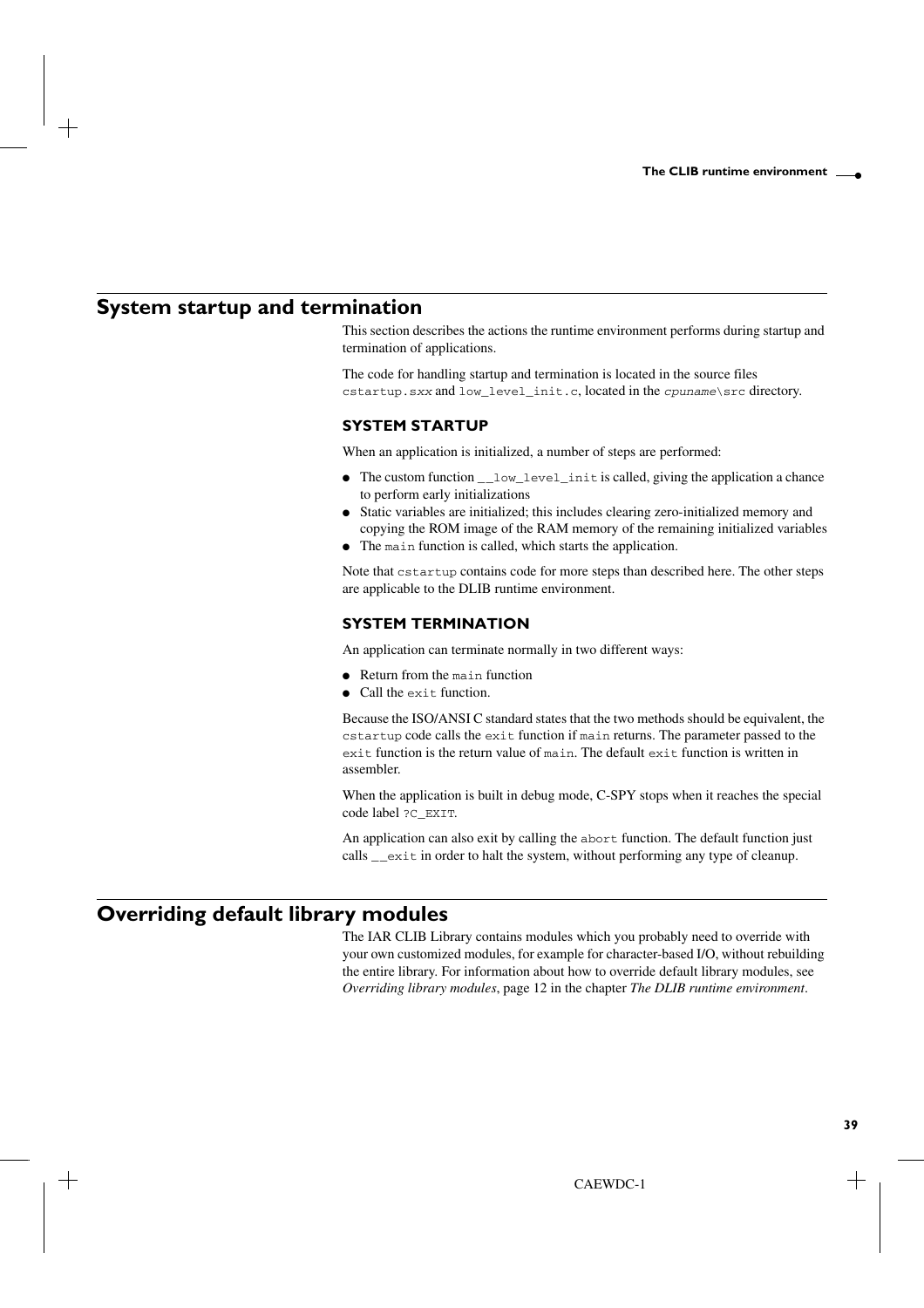# **Customizing system initialization**

For information about how to customize system initialization, see *[Customizing system](#page-27-0)  [initialization](#page-27-0)*, page 18.

# **Implementation of cstartup**

For information about cstartup implementation, see *[Implementation of cstartup](#page-39-0)*, page [30](#page-39-0), in the chapter *[The DLIB runtime environment](#page-14-0)*.

# **C-SPY runtime interface**

The low-level debugger interface is used for communication between the application being debugged and the debugger itself. The interface is simple: C-SPY will place breakpoints on certain assembler labels in the application. When code located at the special labels is about to be executed, C-SPY will be notified and can perform an action.

# **THE DEBUGGER TERMINAL I/O WINDOW**

When code at the labels ?C\_PUTCHAR and ?C\_GETCHAR is executed, data will be sent to or read from the debugger window.

For the ?C\_PUTCHAR routine, one character is taken from the output stream and written. If everything goes well, the character itself is returned, otherwise -1 is returned.

When the label ?C\_GETCHAR is reached, C-SPY returns the next character in the input field. If no input is given, C-SPY waits until the user has typed some input and pressed the Return key.

To make the Terminal I/O window available, the application must be linked with the XLINK option **With I/O emulation modules** selected. See the *IAR Embedded Workbench™ IDE User Guide*.

# **TERMINATION**

The debugger stops executing when it reaches the special label ?C\_EXIT.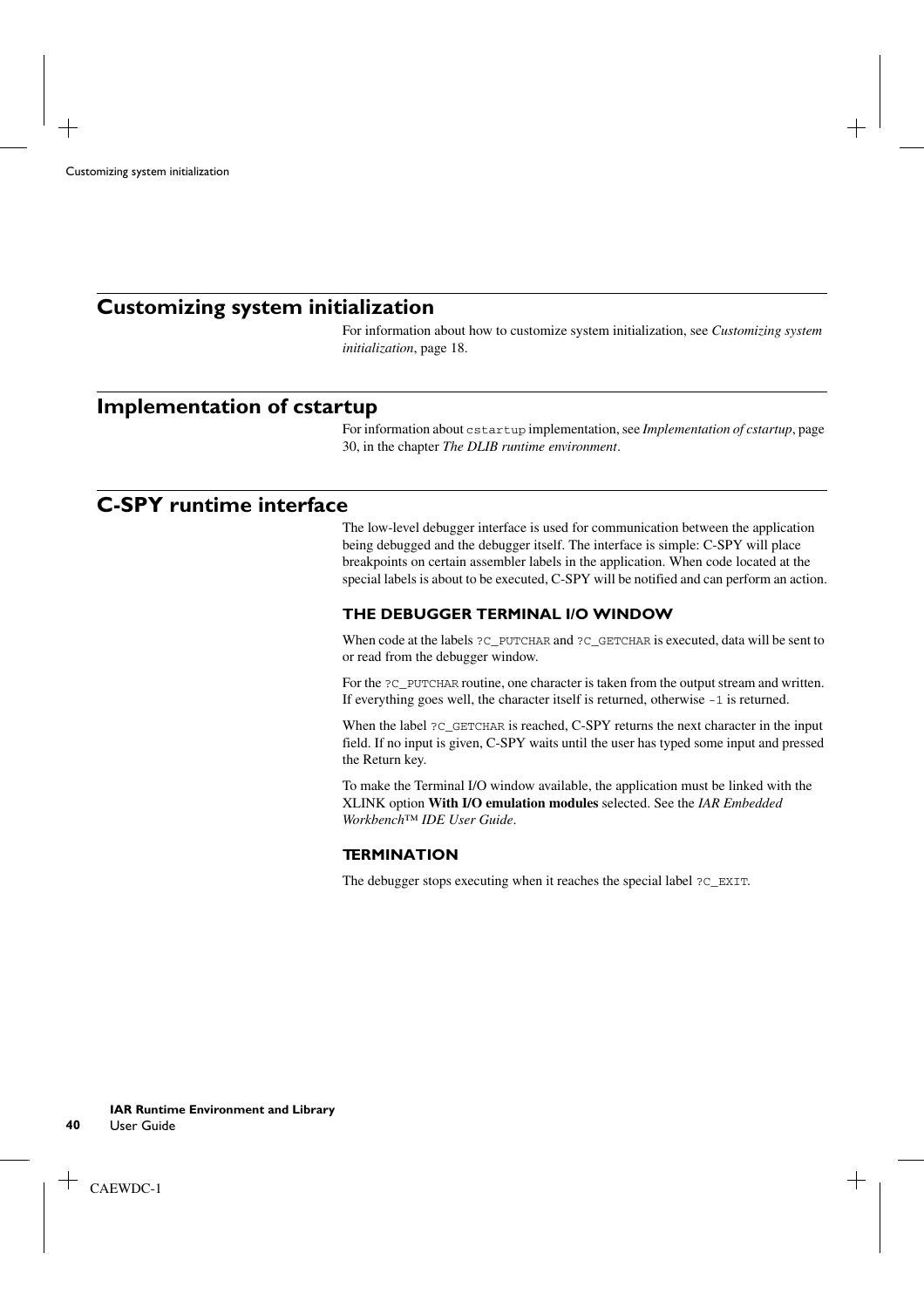# **Using C++**

IAR Systems supports two levels of the C++ language: The industry-standard Embedded C++ and IAR Extended Embedded C++. They are described in this chapter.

# **Overview**

Embedded C++ is a subset of the C++ programming language which is intended for embedded systems programming. It was defined by an industry consortium, the Embedded C++ Technical Committee. The fact that performance and portability are particularly important in embedded systems development was considered when defining the language.

# **STANDARD EMBEDDED C++**

The following C++ features are supported:

- Classes, which are user-defined types that incorporate both data structure and behavior; the essential feature of inheritance allows data structure and behavior to be shared among classes
- Polymorphism, which means that an operation can behave differently on different classes, is provided by virtual functions
- Overloading of operators and function names, which allows several operators or functions with the same name, provided that there is a sufficient difference in their argument lists
- Type-safe memory management using operators new and delete
- Inline functions, which are indicated as particularly suitable for inline expansion.

C++ features which have been excluded are those that introduce overhead in execution time or code size that are beyond the control of the programmer. Also excluded are recent additions to the ISO/ANSI C++ standard. This is because they represent potential portability problems, due to the fact that few development tools support the standard. Embedded C++ thus offers a subset of C++ which is efficient and fully supported by existing development tools.

Standard Embedded C++ lacks the following features of C++:

- Templates
- Multiple inheritance
- Exception handling
- Runtime type information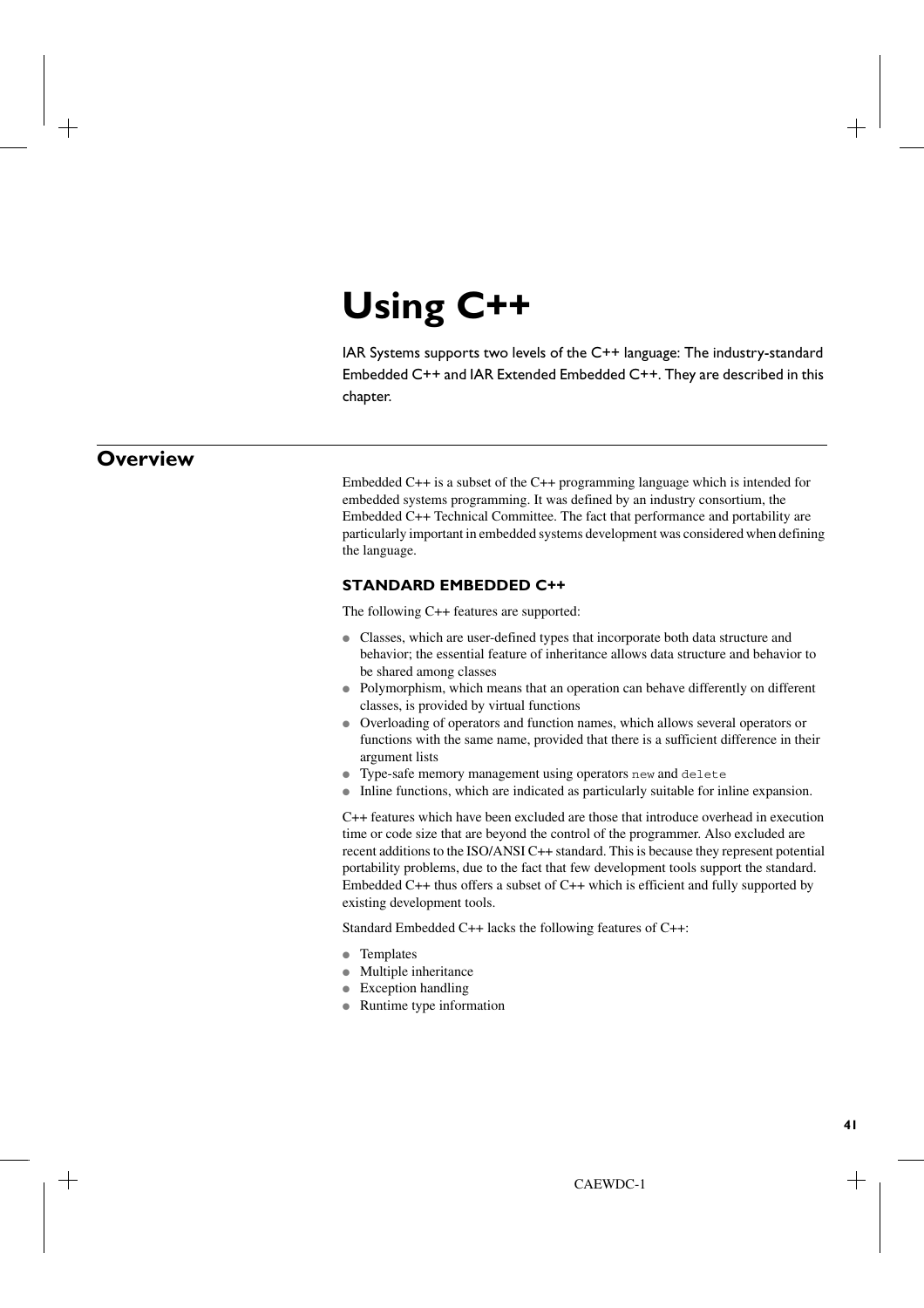● New cast syntax (the operators dynamic\_cast, static\_cast, reinterpret\_cast, and const\_cast)

```
• Namespaces.
```
The exclusion of these language features makes the runtime library significantly more efficient. The Embedded C++ library furthermore differs from the full C++ library in that:

- The standard template library (STL) is excluded
- Streams, strings, and complex numbers are supported without the use of templates
- Library features which relate to exception handling and runtime type information (the headers except, stdexcept, and typeinfo) are excluded.

**Note:** The library is not in the std namespace, because Embedded C++ does not support namespaces.

# <span id="page-51-1"></span><span id="page-51-0"></span>**EXTENDED EMBEDDED C++**

IAR Extended EC++ is a slightly larger subset of C++ which adds the following features to the standard EC++:

- Full template support
- Namespace support
- Mutable attribute
- The cast operators static\_cast(), const\_cast(), and reinterpret\_cast().

All these added features conform to the C++ standard.

To support Extended EC++, this product includes a version of the standard template library (STL), in other words, the C++ standard chapters utilities, containers, iterators, algorithms, and some numerics. This STL has been tailored for use with the Extended EC++ language, which means that there are no exceptions, no multiple inheritance, and no rtti support. Moreover, the library is not in the std namespace.

# **ENABLING C++ SUPPORT**



In the IAR C/C++ Compiler, the default language is C. To be able to compile files written in Embedded C++, you must use the --ec++ compiler option. See the *IAR C/C++ Compiler Reference Guide*. You must also use the IAR DLIB runtime library.

To take advantage of *Extended* Embedded C++ features in your source code, you must use the --eec++ compiler option. See *--eec++*[, page 53](#page-62-0).



To set the equivalent option in the IAR Embedded Workbench, select **Project>Options>C/C++ Compiler>Language**.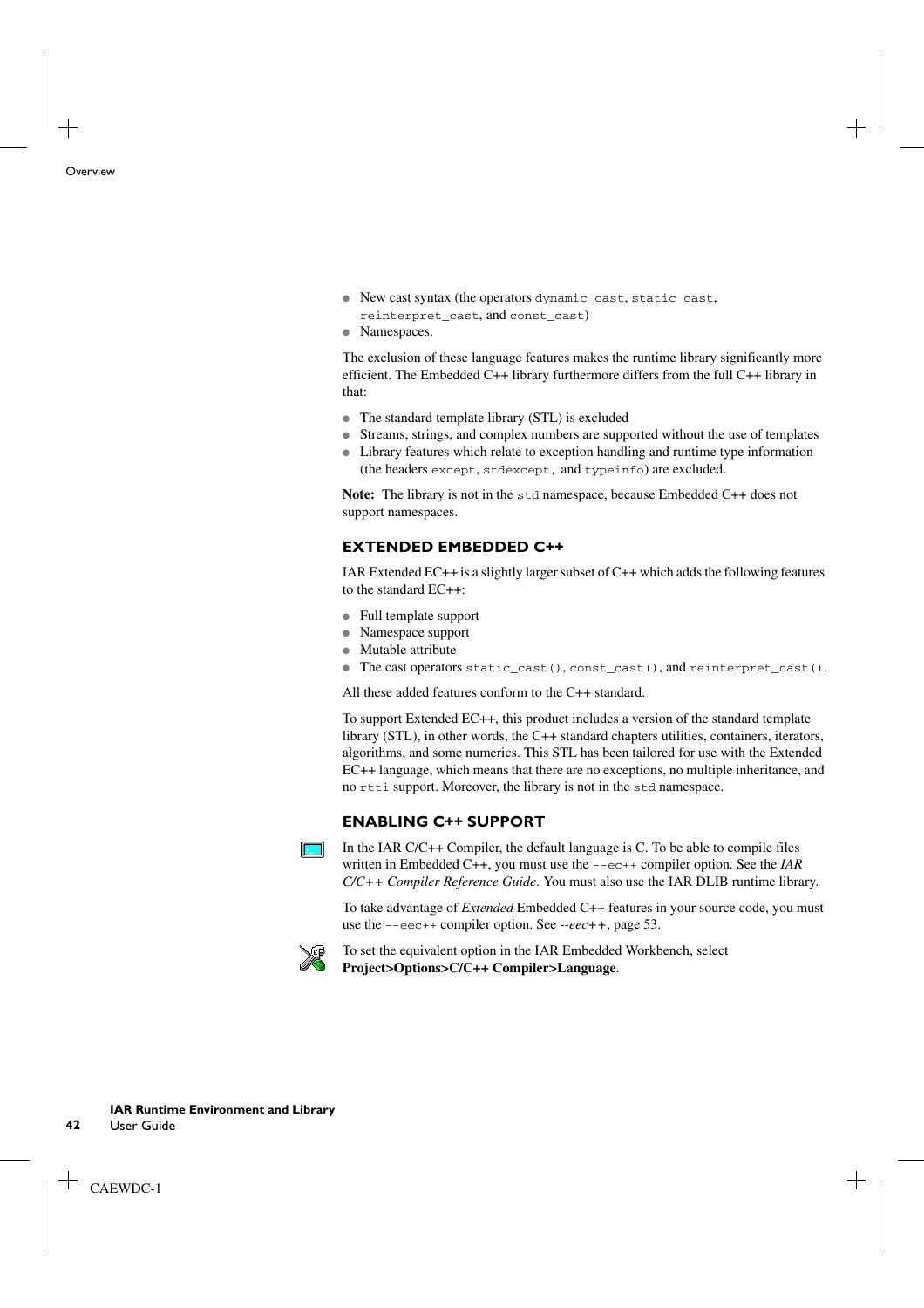# <span id="page-52-0"></span>**Feature descriptions**

When writing C++ source code for the IAR C/C++ Compiler, you need to know the effects of mixing C++ features—such as classes, and class members—with IAR language extensions, such as IAR-specific attributes.

In this guide, attributes that affect placement of data are referred to as *data mem1*, *\_\_data\_mem2*, and *\_\_data\_mem3*. Attributes that affect placement of functions are referred to as *\_\_func\_mem1* and *\_\_func\_mem2*. For information about which IAR-specific attributes that are supported by the IAR C/C++ Compiler you are using, see the *IAR C/C++ Compiler Reference Guide*.

# **USING IAR-SPECIFIC ATTRIBUTES ON CLASS MEMBERS**

A class type, class, or struct in C++ can have static and non-static data members, and static and non-static function members. The non-static function members can be further divided into virtual and non-virtual function members. For the static data members, static function members, and non-static non-virtual function members the same rules apply as for statically linked symbols outside of a class. In other words, they can have any applicable IAR-specific type, memory, and object attribute.

The non-static virtual function members can have any applicable IAR-specific type, memory, and object attribute as long as a pointer to the member function can be implicitly cast to the default function pointer type. The non-static data members cannot have any IAR attributes.

#### *Example*

```
class A {
  public:
    static __data_mem1 int i @ 60; //Located in data_mem1
                                  at address 60
    static __func_mem1 void f(); //Located in func_mem1 memory
    __func_mem1 void g(); //Located in func_mem1 memory
    virtual __func_mem1 void h();//Located in func_mem1 memory
};
```
#### **Class memory**

The this pointer used for referring to a class object will by default have the data memory attribute for the default data pointer type. This means that such a class object can only be defined to reside in memory from which pointers can be implicitly casted to a default data pointer.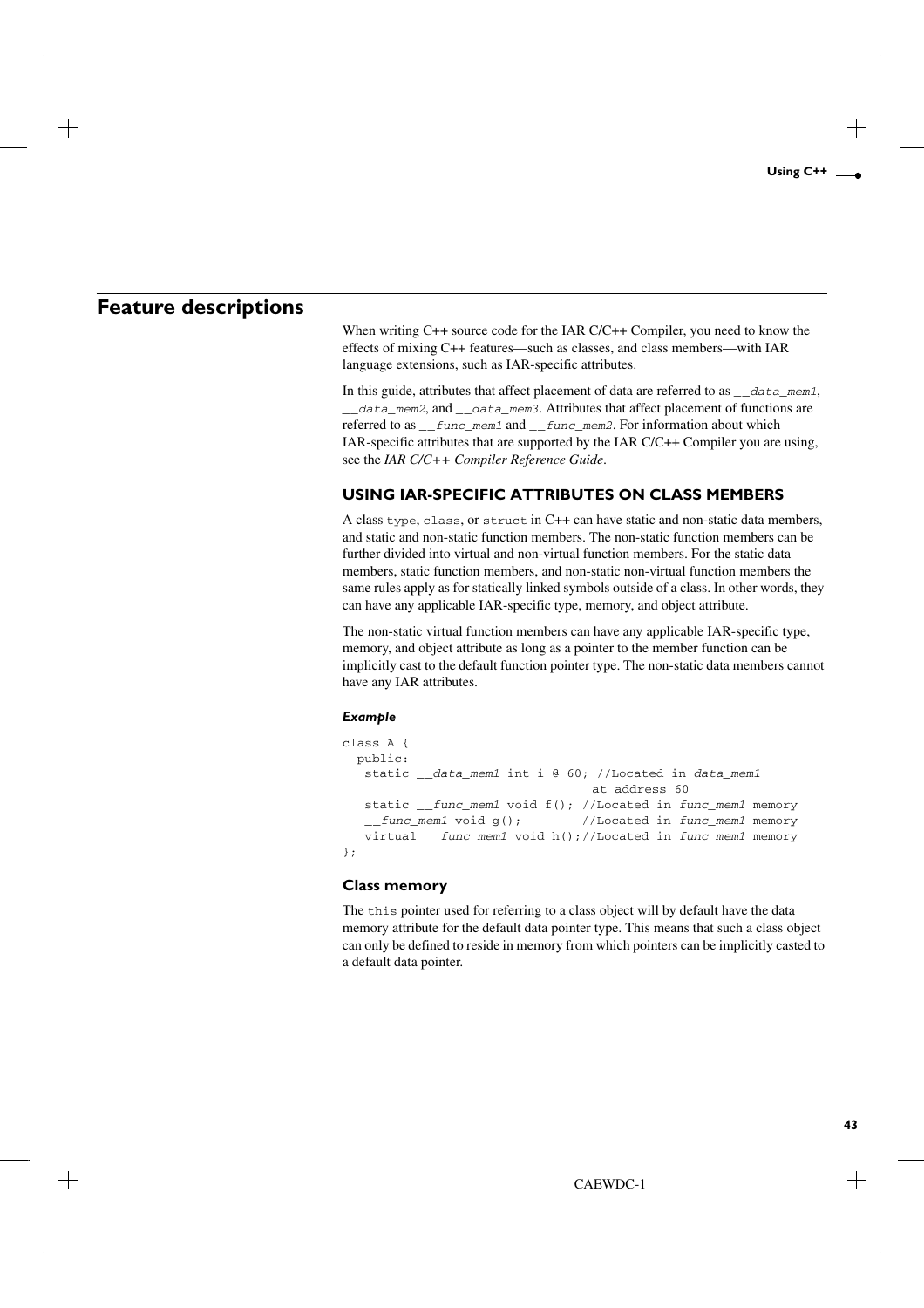To compensate for this limitation, a class can be associated with a *class memory type*. The class memory type changes:

- $\bullet$  the this pointer type in all member functions, constructors, and destructors into a pointer to class memory
- the default memory for static storage duration variables—that is, not auto variables—of the class type, into the specified class memory
- the pointer type used for pointing to objects of the class type, into a pointer to class memory.

#### *Example*

```
class __data_mem2 C {
  public:
   void f(); // Has a this pointer of type
                    // C __data_mem2 *
    void f() const; // Has a this pointer of type
                    // C __data_mem2 const *
    C(); // Has a this pointer pointing into data_mem2
                    // memory
   C(C \text{ const } \&); // Takes a parameter of type
                    // C __data_mem2 const &
                    // (also true of generated copy constructor)
    int i;
};
C Ca; // Resides in data_mem2 memory instead of the
                    // default memory
C __data_mem1 Cb; // Resides in data_mem1 memory, the 'this'
                    // pointer still points into data_mem2 memory
C __data_mem3 Cc; // Not allowed, __data_mem3 pointer can't be
                    // implicitly casted into a __data_mem2
pointer
void h()
{
 C Cd; \frac{1}{2} // Resides on the stack
}
C * Cp; // Creates a pointer to data_mem2 memory
C __data_mem1 * Cp; // Creates a pointer to data_mem1
memory
```
**Note:** Whenever a class type associated with a class memory type, like C, must be declared, the class memory type must be mentioned as well:

class \_\_*data\_mem2* C;

Also note that class types associated with different class memories are not compatible types.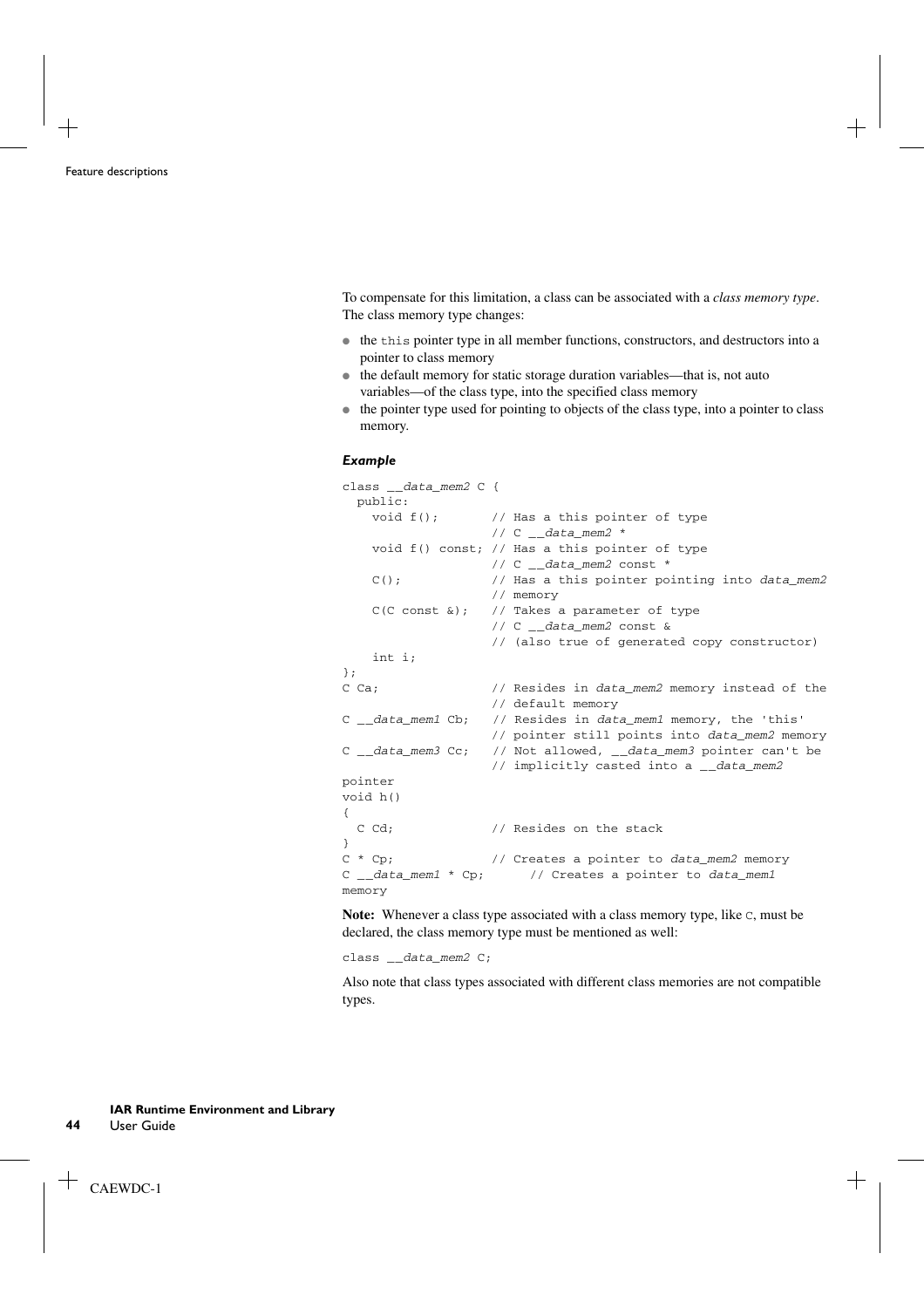There is a built-in operator that returns the class memory type associated with a class, \_\_memory\_of(*class*). For instance, \_\_memory\_of(C) returns \_\_*data\_mem2*.

Inheritance of a base class with class memory restricts the memory type associated with the subclass to be associated with a class memory that resides in the class memory associated with the base class. (A pointer to it can implicitly be casted to a pointer to the class memory associated with the base class.)

```
class __data_mem2 D : public C { // OK, same class memory
  public:
    void g();
     int j;
};
class __data_mem1 E : public C { // OK, data_mem1 memory is
                                   // inside data_mem2
  public:
     void g() // Has a this pointer pointing into data_mem1
               // memory
     {
       f(); // Gets a this pointer into data_mem2 memory
     }
     int j;
};
class __data_mem3 F : public C { // Not OK, data_mem3 memory
                                   // isn't inside data_mem3 memory
  public:
    void g();
     int j;
};
class G : public C { // OK, will be associated with same class
                      // memory as C
  public:
    void g();
     int j;
};
```
A new expression on the class will allocate memory in the heap residing in the class memory. A delete expression will naturally deallocate the memory back to the same heap. To override the default new and delete operator for a class, declare

```
void *operator new(size_t);
void operator delete(void *);
```
as member functions.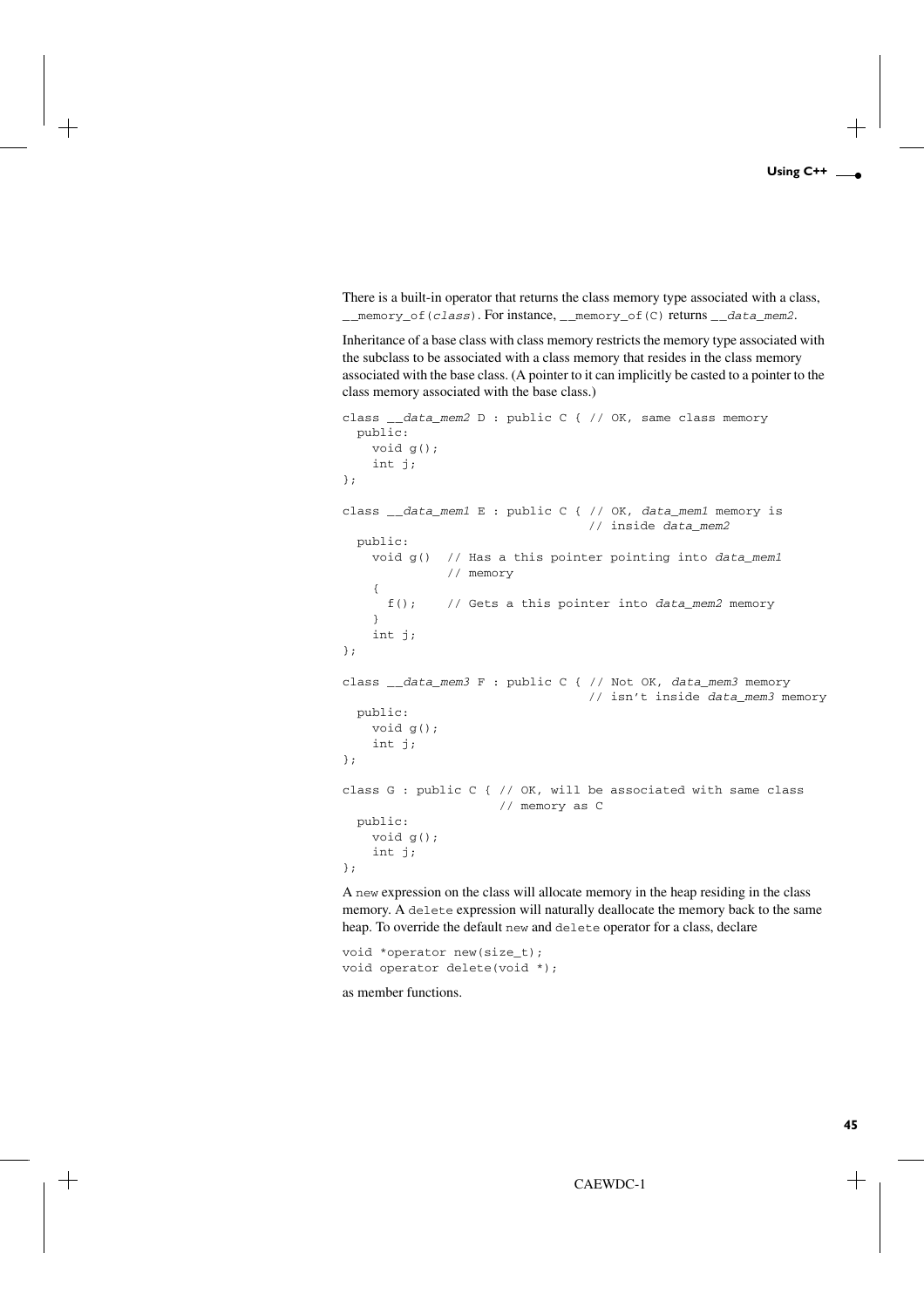If a pointer to class memory cannot be implicitly casted into a default pointer type, no temporaries can be created for that class.

For more information about memory types, see the *IAR C/C++ Compiler Reference Guide*.

## **FUNCTIONS**

A function with extern "C" linkage is compatible with a function that has  $C_{++}$  linkage.

#### *Example*

```
extern "C" {
  typedef void (*fpC)(void); // A C function typedef
};
void (*fpCpp)(void); // An C++ function typedef
fpC f1;
fpCpp f2;
void f(fpC);
f(f1); \frac{1}{2} // Always works
f(f2); // fpCpp is compatible with fpC
```
# **NEW AND DELETE OPERATORS**

A new expression can allocate a data type in any memory that has a heap with the following syntax:

new *attribute datatype*;

#### *Example*

```
int __data_mem2 *p = new __data_mem2 int;
int __data_mem2 *q = new __data_mem1 int;
int \_data\_mem2 *r = new \_data\_mem2 int[10];
```
The delete expression must mention the memory in which the object was allocated, like:

delete \_\_*data\_mem2* p; delete \_\_*data\_mem1* q; delete[] \_\_*data\_mem2* r;

Note that the delete of an allocated object must use the same memory as the new used.

delete \_\_*data\_mem2* q; // Corrupts the heaps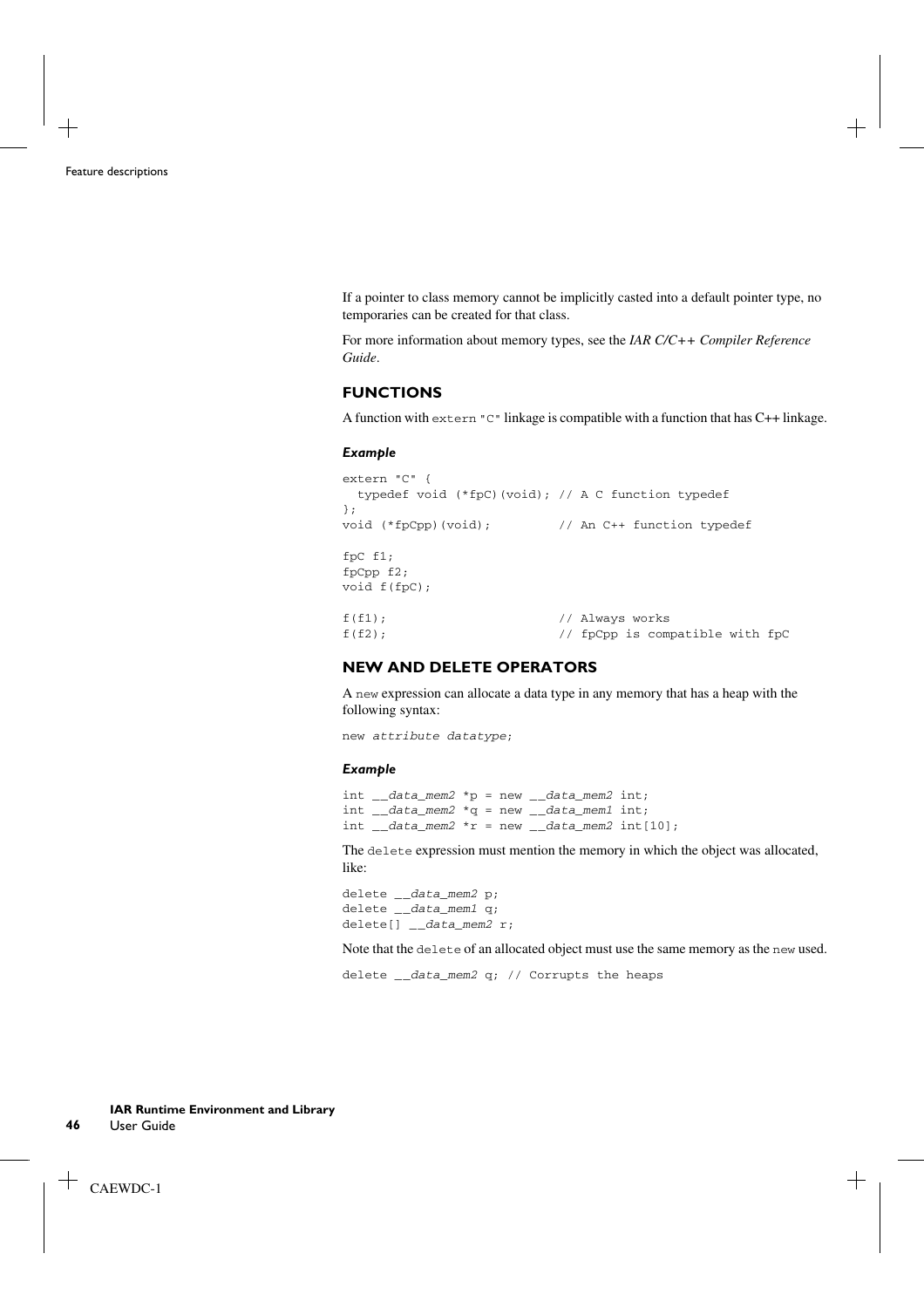To override a global or class-local new or delete operator for a specific memory type, use the following syntax:

```
void mem *operator new mem(mem-itype);
void operator delete(void mem *);
void mem *operator new[] mem(mem-itype);
void operator delete[](void mem *);
```
where *mem* is a data memory attribute and *mem-itype* is the index type of the pointer that points into the memory type corresponding to *mem*.

Note that not all memory types have a heap implemented.

# **TEMPLATES**

*Extended* EC++ supports templates according to the C++ standard, except for the support of the export keyword. The implementation uses a two-phase lookup which means that the keyword typename has to be inserted wherever needed. Furthermore, at each use of a template, the definitions of all possible templates must be visible. This means that the definitions of all templates have to be in include files or in the actual source file.

#### **Templates and data memory attributes**

For data memory attributes to work as expected in templates, two elements of the standard C++ template handling have been changed—class template partial specialization matching and function template parameter deduction.

In Extended Embedded C++, the class template partial specialization matching algorithm works like this:

When a pointer or reference type is matched against a pointer or reference to a template parameter type, the template parameter type will be the type pointed to, stripped of any data memory attributes, if the resulting pointer or reference type is the same.

#### *Example*

```
// We assume that data_mem2 is the memory type of the default 
pointer.
template<typename> class Z;
template<typename T> class Z<T *>;
Z<int __data_mem1 *> zn; // T = int __data_mem1
Z<int \_data\_mem2 *> zf; // T = int
Z < int \star > zd; // T = \text{int}Z<int __data_mem3 *> zh; // T = int __data_mem3
```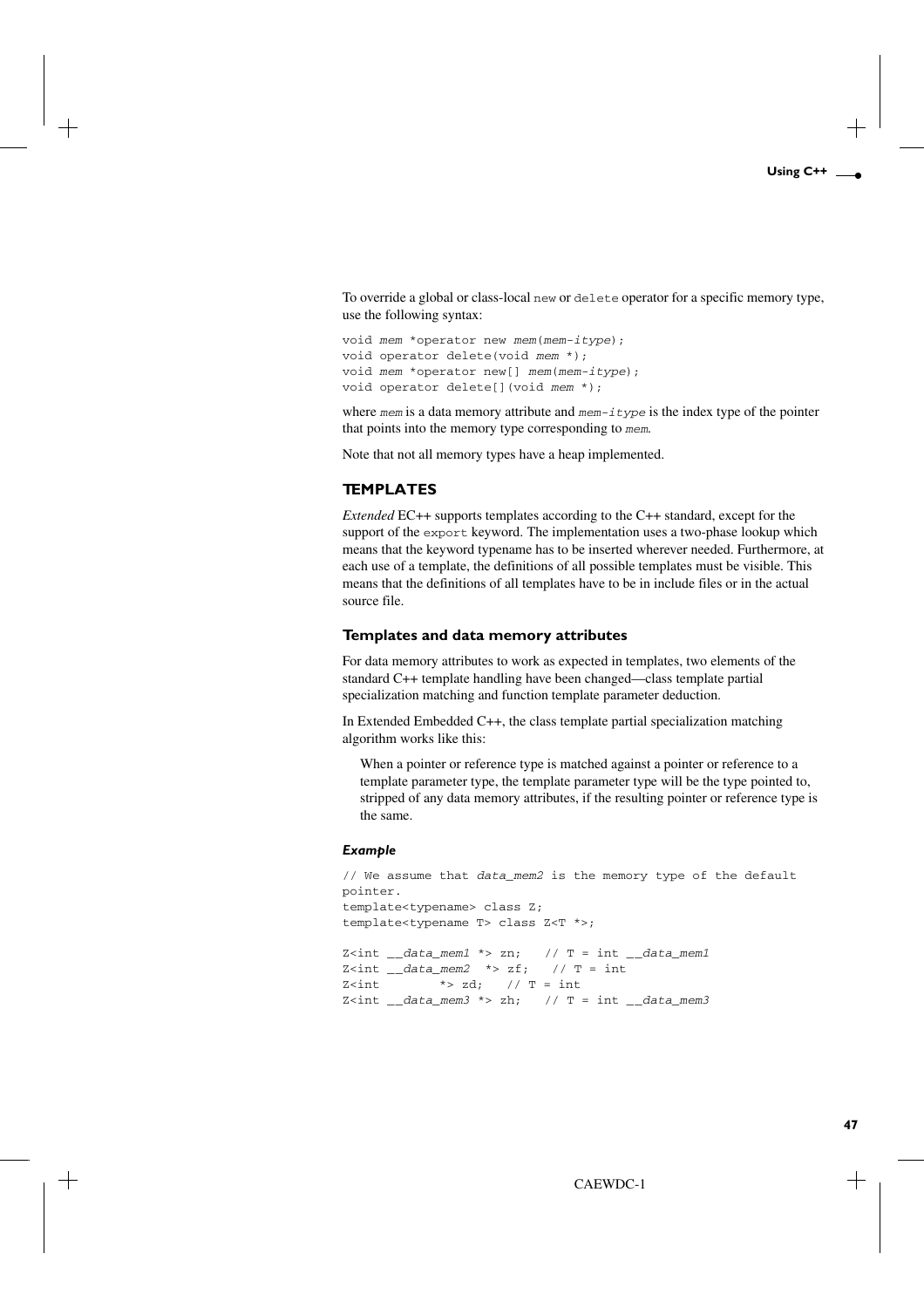In Extended Embedded C++, the function template parameter deduction algorithm works like this:

When function template matching is performed and an argument is used for the deduction; if that argument is a pointer to a memory that can be implicitly converted to a default pointer, do the parameter deduction as if it was a default pointer.

When an argument is matched against a reference, do the deduction as if the argument and the parameter were both pointers.

#### *Example*

```
template<typename T> void fun(T *);
fun((int __data_mem1 *) 0); // T = int
fun((int \star) 0); \frac{1}{T} = int
fun((int __data_mem2 *) 0); // T = int
```
fun((int \_\_*data\_mem3* \*) 0); // T = int \_\_*data\_mem3*

Note that line 3 above gets a different result than the analogous situation with class template specializations.

For templates that are matched using this modified algorithm, it is impossible to get automatic generation of special code for pointers to *small* memory types. However, for *large* and "other" memory types (memory that cannot be pointed to by a default pointer) it is possible. In order to make it possible to write templates that are fully memory-aware—in the rare cases where this is useful—use the #pragma basic\_template\_matching directive in front of the template function declaration. That template function will then match without the modifications described above.

#### *Example*

```
#pragma basic_template_matching
template<typename T> void fun(T *);
fun((int __data_mem1 *) 0); // T = int __data_mem1
```
#### **Non-type template parameters**

It is allowed to have a reference to a memory type as a template parameter, even if pointers to that memory type are not allowed.

#### *Example*

```
extern int \frac{1}{2} sfr x; // Not possible to point at x
template<__sfr int &y>
void foo()
```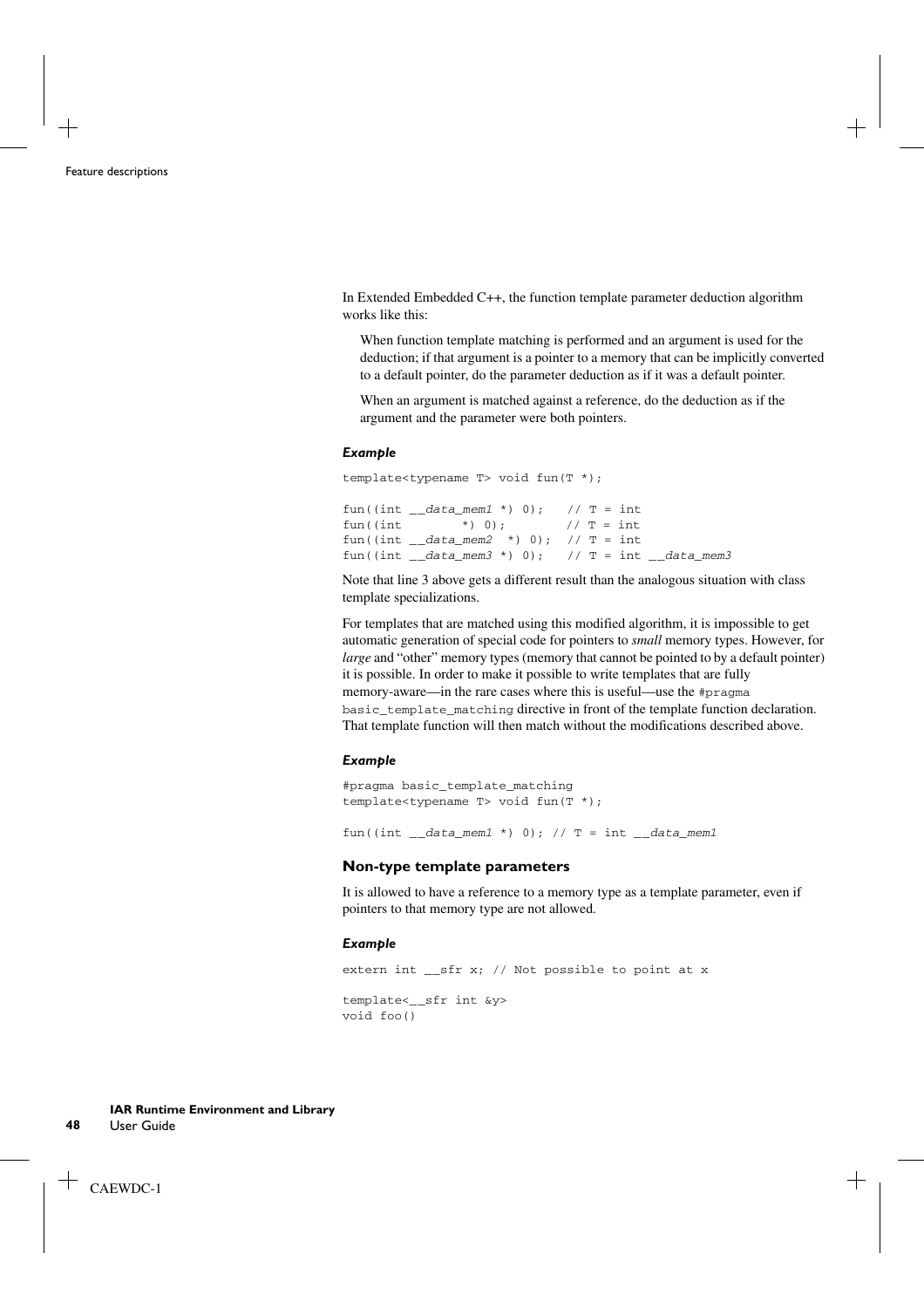```
{ 
  y = 17;\lambdavoid bar() 
{
  foo<x>();
}
```
**Note:**

## **The standard template library**

The STL (standard template library) delivered with the product is tailored for Extended EC++, as described in *[Extended Embedded C++](#page-51-0)*, page 42.

The containers in the STL, like vector and map, are memory attribute aware. This means that a container can be declared to reside in a specific memory type which has the following consequences:

- The container itself will reside in the chosen memory
- Allocations of elements in the container will use a heap for the chosen memory
- All references inside it use pointers to the chosen memory.

#### *Example*

```
vector<int > d; // d placed in default memory, using
                              // the default heap, uses default
                              // pointers
vector<int __data_mem1> __data_mem1 x; // x placed in data_mem1
                                        // memory, heap allocation
                                        // from data_mem1, uses 
                                        // pointers to data_mem1
                                        // memory
vector<int __data_mem3> __data_mem1 y; // y placed in data_mem1
                                        // memory, heap allocation
                                        // from data_mem3, uses
                                        // pointers to data_mem3
                                        // memory
vector<int __data_mem1> __data_mem3 z; // Illegal
```
Note that map<key, T>, multimap<key, T>, hash\_map<key, T>, and hash\_multimap<key, T> all use the memory of T. This means that the value\_type of these collections will be pair<key, const T> *mem* where *mem* is the memory type of T. Supplying a key with a memory type is not useful.

Note that two containers that only differ by the data memory attribute they use cannot be assigned to each other.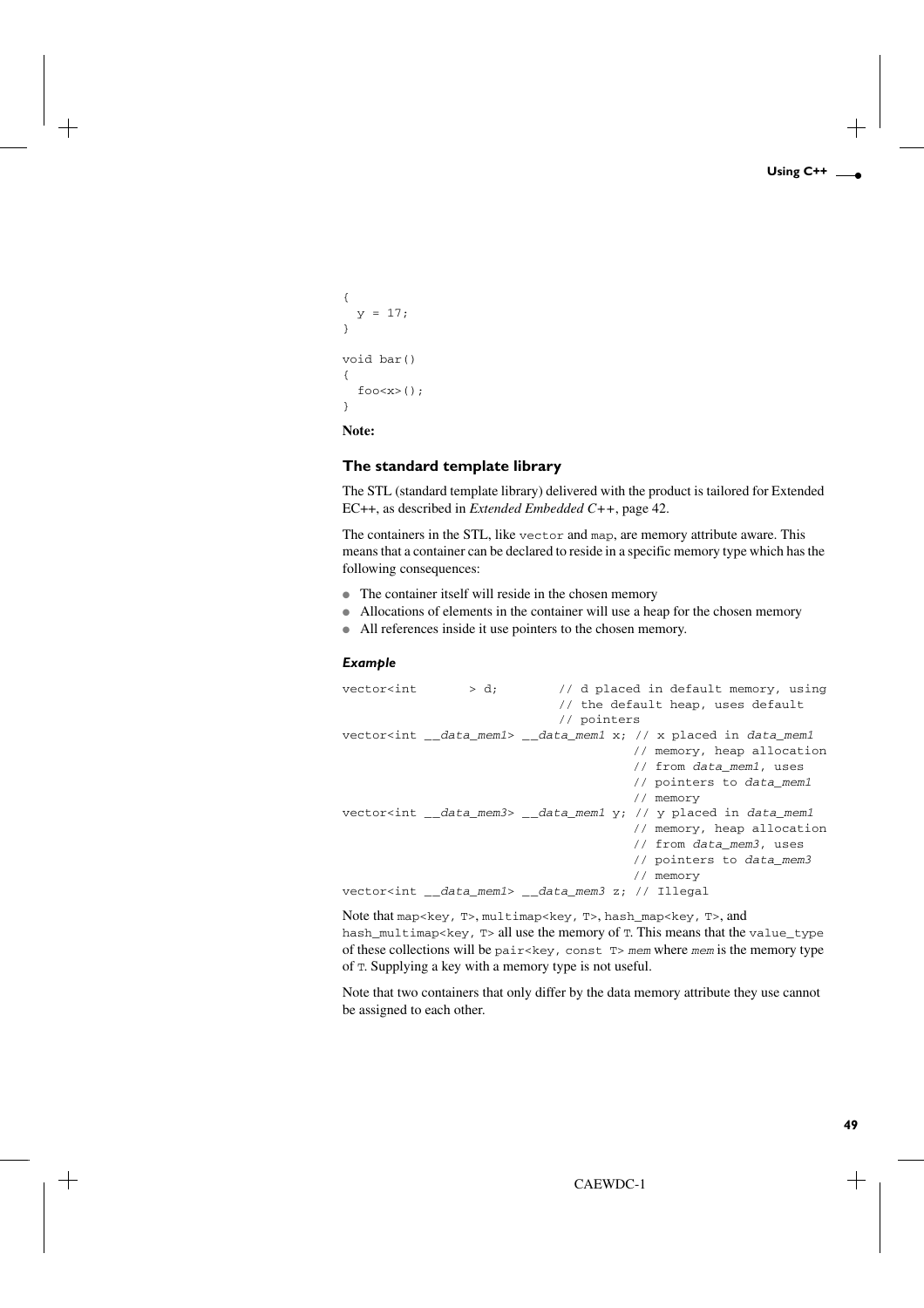#### *Example*

```
vector<int __data_mem1> x;
vector<int __data_mem3> y;
x = y; // Illegal
y = x; // Illegal
```
However, the templated assign member method will work:

```
x.assign(y.begin(), y.end());
y.assign(x.begin(), x.end());
```
# **STL and the IAR C-SPY Debugger**

C-SPY has built-in display support for the STL containers.

## **VARIANTS OF CASTS**

In Extended EC++ the following additional C++ cast variants can be used:

```
const cast<t2>(t), static cast<t2>(t), reinterpret cast<t2>(t).
```
## **MUTABLE**

The mutable attribute is supported in Extended EC++. A mutable symbol can be changed even though the whole class object is const.

#### **NAMESPACE**

The namespace feature is only supported in *Extended* EC++. This means that you can use namespaces to partition your code. Note, however, that the library itself is not placed in the std namespace.

# **THE STD NAMESPACE**

The std namespace is not used in either standard EC++ or in Extended EC++. If you have code that refers to symbols in the std namespace, simply define std as nothing; for example:

#define std // Nothing here

## **POINTER TO MEMBER FUNCTIONS**

A pointer to a member function can only contain a default function pointer, or a function pointer that can implicitly be casted to a default function pointer. To use a pointer to a member function, make sure that all functions that should be pointed to reside in the default memory or a memory contained in the default memory. To read more about available pointer types, see the *IAR C/C++ Compiler Reference Guide.*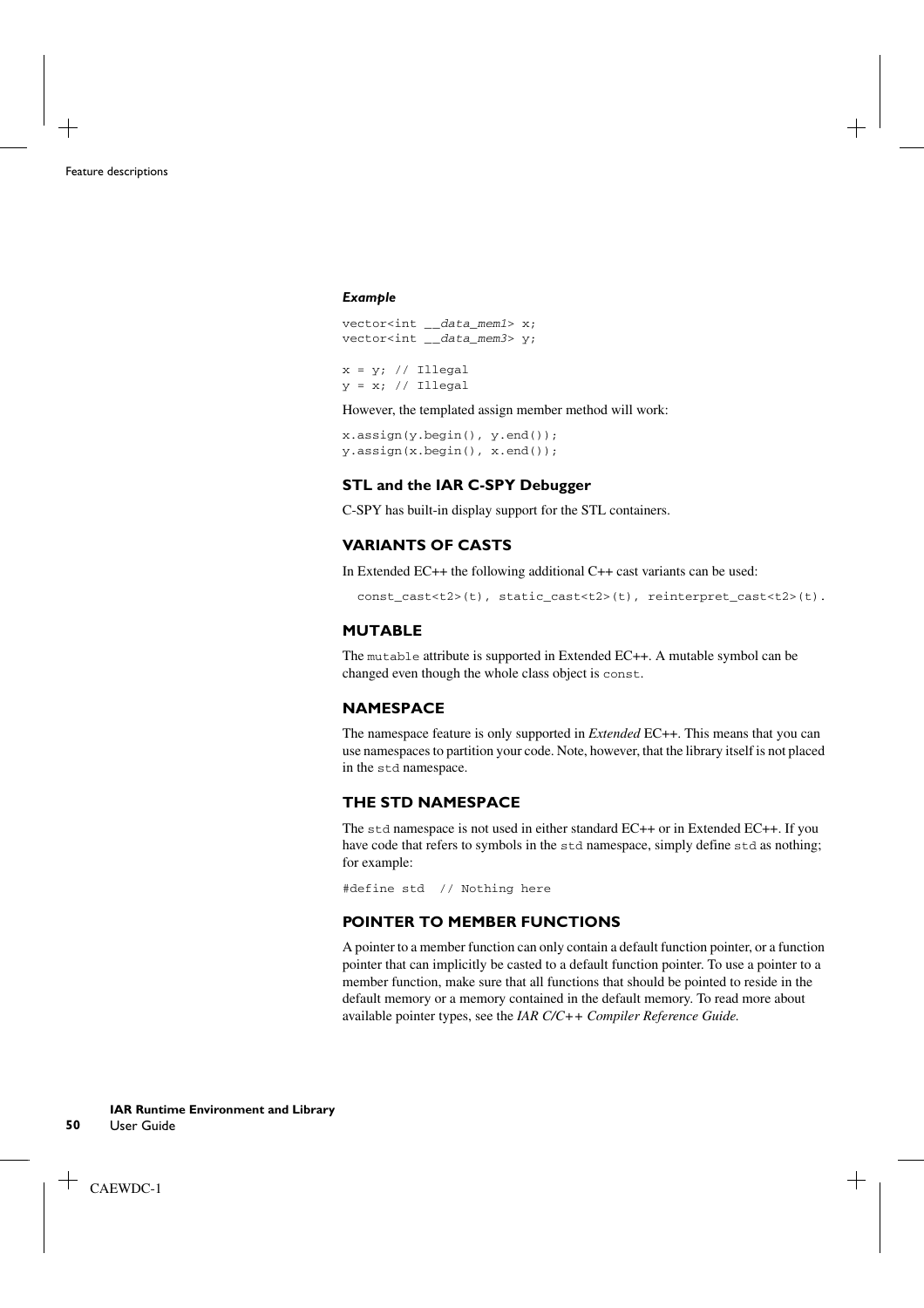#### *Example*

```
class X{
  __func_mem1 void f();
};
void (__func_mem1 X::*pmf)(void) = &X::f;
```
# **USING INTERRUPTS AND C++ DESTRUCTORS**

If interrupts are enabled and the interrupt functions use class objects that have destructors, there may be problems if the program exits either by using exit or by returning from main. If an interrupt occurs after an object has been destroyed, there is no guarantee that the program will work properly.

To avoid this, you must override the function exit(int).

The standard implementation of this function (located in the file  $\epsilon$ xit.c) looks like this:

```
extern void _exit(int arg);
void exit(int arg)
{
   _exit(arg);
}
```
\_exit(int) is responsible for calling the destructors of global class objects before ending the program.

To avoid interrupts, place a call to the intrinsic function \_\_disable\_interrupts() before the call to \_exit().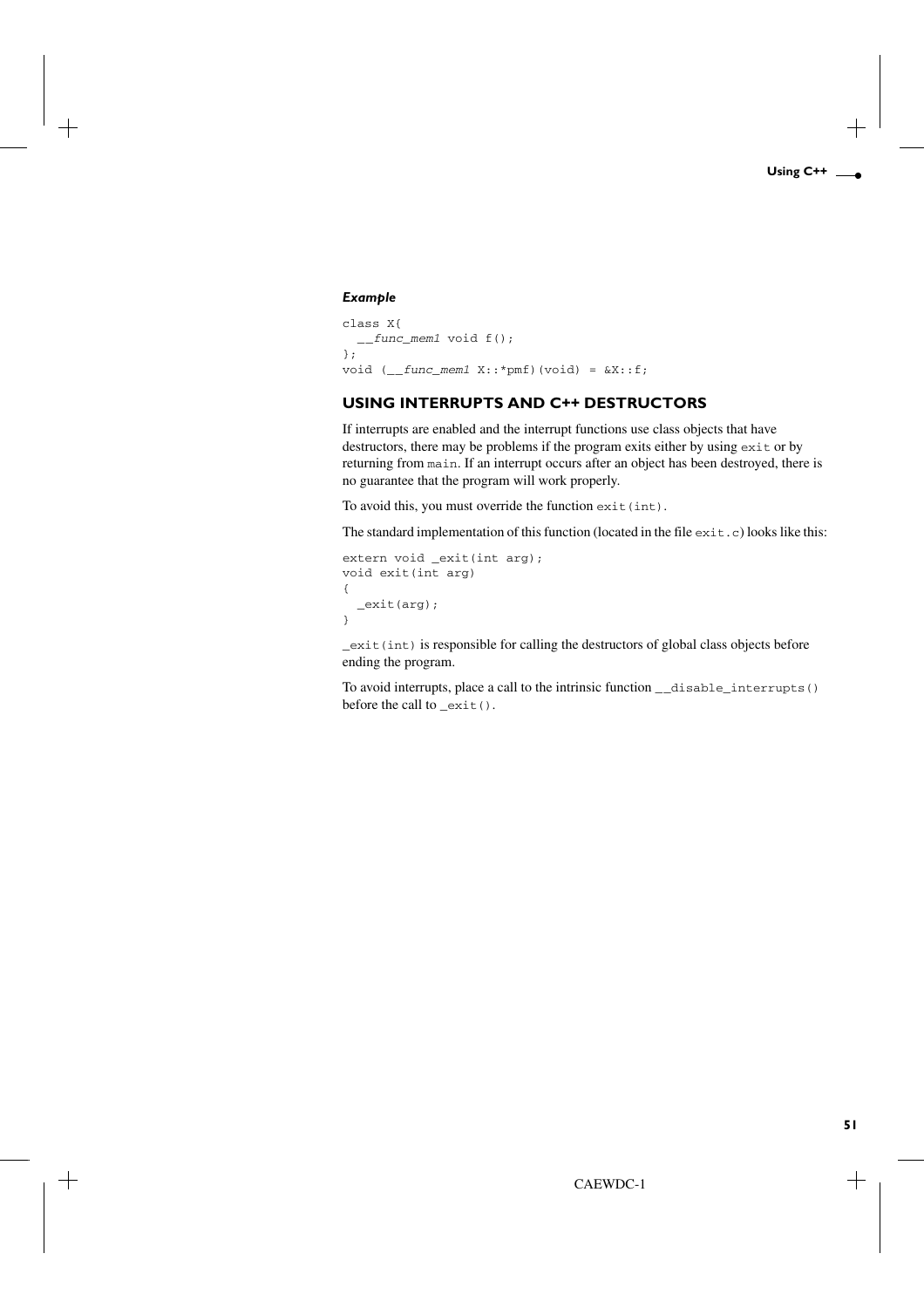Feature descriptions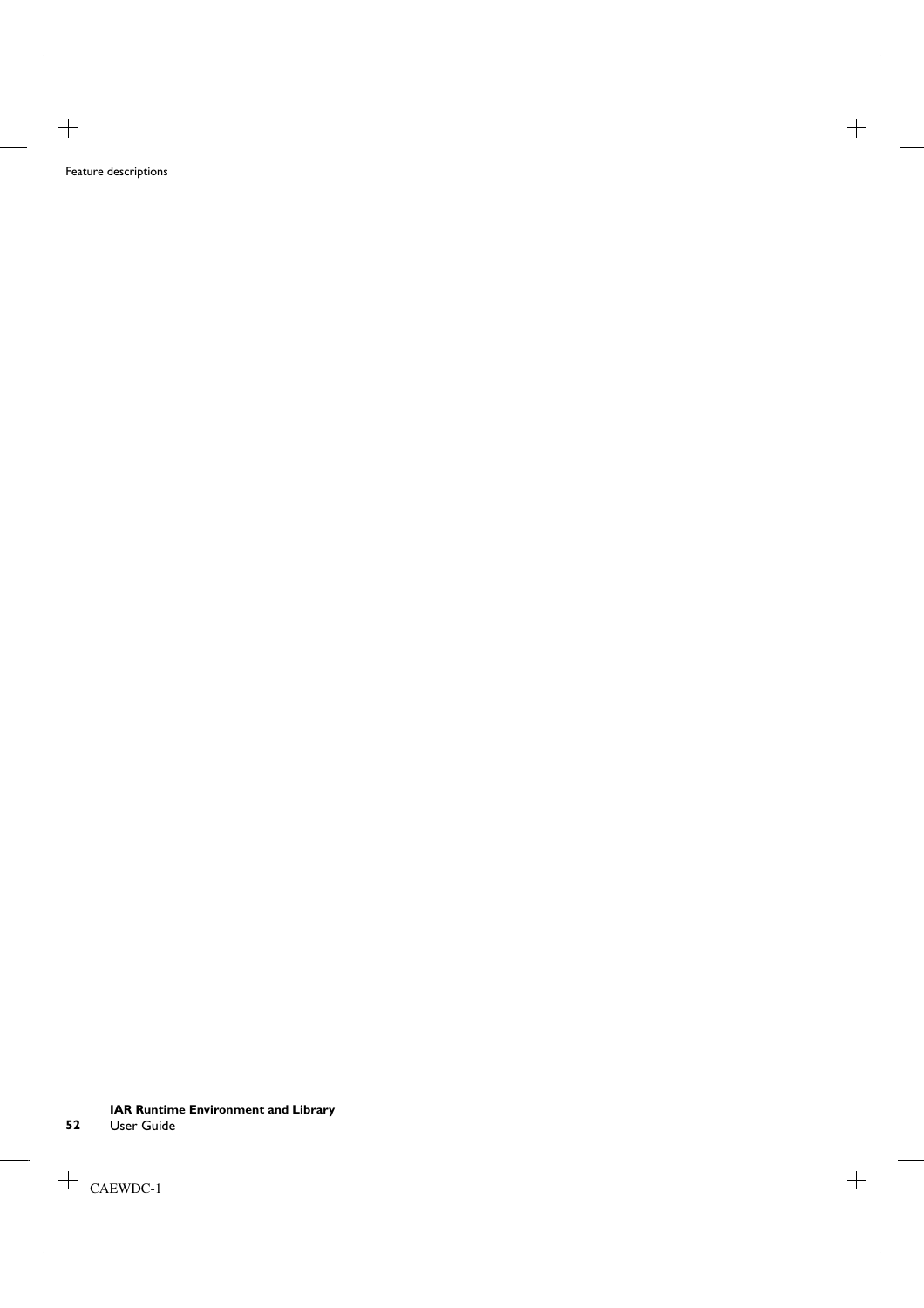# **Reference information**

This chapter gives detailed reference information about new features related to the runtime environment and the library. Note that other features might have been added after the writing of this guide, see the release notes provided with your IAR product installation.

# **Descriptions of options**

This section gives detailed reference information about new compiler options.

<span id="page-62-0"></span>--eec++ --eec++

In the IAR C/C++ Compiler, the default language is C. If you take advantage of Extended Embedded C++ features like namespaces or the standard template library in your source code, you must use this option to change the language to Extended Embedded C++. See *[Extended Embedded C++](#page-51-1)*, page 42.



To set the equivalent option in the IAR Embedded Workbench, select **Project>Options>C/C++ Compiler>Language**.

--error\_limit --error\_limit=*n*

Use the  $--$ error limit option to specify the number of errors allowed before the compiler stops the compilation. By default, 100 errors are allowed. *n* must be a positive number; 0 indicates no limit.

--no\_tbaa --no\_tbaa

Use --no\_tbaa to disable type-based alias analysis. When this options is not used, the compiler is free to assume that objects are only accessed through the declared type or through unsigned char.



This option is related to the **Optimization** options in the **C/C++ Compiler** category in the IAR Embedded Workbench.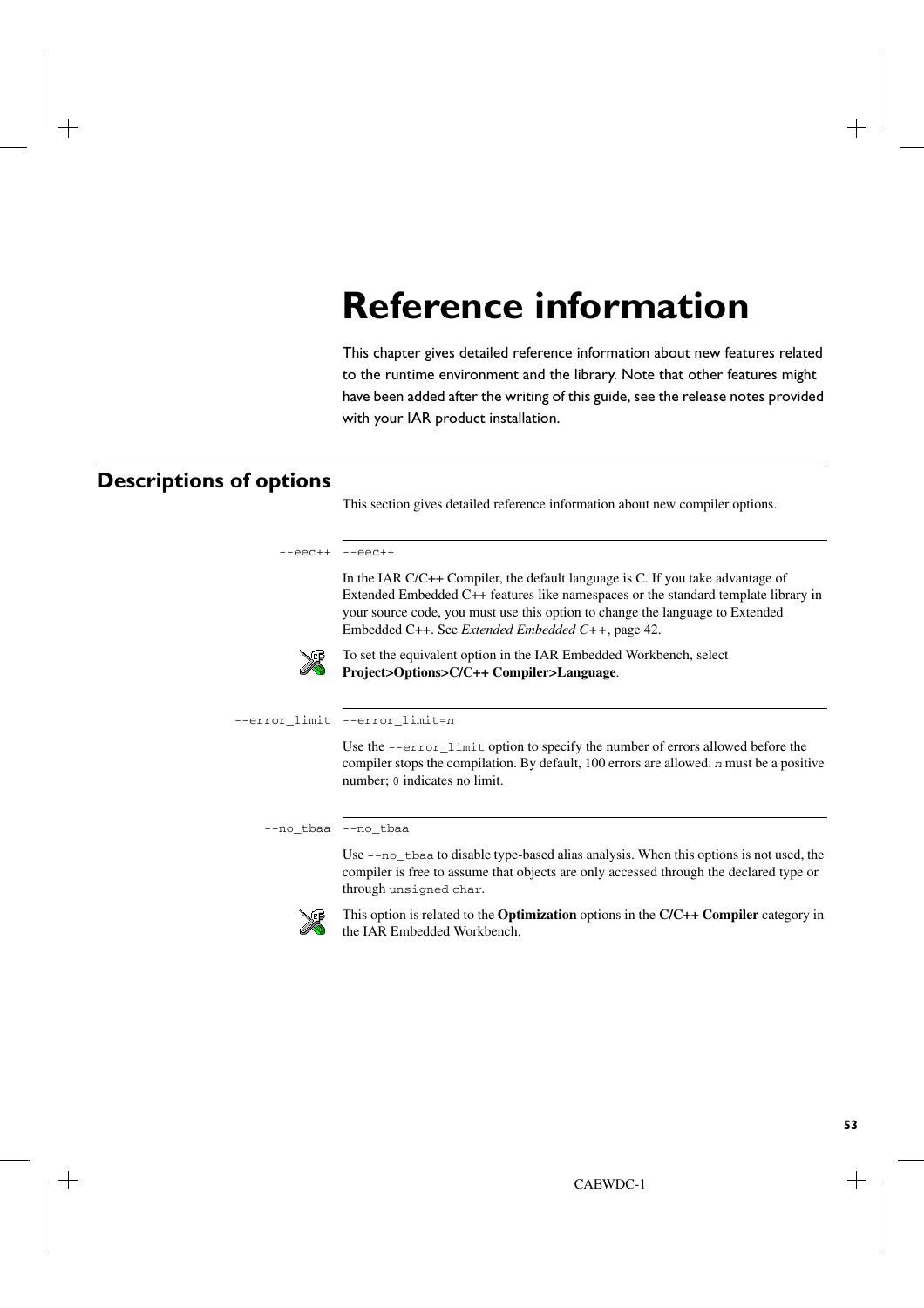#### **Description of type-based alias analysis**

Type-based alias analysis means that the compiler assumes that an assignment, for example via pointers, to an object of one type does not change the value of objects of other types, except for char objects. This is according to the ISO/ANSI standard.

A C or C++ application that conforms to the ISO/ANSI standard thus accesses an object only by a modifiable value that has one of the following types:

- a const or volatile qualified version of the declared type of the object
- a type that is the signed or unsigned type corresponding to a const or volatile qualified version of the declared type of the object
- an aggregate or union type that includes one of the above types among its members
- a character type.

By default, the compiler does not assume that objects are only accessed through the declared type or through unsigned char. However, at optimization level **High** the type-based alias analysis transformation is used, which means that the optimizer will assume that the program is standards compliant and the rules above will be used for determining what objects may be affected when a pointer indirection is used in an assignment.

Consider the following example:

```
short s;
unsigned short us;
long l;
unsigned long ul;
float f;
unsigned short *usptr;
char *cptr;
struct A
{
   short s;
   float f;
} a;
void test(float *fptr, long *lptr)
{ /* May affect: */
 *lptr = 0; /* 1, ul */*fptr = 1.0; /* f, a */*usptr = 4711; /* s, us, a */
 *cptr = 17; \frac{1}{2} /* s, us, 1, ul, f, usptr, cptr, a */
}
```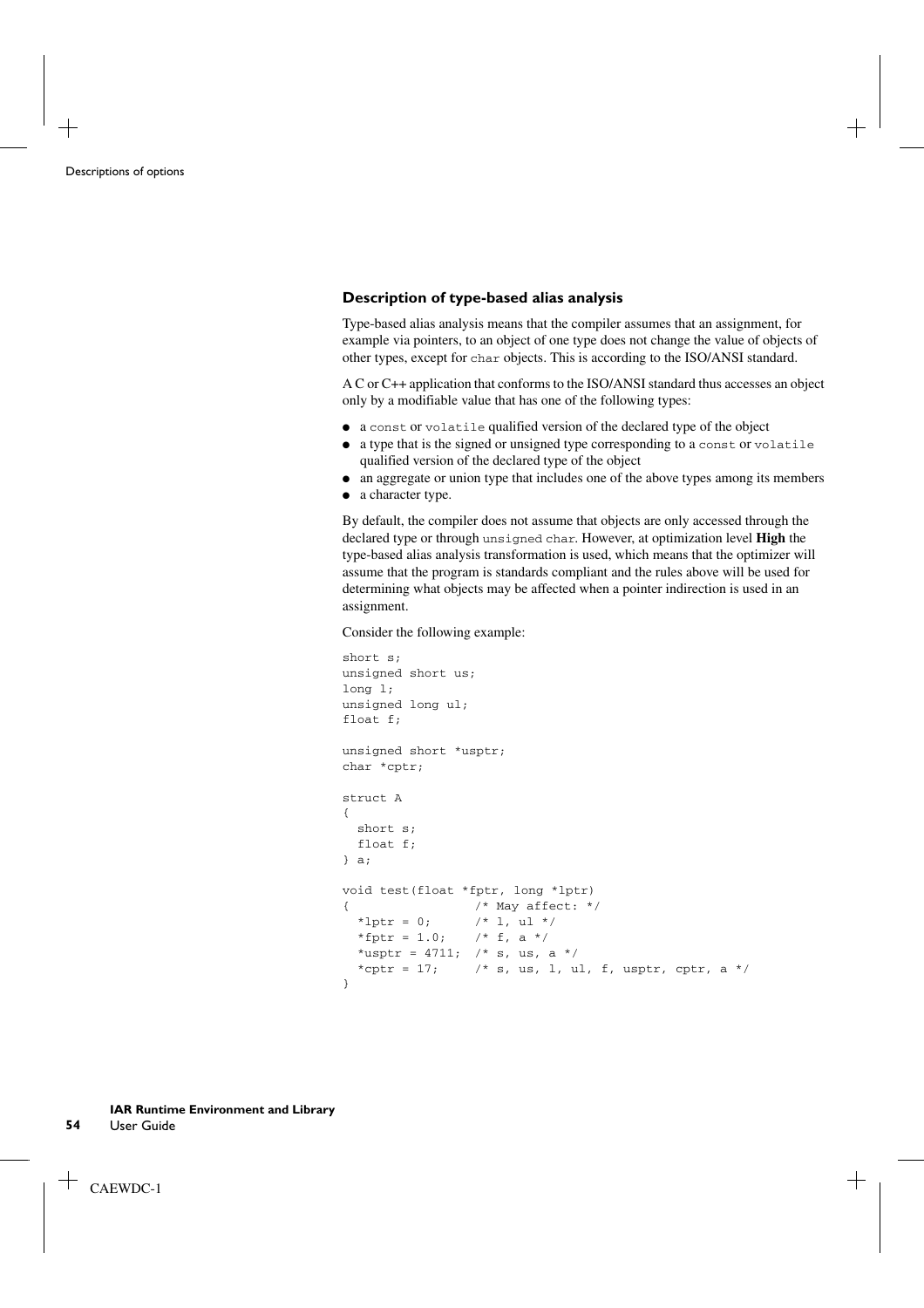Because an object shall only be accessed as its declared type (or a qualified version of its declared type, or a signed/unsigned type corresponding to its declared type) it is also assumed that the object that fptr points to will not be affected by an assignment to the object that lptr points to.

This may cause unexpected behavior for some non-conforming programs. The following example illustrates one of the benefits of type-based alias analysis and what can happen when a non-conforming program breaks the rules above.

```
short f(short *sptr, long *lptr)
{
 short x = *sptr;
 *lptr = 0;
  return *sptr + x;
}
```
Because the  $*1ptr = 0$  assignment cannot affect the object sptr points to, the optimizer will assume that  $*_{SDET}$  in the return statement has the same value as variable x was assigned at the beginning of the function. Hence, it is possible to eliminate a memory access by returning  $x \ll 1$  instead of \*sptr + x.

Consider the following example, which is not ISO/ANSI compliant:

```
short fail()
{
   union
   {
     short s[2];
     long l;
   } u;
  u.s[0] = 4711; return f(&u.s[0], &u.l);
}
```
When the function fail passes the address of the same object as both a pointer to short and as a pointer to long for the function f, the result will most likely not be the expected.

**Note:** This option has no effect at optimization levels **None**, **Low**, and **Medium**.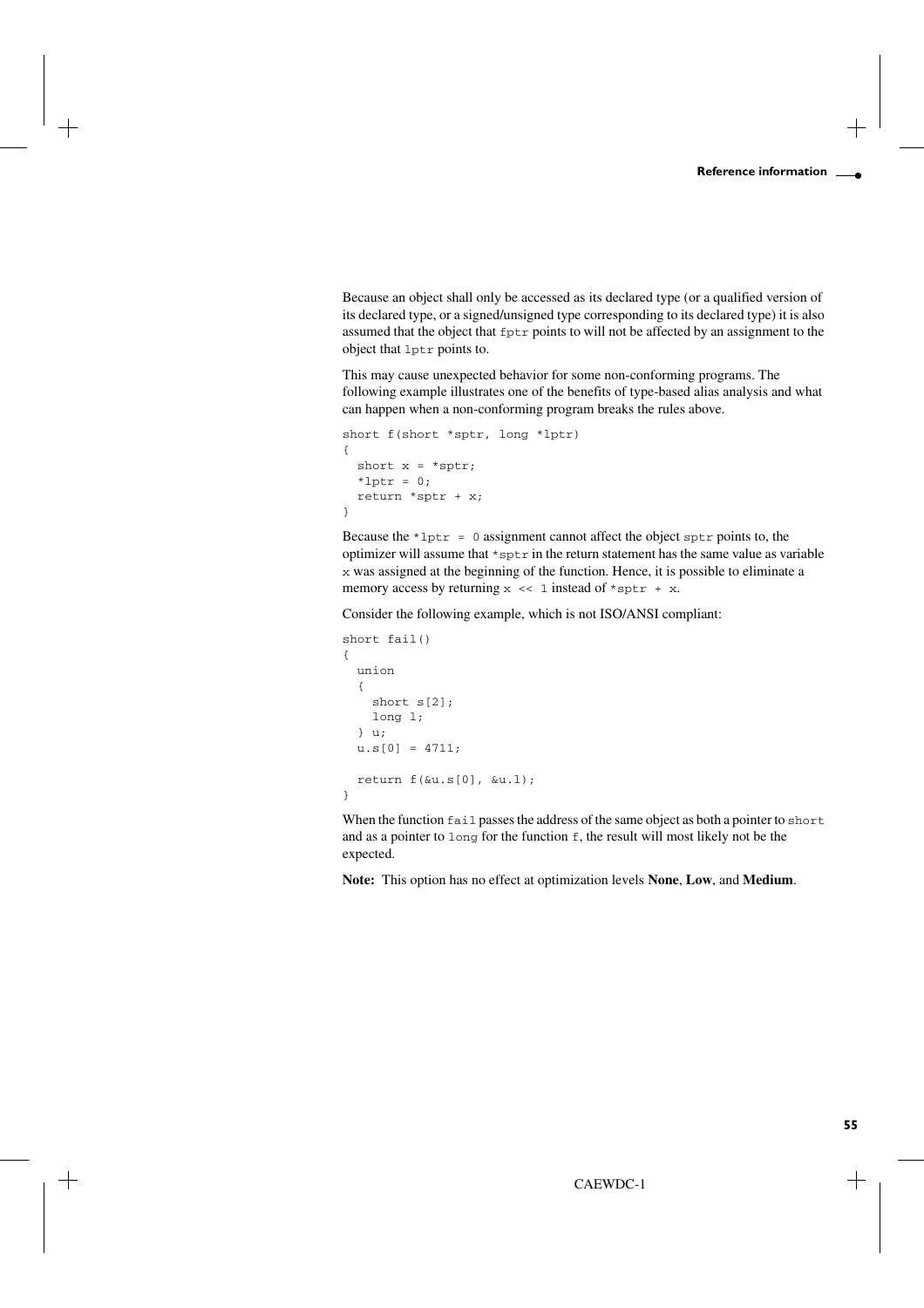# **Descriptions of pragma directives**

This section gives detailed reference information about new pragma directives.

#pragma basic\_template\_matching #pragma basic\_template\_matching

Use this pragma directive in front of a template function declaration to make the function fully memory-aware, in the rare cases where this is useful. This template function will then match the template without any modifications. Read more about memory attributes and templates in *[Feature descriptions](#page-52-0)*, page 43.

#### *Example*

```
#pragma basic_template_matching
template<typename T> void fun(T *);
fun((int data mem1 *) 0); // T = int data mem1
```
# <span id="page-65-0"></span>**Implementation-defined behavior**

This section lists changes related to implementation-defined behavior.

## **Source and execution character sets (5.2.1)**

The source character set is the set of legal characters that can appear in source files. The default source character set is the standard ASCII character set. However, if you use the command line option --enable multibytes, the source character set will be the host computer's default character set.

The execution character set is the set of legal characters that can appear in the execution environment. The default execution character set is the standard ASCII character set. However, if you use the command line option --enable\_multibytes, the execution character set will be the host computer's default character set. The IAR DLIB Library needs a multibyte character scanner to support a multibyte execution character set. The IAR CLIB Library does not support multibyte characters.

See *Locale*[, page 22.](#page-31-0)

#### **Converting multibyte characters (6.1.3.4)**

The only locale supported—that is, the only locale supplied with the IAR C/C++ Compiler—is the 'C' locale. If you use the command line option --enable\_multibytes, the IAR DLIB Library will support multibyte characters if you add a locale with multibyte support or a multibyte character scanner to the library. The IAR CLIB Library does not support multibyte characters.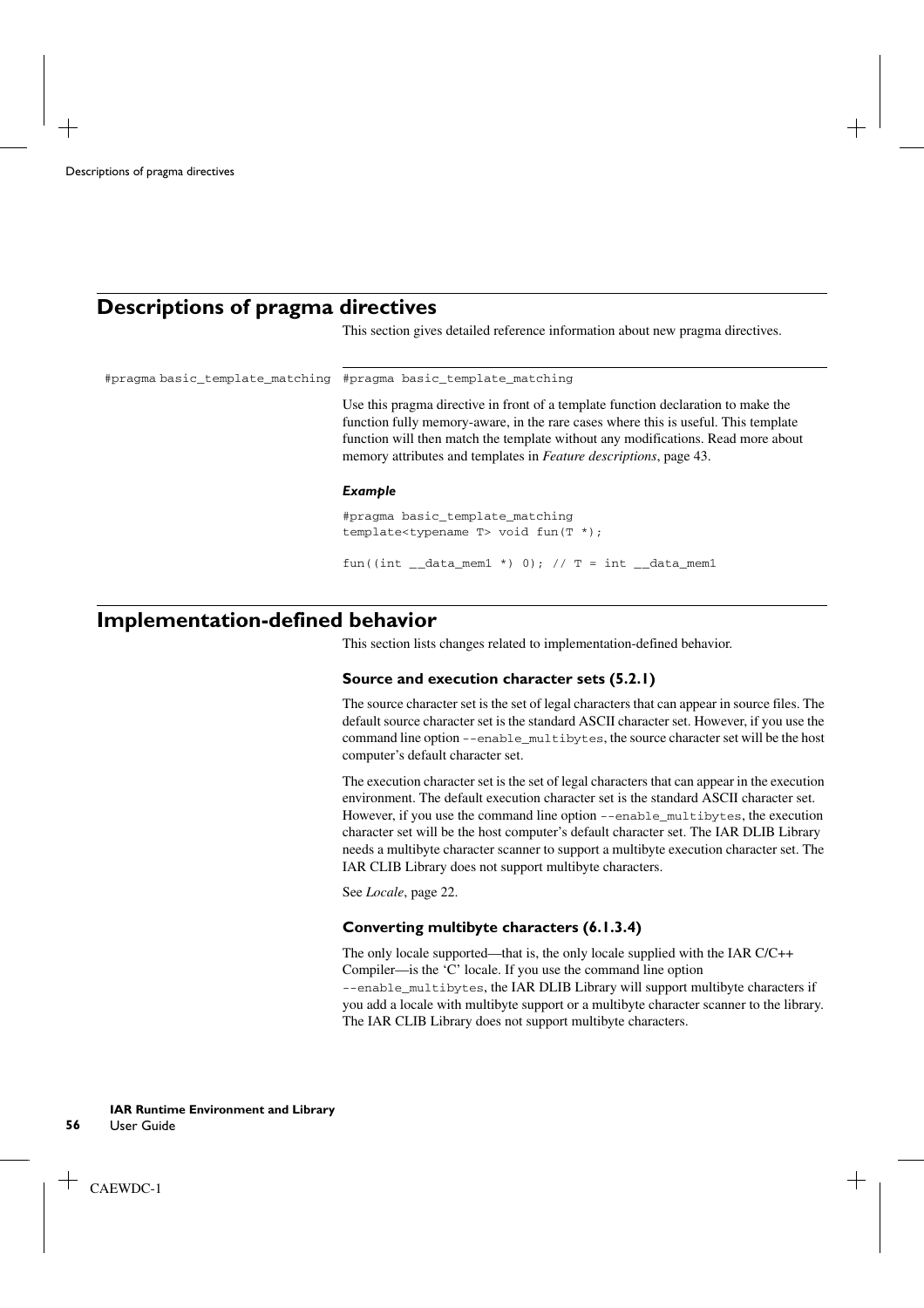See *Locale*[, page 22.](#page-31-0)

## **IAR DLIB LIBRARY FUNCTIONS**

The information in this section is valid only if the runtime library configuration you have chosen supports file descriptors. See the chapter *[The DLIB runtime environment](#page-14-0)* for more information about runtime library configurations.

#### **signal() (7.7.1.1)**

The signal part of the library is not supported.

**Note:** Low-level interface functions exist in the library, but will not perform anything. Use the template source code to implement application-specific signal handling. See *[Signal and raise](#page-34-0)*, page 25.

#### **Files (7.9.3)**

Whether a write operation on a text stream causes the associated file to be truncated beyond that point, depends on the application-specific implementation of the low-level file routines. See *[File input and output](#page-30-0)*, page 21.

# **remove() (7.9.4.1)**

The effect of a remove operation on an open file depends on the application-specific implementation of the low-level file routines. See *[File input and output](#page-30-0)*, page 21.

## **rename() (7.9.4.2)**

The effect of renaming a file to an already existing filename depends on the application-specific implementation of the low-level file routines. See *[File input and](#page-30-0)  output*[, page 21](#page-30-0).

#### **Environment (7.10.4.4)**

The set of available environment names and the method for altering the environment list is described in *[Environment interaction](#page-33-0)*, page 24.

#### **system() (7.10.4.5)**

How the command processor works depends on how you have implemented the system function. See *[Environment interaction](#page-33-0)*, page 24.

#### **The time zone (7.12.1)**

The local time zone and daylight savings time implementation is described in *Time*[, page](#page-34-1)  [25](#page-34-1).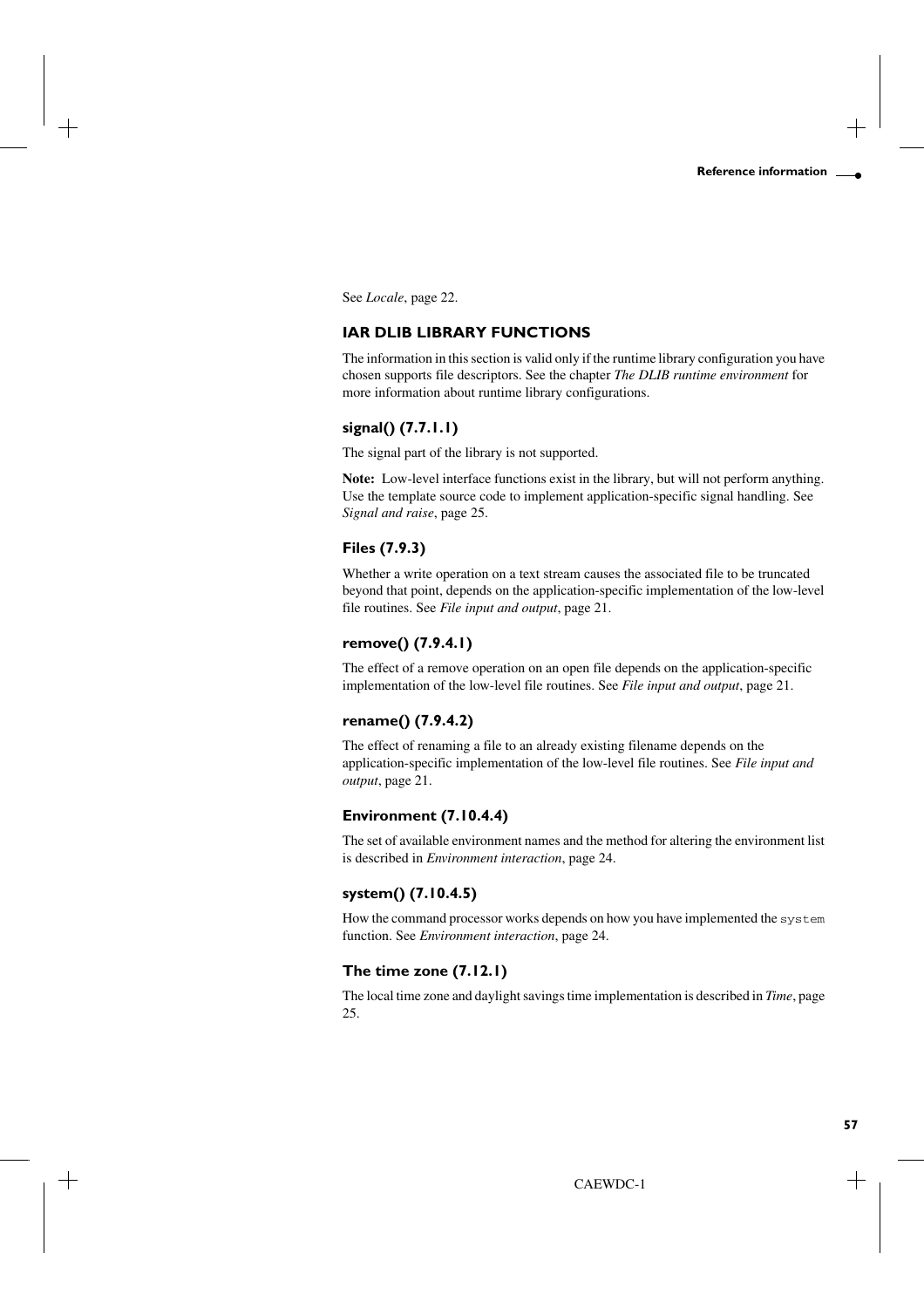# **clock() (7.12.2.1)**

From where the system clock starts counting depends on how you have implemented the clock function. See *Time*[, page 25.](#page-34-1)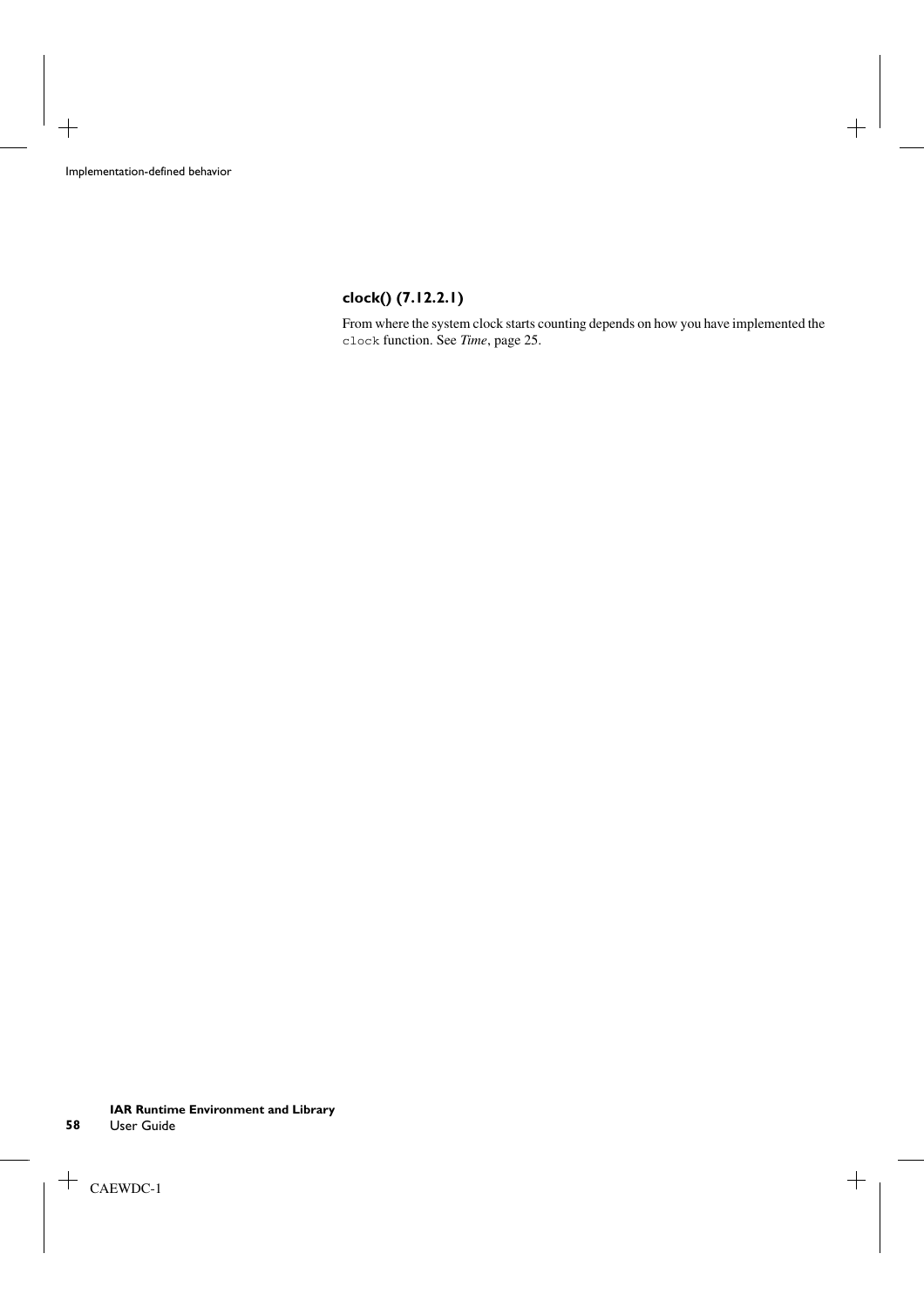# **Library functions**

This chapter gives an introduction to the C and C++ library functions. It also lists the header files used for accessing library definitions.

# **Introduction**

The IAR C/C++ Compiler provides two different libraries:

- IAR DLIB Library is a complete ISO/ANSI C and C++ library. This library also supports floating-point numbers in IEEE 754 format and it can be configured to include different levels of support for locale, file descriptors, multibytes, et cetera.
- IAR CLIB Library is a light-weight library, which is not fully compliant with ISO/ANSI C. Neither does it fully support floating-point numbers in IEEE 754 format or does it support Embedded C++.

Note that different customization methods are normally needed for these two libraries. For additional information, see the chapter *[The DLIB runtime environment](#page-14-0)* and *[The](#page-44-0)  [CLIB runtime environment](#page-44-0)*, respectively.

For detailed information about the library functions, see the online documentation supplied with the product. There is also keyword reference information for the DLIB library functions. To obtain reference information for a function, select the function name in the editor window and press F1.

For additional information about library functions, see *[Implementation-defined](#page-65-0)  behavior*[, page 56.](#page-65-0)

# **HEADER FILES**

Your application program gains access to library definitions through header files, which is incorporated using the #include directive. The definitions are divided into a number of different header files, each covering a particular functional area, letting you include just those that are required.

It is essential to include the appropriate header file before making any reference to its definitions. Failure to do so can cause the call to fail during execution, or generate error or warning messages at compile time or link time.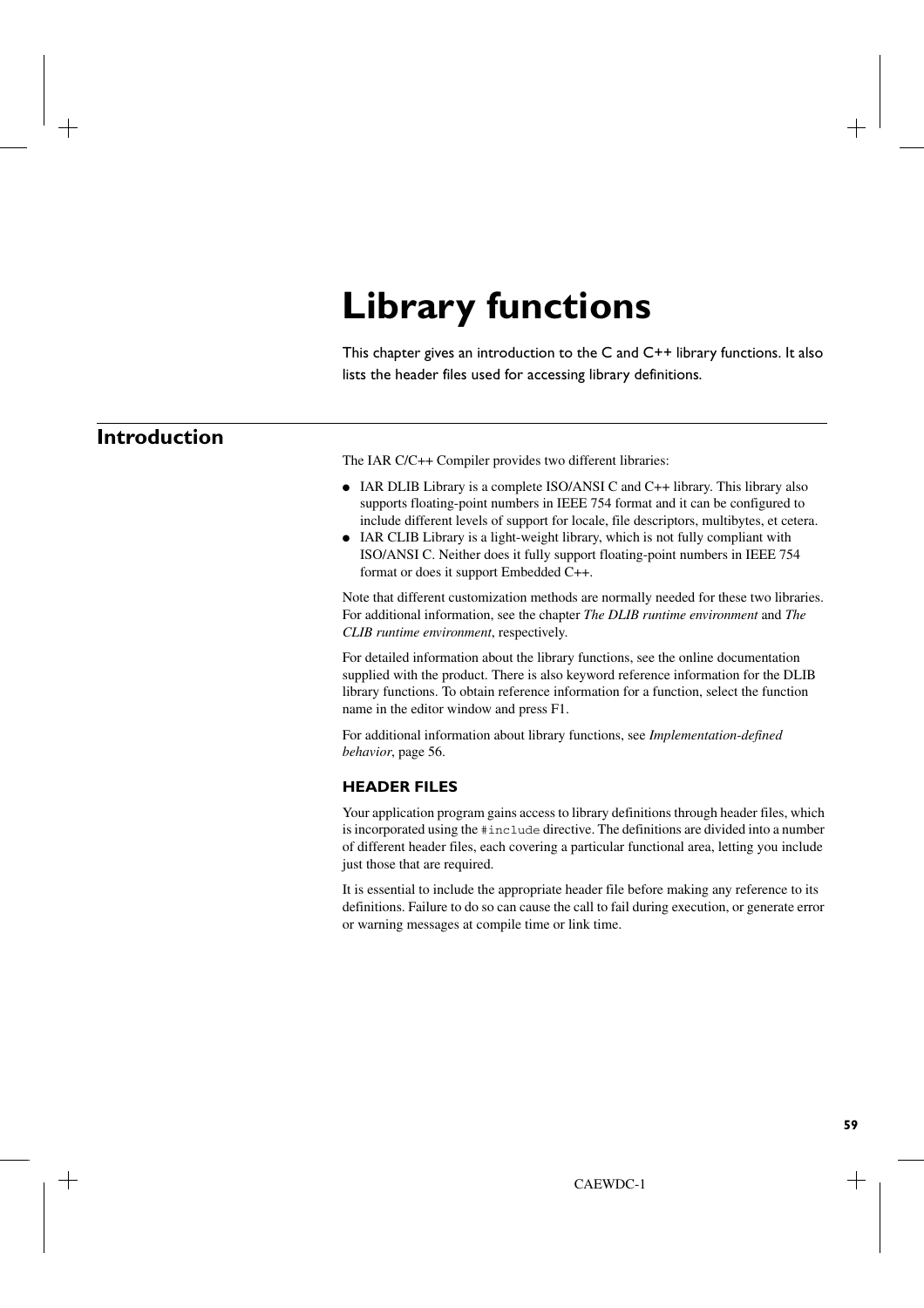## **LIBRARY OBJECT FILES**

Most of the library definitions can be used without modification, that is, directly from the library object files that are supplied with the product. For information about how to choose a runtime library, see *[Getting started using the runtime environment](#page-11-1)*, page 2. The linker will include only those routines that are required—directly or indirectly—by your application.

## **REENTRANCY**

A function that can be simultaneously invoked in the main application and in any number of interrupts is *reentrant*. A library function that uses statically allocated data is therefore not reentrant. Most parts of the DLIB library are reentrant, but the following functions and parts are not reentrant:

| atexit         | Needs static data                                                                                                                                       |
|----------------|---------------------------------------------------------------------------------------------------------------------------------------------------------|
| heap functions | Need static data for memory allocation tables                                                                                                           |
| strerror       | Needs static data                                                                                                                                       |
| strtok         | Designed by ISO/ANSI standard to need static data                                                                                                       |
| I/O            | Every function that uses files in some way. This includes<br>printf, scanf, getchar, and putchar. The<br>functions sprintf and sscanf are not included. |

In addition, some functions share the same storage for errno. These functions are not reentrant, since an errno value resulting from one of these functions can be destroyed by a subsequent use of the function before it has been read. Among these functions are:

exp, exp10, ldexp, log, log10, pow, sqrt, acos, asin, atan2, cosh, sinh, strtod, strtol, strtoul

Remedies for this are:

- Do not use non-reentrant functions in interrupt service routines
- Guard calls to a non-reentrant function by a mutex, or a secure region, etc.

# **IAR DLIB Library**

The IAR DLIB Library provides most of the important C and C++ library definitions that apply to embedded systems. These are of the following types:

- Adherence to a free-standing implementation of the ISO/ANSI standard for the programming language C. For additional information, see *Implementation-defined behavior*, page 56.
- Standard C library definitions, for user programs.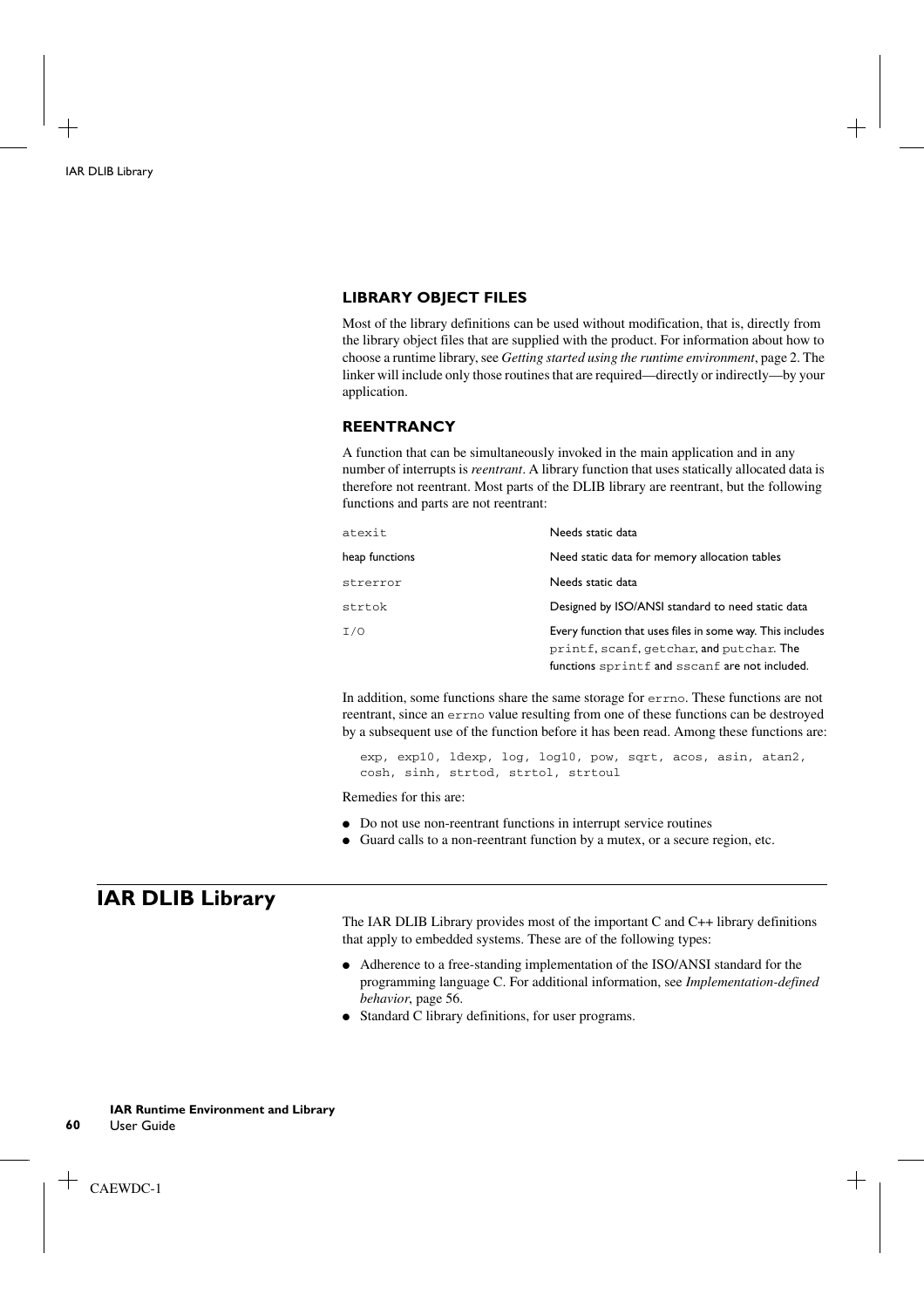- Embedded C++ library definitions, for user programs.
- CSTARTUP, the module containing the start-up code. It is described in the *The DLIB runtime environment* chapter in this guide.
- Runtime support libraries; for example, low-level floating-point routines.
- Intrinsic functions, allowing low-level use of device-specific features. See *IAR C/C++ Compiler Reference Guide* for more information.

## **C HEADER FILES**

This section lists the header files specific to the DLIB library C definitions. Header files may additionally contain target-specific definitions; these are documented in the *IAR C/C++ Compiler Reference Guide*.

| Header file | Usage                                             |
|-------------|---------------------------------------------------|
| assert.h    | Enforcing assertions when functions execute       |
| ctype.h     | Classifying characters                            |
| errno.h     | Testing error codes reported by library functions |
| float.h     | Testing floating-point type properties            |
| iso646.h    | Using Amendment 1-iso646.h standard header        |
| limits.h    | Testing integer type properties                   |
| locale.h    | Adapting to different cultural conventions        |
| math.h      | Computing common mathematical functions           |
| setjmp.h    | Executing non-local goto statements               |
| signal.h    | Controlling various exceptional conditions        |
| stdarg.h    | Accessing a varying number of arguments           |
| stdbool.h   | Adds support for the $bool$ data type in C.       |
| stddef.h    | Defining several useful types and macros          |
| stdio.h     | Performing input and output                       |
| stdlib.h    | Performing a variety of operations                |
| string.h    | Manipulating several kinds of strings             |
| time.h      | Converting between various time and date formats  |
| wchar.h     | Support for wide characters                       |
| wctype.h    | Classifying wide characters                       |

The following table lists the C header files:

*Table 13: Traditional standard C header files—DLIB*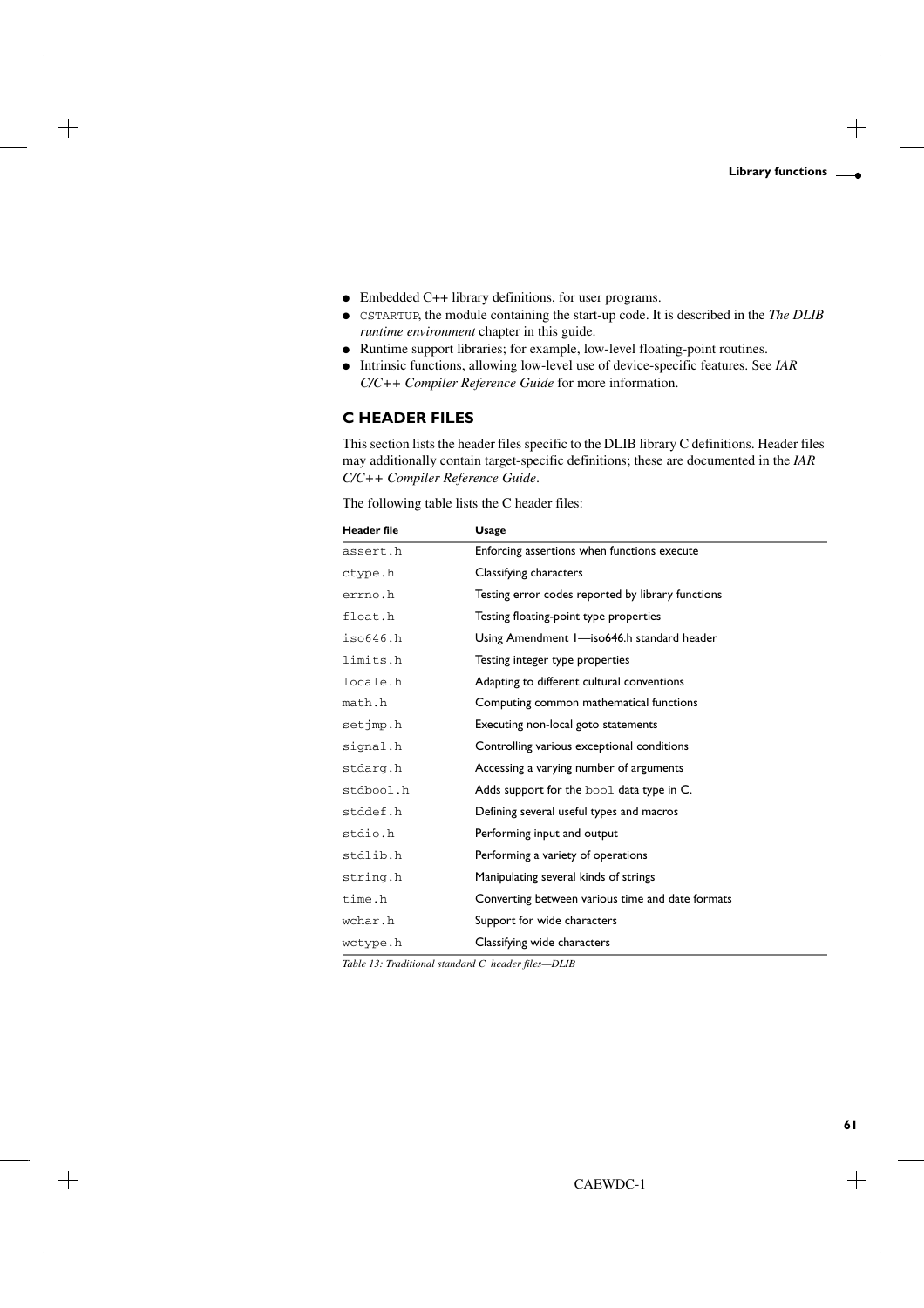# **C++ HEADER FILES**

This section lists the C++ header files.

## **Embedded C++**

The following table lists the Embedded C++ header files:

| <b>Header file</b> | Usage                                                                                 |
|--------------------|---------------------------------------------------------------------------------------|
| complex            | Defining a class that supports complex arithmetic                                     |
| exception          | Defining several functions that control exception handling                            |
| fstream            | Defining several I/O streams classes that manipulate external files                   |
| iomanip            | Declaring several I/O streams manipulators that take an argument                      |
| ios                | Defining the class that serves as the base for many I/O streams classes               |
| iosfwd             | Declaring several I/O streams classes before they are necessarily defined             |
| iostream           | Declaring the I/O streams objects that manipulate the standard streams                |
| istream            | Defining the class that performs extractions                                          |
| new                | Declaring several functions that allocate and free storage                            |
| ostream            | Defining the class that performs insertions                                           |
| sstream            | Defining several I/O streams classes that manipulate string containers                |
| stdexcept          | Defining several classes useful for reporting exceptions                              |
| streambuf          | Defining classes that buffer I/O streams operations                                   |
| string             | Defining a class that implements a string container                                   |
| strstream          | Defining several I/O streams classes that manipulate in-memory character<br>sequences |

*Table 14: Embedded C++ header files* 

The following table lists additional C++ header files:

| Header file | Usage                                                                  |
|-------------|------------------------------------------------------------------------|
| fstream.h   | Defining several I/O stream classes that manipulate external files     |
| iomanip.h   | Declaring several I/O streams manipulators that take an argument       |
| iostream.h  | Declaring the I/O streams objects that manipulate the standard streams |
| new.h       | Declaring several functions that allocate and free storage             |

*Table 15: Additional Embedded C++ header files—DLIB*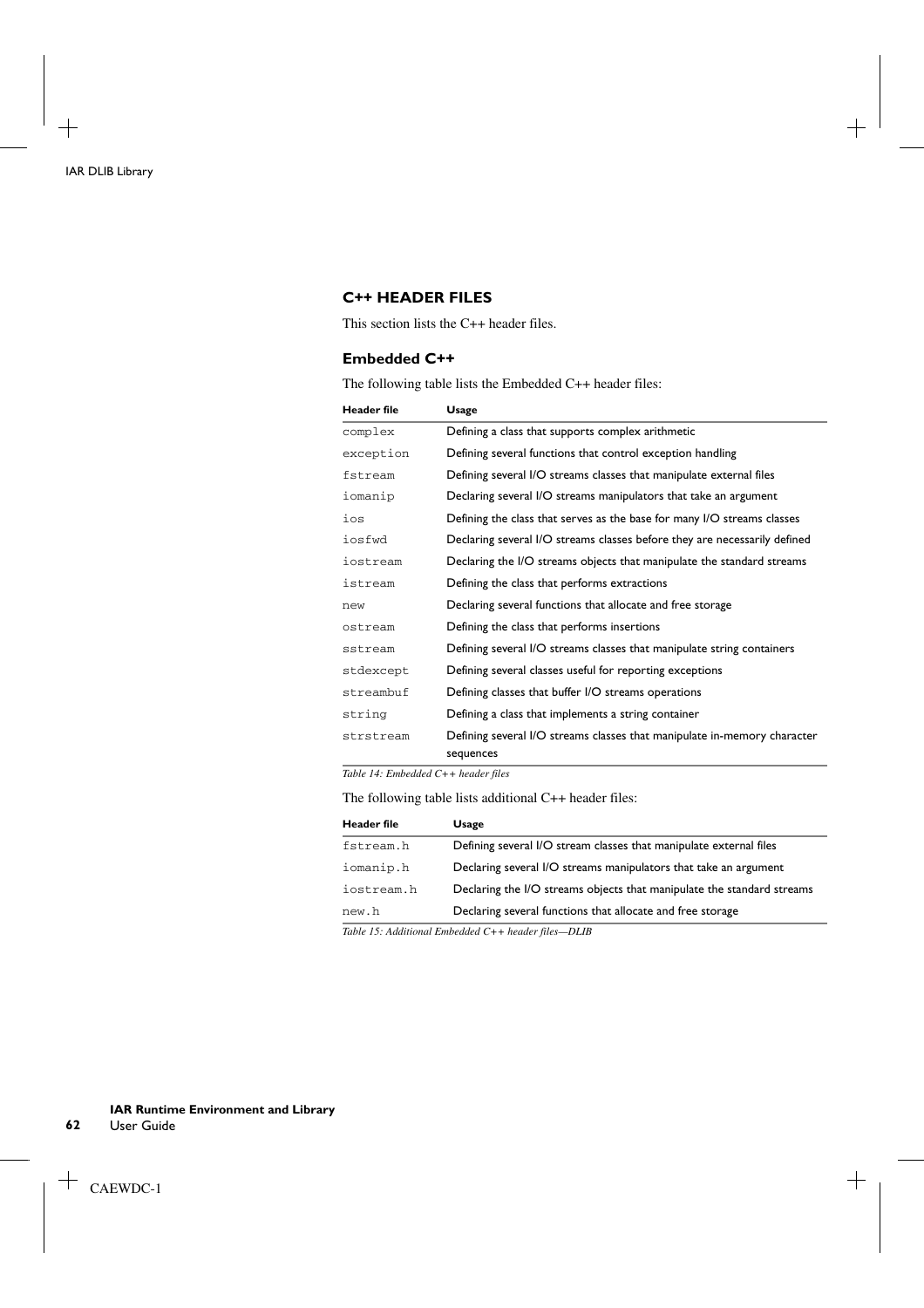#### **Extended Embedded C++ standard template library**

<span id="page-72-7"></span>The following table lists the Extended Embedded C++ standard template library (STL) header files:

<span id="page-72-13"></span><span id="page-72-12"></span><span id="page-72-11"></span><span id="page-72-10"></span><span id="page-72-9"></span><span id="page-72-8"></span><span id="page-72-6"></span><span id="page-72-0"></span>

| <b>Header file</b> | <b>Description</b>                                     |
|--------------------|--------------------------------------------------------|
| algorithm          | Defines several common operations on sequences         |
| deque              | A deque sequence container                             |
| functional         | Defines several function objects                       |
| hash_map           | A map associative container, based on a hash algorithm |
| hash_set           | A set associative container, based on a hash algorithm |
| iterator           | Defines common iterators, and operations on iterators  |
| list               | A doubly-linked list sequence container                |
| map                | A map associative container                            |
| memory             | Defines facilities for managing memory                 |
| numeric            | Performs generalized numeric operations on sequences   |
| queue              | A queue sequence container                             |
| set                | A set associative container                            |
| slist              | A singly-linked list sequence container                |
| stack              | A stack sequence container                             |
| utility            | Defines several utility components                     |
| vector             | A vector sequence container                            |

<span id="page-72-21"></span><span id="page-72-20"></span><span id="page-72-19"></span><span id="page-72-18"></span><span id="page-72-17"></span><span id="page-72-16"></span><span id="page-72-15"></span><span id="page-72-14"></span>*Table 16: Standard template library header files* 

#### **Using standard C libraries in C++**

The C++ library works in conjunction with 15 of the header files from the standard C library, sometimes with small alterations. The header files come in two forms—new and traditional—for example, cassert and assert.h.

The following table shows the new header files:

<span id="page-72-3"></span><span id="page-72-2"></span><span id="page-72-1"></span>

| Header file | Usage                                             |
|-------------|---------------------------------------------------|
| cassert     | Enforcing assertions when functions execute       |
| cctype      | Classifying characters                            |
| cerrno      | Testing error codes reported by library functions |
| cfloat      | Testing floating-point type properties            |
| climits     | Testing integer type properties                   |

<span id="page-72-5"></span><span id="page-72-4"></span>*Table 17: New standard C header files—DLIB*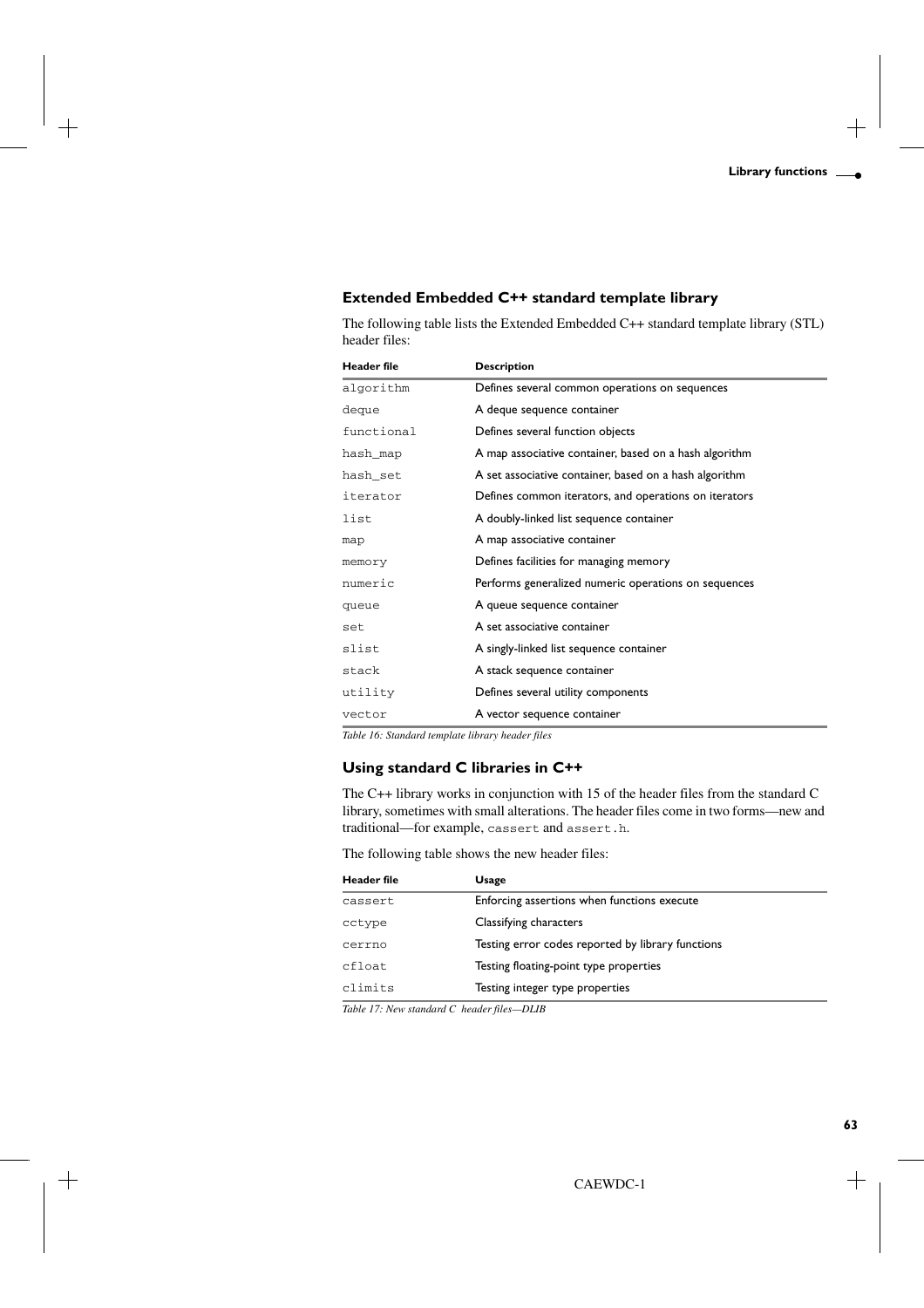<span id="page-73-8"></span><span id="page-73-7"></span><span id="page-73-6"></span><span id="page-73-5"></span><span id="page-73-4"></span><span id="page-73-3"></span><span id="page-73-2"></span>

| Header file | Usage                                                  |
|-------------|--------------------------------------------------------|
| clocale     | Adapting to different cultural conventions             |
| cmath       | Computing common mathematical functions                |
| csetjmp     | Executing non-local goto statements                    |
| csignal     | Controlling various exceptional conditions             |
| cstdarg     | Accessing a varying number of arguments                |
| cstddef     | Defining several useful types and macros               |
| cstdio      | Performing input and output                            |
| cstdlib     | Performing a variety of operations                     |
| cstring     | Manipulating several kinds of strings                  |
| ctime       | Converting between various time and date formats       |
|             | Table 17: New standard C header files—DLIB (Continued) |

#### <span id="page-73-1"></span>**IAR CLIB Library**

<span id="page-73-11"></span><span id="page-73-10"></span><span id="page-73-9"></span>The IAR CLIB Library provides most of the important C library definitions that apply to embedded systems. These are of the following types:

- Standard C library definitions available for user programs. These are documented in this chapter.
- CSTARTUP, the single program module containing the start-up code. It is described in the *The CLIB runtime environment* chapter in this guide.
- Runtime support libraries; for example low-level floating-point routines.
- Intrinsic functions, allowing low-level use of device-specific features. See the *IAR C/C++ Compiler Reference Guide* for more information.

#### **LIBRARY DEFINITIONS SUMMARY**

<span id="page-73-17"></span>This section lists the header files. Header files may additionally contain target-specific definitions.

<span id="page-73-13"></span><span id="page-73-12"></span><span id="page-73-0"></span>

| Header file | <b>Description</b> |
|-------------|--------------------|
| assert.h    | Assertions         |
| $ctype.h*$  | Character handling |
| iccbutl.h   | Low-level routines |
| math.h      | <b>Mathematics</b> |
| setjmp.h    | Non-local jumps    |
| stdarg.h    | Variable arguments |

<span id="page-73-16"></span><span id="page-73-15"></span><span id="page-73-14"></span>*Table 18: IAR CLIB Library header files* 

**64**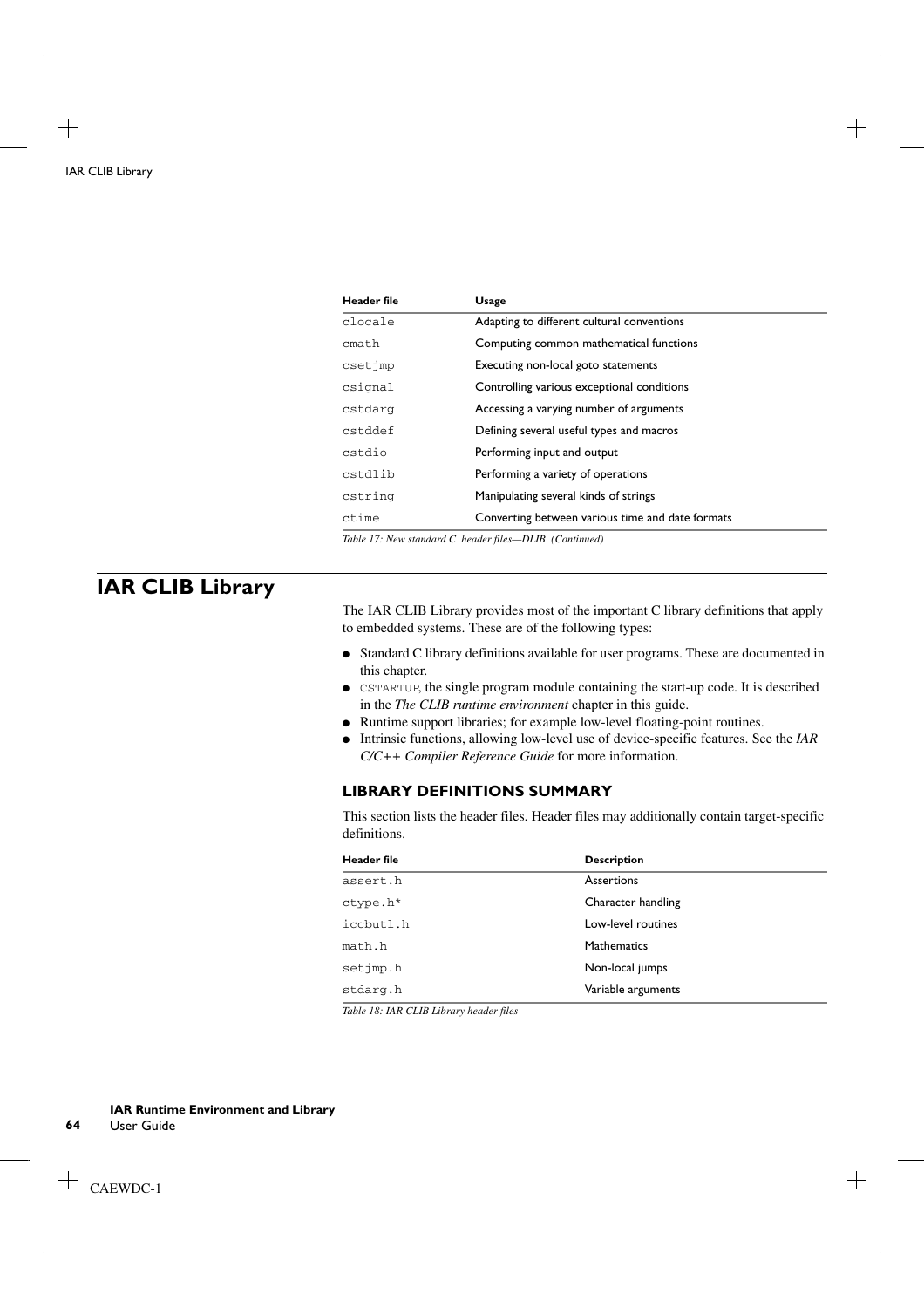<span id="page-74-7"></span><span id="page-74-6"></span>

| Header file | <b>Description</b> |
|-------------|--------------------|
| stdio.h     | Input/output       |
| stdlib.h    | General utilities  |
| string.h    | String handling    |

<span id="page-74-8"></span>*Table 18: IAR CLIB Library header files (Continued)*

**\* The functions** is*xxx***,** toupper**, and** tolower **declared in the header file** ctype.h **evaluate their argument more than once. This is not according to the ISO/ANSI standard.**

The following table shows header files that do not contain any functions, but specify various definitions and data types:

<span id="page-74-3"></span><span id="page-74-2"></span><span id="page-74-1"></span>

| Header file | <b>Description</b>                           |
|-------------|----------------------------------------------|
| errno.h     | Error return values                          |
| float.h     | Limits and sizes of floating-point types     |
| limits.h    | Limits and sizes of integral types           |
| stdbool.h   | Adds support for the $bool$ data type in $C$ |
| stddef.h    | Common definitions including size t, NULL,   |
|             | ptrdiff t, and offsetof                      |

<span id="page-74-12"></span><span id="page-74-11"></span><span id="page-74-10"></span><span id="page-74-9"></span><span id="page-74-5"></span><span id="page-74-4"></span><span id="page-74-0"></span>*Table 19: Miscellaneous IAR CLIB Library header files*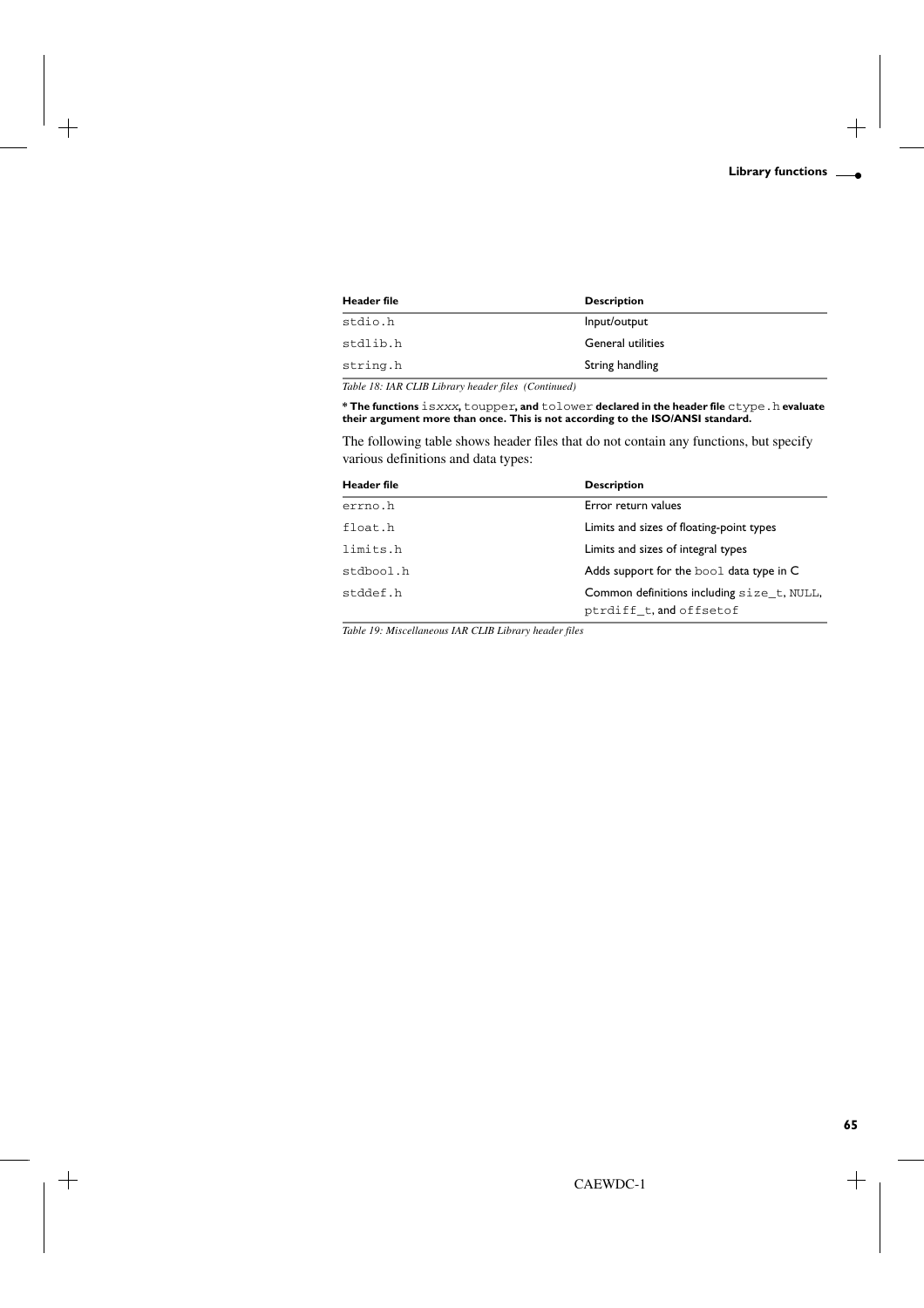IAR CLIB Library

**66**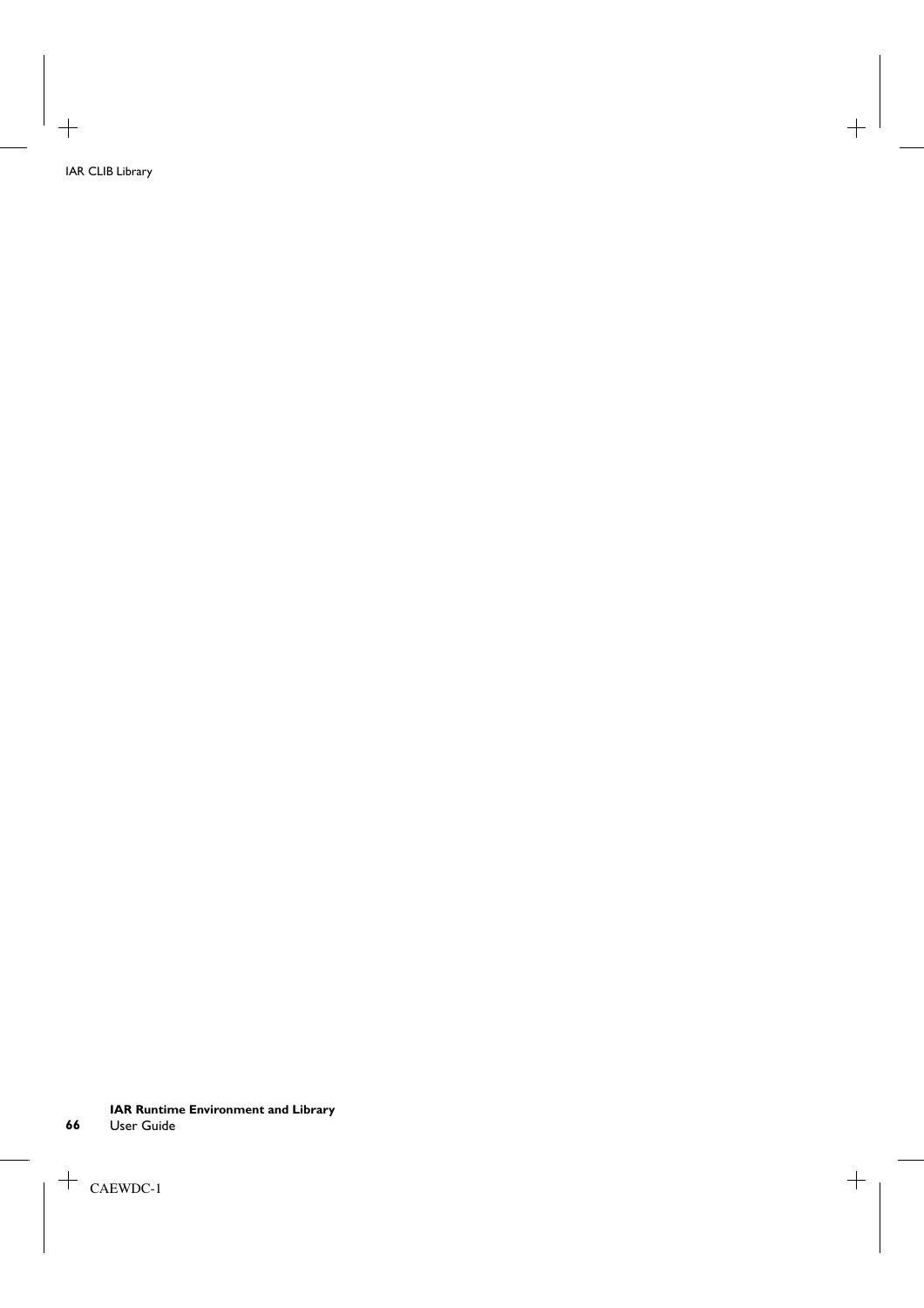$\bullet$ 

#### **A**

| applications                                                                              |
|-------------------------------------------------------------------------------------------|
|                                                                                           |
|                                                                                           |
| assembler directives                                                                      |
| $ENDMOD \ldots \ldots \ldots \ldots \ldots \ldots \ldots \ldots \ldots \ldots 30$         |
| MODULE $\ldots \ldots \ldots \ldots \ldots \ldots \ldots \ldots \ldots \ldots 30$         |
|                                                                                           |
|                                                                                           |
| assembler labels                                                                          |
|                                                                                           |
|                                                                                           |
| ?C_PUTCHAR $\ldots \ldots \ldots \ldots \ldots \ldots \ldots \ldots \ldots \ldots \ldots$ |
|                                                                                           |
| assumptions (programming experience) ix                                                   |

#### **B**

| basic_template_matching (pragma directive) $\dots \dots 48,56$               |  |
|------------------------------------------------------------------------------|--|
| bool (data type)                                                             |  |
|                                                                              |  |
|                                                                              |  |
| making available in $C \ldots \ldots \ldots \ldots \ldots \ldots \ldots 32$  |  |
| bubble sort algorithm, adding support for $\dots \dots \dots \dots \dots$ 33 |  |

### **C**

| class template                                                                                       |
|------------------------------------------------------------------------------------------------------|
| partial specialization matching (extended $EC++$ )47                                                 |
|                                                                                                      |
|                                                                                                      |
| $documentation \ldots \ldots \ldots \ldots \ldots \ldots \ldots \ldots \ldots \ldots 59$             |
|                                                                                                      |
| library object files $\ldots \ldots \ldots \ldots \ldots \ldots \ldots \ldots \ldots \ldots$         |
|                                                                                                      |
|                                                                                                      |
|                                                                                                      |
|                                                                                                      |
|                                                                                                      |
| compiler options                                                                                     |
|                                                                                                      |
|                                                                                                      |
|                                                                                                      |
| complex numbers, supported in Embedded $C++$ 42                                                      |
|                                                                                                      |
|                                                                                                      |
| configuration symbols, in library configuration files. 14                                            |
|                                                                                                      |
|                                                                                                      |
|                                                                                                      |
|                                                                                                      |
|                                                                                                      |
| $CSTACK$ (segment) $\ldots \ldots \ldots \ldots \ldots \ldots \ldots \ldots \ldots \ldots \ldots$    |
|                                                                                                      |
|                                                                                                      |
| $\text{cstartup}, \text{customizing} \dots \dots \dots \dots \dots \dots \dots \dots \dots \dots 18$ |
| cstartup, implementation30                                                                           |
|                                                                                                      |
|                                                                                                      |
|                                                                                                      |
|                                                                                                      |
|                                                                                                      |
|                                                                                                      |
|                                                                                                      |
|                                                                                                      |
| $C++$                                                                                                |
| features excluded from EC++ 41                                                                       |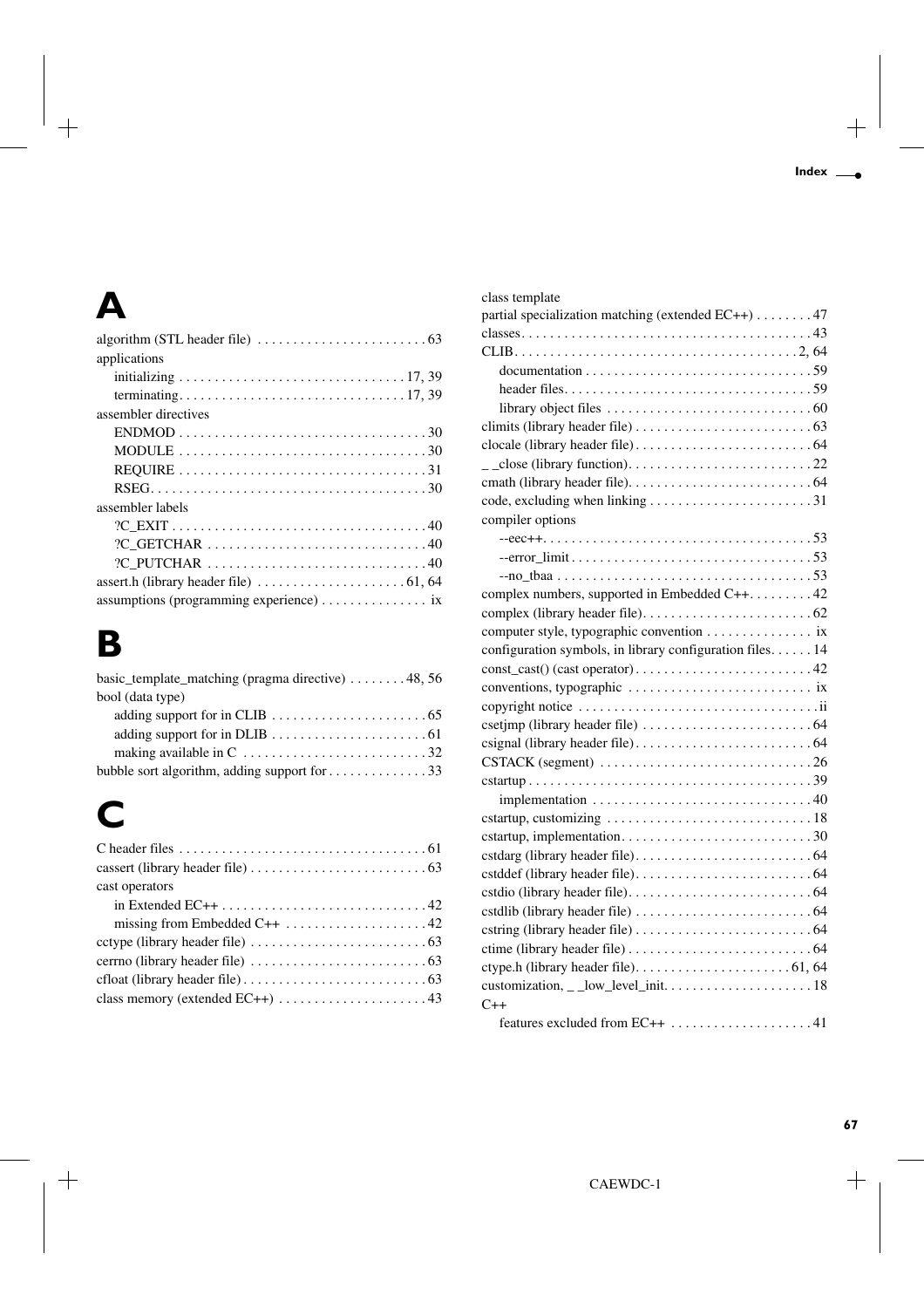| See also Embedded C++ and Extended Embedded C++ |
|-------------------------------------------------|
|                                                 |
|                                                 |
| $C-SPY$                                         |
|                                                 |
|                                                 |
|                                                 |
|                                                 |
|                                                 |
|                                                 |
| C99 standard, added functionality from 32       |

## **D**

| data, excluding when linking $\dots \dots \dots \dots \dots \dots \dots \dots \dots$        |
|---------------------------------------------------------------------------------------------|
| date (library function), configuring support for $\dots \dots \dots 25$                     |
| delete operator (extended EC++) 46                                                          |
| deque (STL header file) $\ldots \ldots \ldots \ldots \ldots \ldots \ldots \ldots \ldots$ 63 |
| destructors and interrupts, using $\dots \dots \dots \dots \dots \dots \dots 51$            |
|                                                                                             |
|                                                                                             |
| $documentation \ldots \ldots \ldots \ldots \ldots \ldots \ldots \ldots \ldots \ldots 59$    |
|                                                                                             |
|                                                                                             |
|                                                                                             |

### **E**

**68**

| overview $\dots \dots \dots \dots \dots \dots \dots \dots \dots \dots \dots \dots 41$       |
|---------------------------------------------------------------------------------------------|
|                                                                                             |
| environment, runtime $\dots \dots \dots \dots \dots \dots \dots \dots \dots \dots \dots 35$ |
|                                                                                             |
| exception handling, missing from Embedded C++ 41                                            |
|                                                                                             |

| export keyword, missing from Extended EC++ $\dots \dots \dots$ |  |
|----------------------------------------------------------------|--|
|                                                                |  |
|                                                                |  |
|                                                                |  |

#### **F**

| _formatted_write (library function) $\dots \dots \dots \dots \dots \dots 10, 37$ |
|----------------------------------------------------------------------------------|
|                                                                                  |
|                                                                                  |
| function template parameter deduction (extended $EC++$ ). 48                     |
|                                                                                  |
|                                                                                  |
|                                                                                  |

#### **G**

| getchar (library function) $\ldots \ldots \ldots \ldots \ldots \ldots \ldots \ldots \ldots$ |  |
|---------------------------------------------------------------------------------------------|--|
| getenv (library function), configuring support for 24                                       |  |
| getzone (library function), configuring support for $\dots \dots 25$                        |  |
|                                                                                             |  |

## **H**

| header files |
|--------------|
|              |
|              |
|              |
|              |
|              |
|              |
|              |
|              |
|              |
|              |
|              |
|              |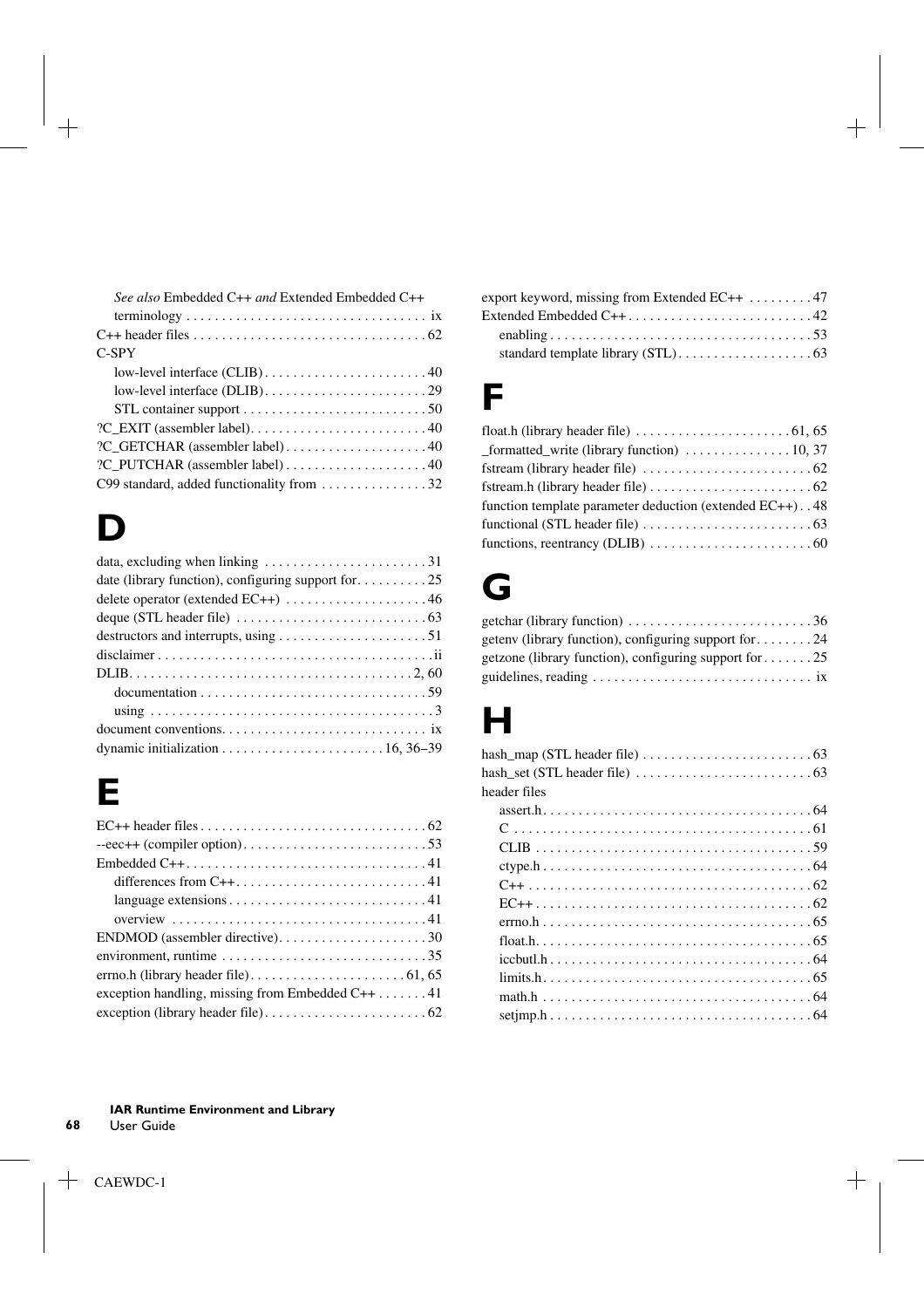$\bullet$ 

| heap |
|------|
|      |
|      |
|      |
|      |

### **I**

#### **L**

language extensions

| libraries                                                                                                 |  |
|-----------------------------------------------------------------------------------------------------------|--|
|                                                                                                           |  |
|                                                                                                           |  |
| library configuration file, modifying15                                                                   |  |
|                                                                                                           |  |
| library features, missing from Embedded C++ 42                                                            |  |
|                                                                                                           |  |
|                                                                                                           |  |
| printf                                                                                                    |  |
| choosing formatter in DLIB $\ldots \ldots \ldots \ldots \ldots \ldots 10$                                 |  |
|                                                                                                           |  |
|                                                                                                           |  |
|                                                                                                           |  |
|                                                                                                           |  |
| scanf                                                                                                     |  |
|                                                                                                           |  |
| scanf, choosing formatter in CLIB38                                                                       |  |
| sprintf                                                                                                   |  |
|                                                                                                           |  |
| sprintf, choosing formatter in CLIB37                                                                     |  |
| sscanf, choosing formatter in CLIB 38                                                                     |  |
|                                                                                                           |  |
|                                                                                                           |  |
|                                                                                                           |  |
|                                                                                                           |  |
|                                                                                                           |  |
|                                                                                                           |  |
| library object files, CLIB $\ldots \ldots \ldots \ldots \ldots \ldots \ldots \ldots \ldots \ldots$        |  |
|                                                                                                           |  |
| list (STL header file). $\ldots \ldots \ldots \ldots \ldots \ldots \ldots \ldots \ldots \ldots \ldots$ 63 |  |
|                                                                                                           |  |
|                                                                                                           |  |
|                                                                                                           |  |
|                                                                                                           |  |

### **M**

| math.h (library header file) $\ldots \ldots \ldots \ldots \ldots \ldots$ 32, 61, 64 |  |
|-------------------------------------------------------------------------------------|--|
|                                                                                     |  |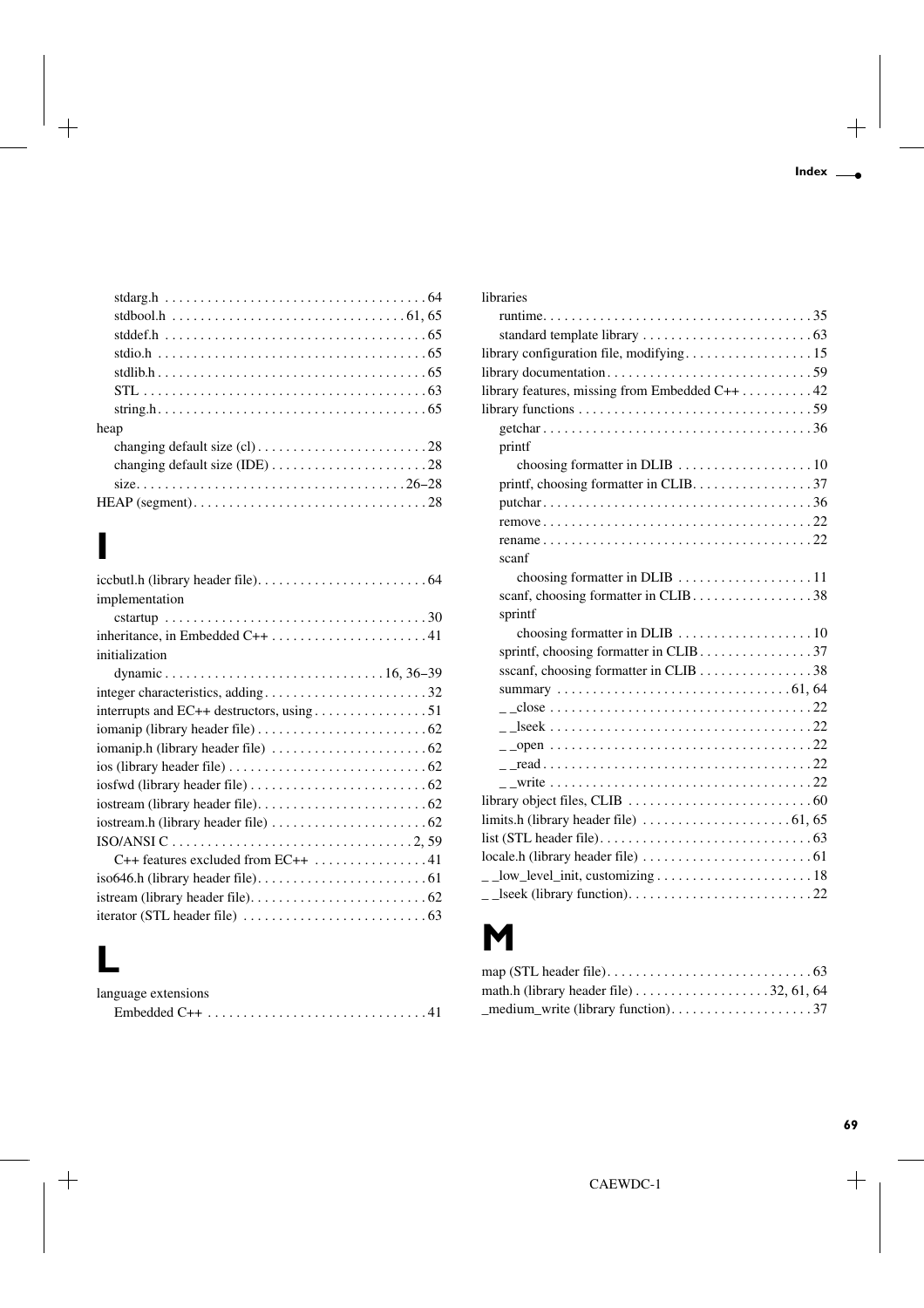| multiple inheritance, missing from Embedded $C++$ 41 |  |
|------------------------------------------------------|--|
|                                                      |  |

## **N**

namespace support

| in Extended EC++ $\dots\dots\dots\dots\dots\dots\dots\dots\dots$ 42, 50  |
|--------------------------------------------------------------------------|
| missing from Embedded C++ $\dots \dots \dots \dots \dots \dots \dots 42$ |
|                                                                          |
|                                                                          |
|                                                                          |
|                                                                          |
|                                                                          |
|                                                                          |

## **O**

| optimization |  |
|--------------|--|
|              |  |
|              |  |
|              |  |

#### **P**

**70**

#### parameters

| typographic convention $\dots \dots \dots \dots \dots \dots \dots \dots$ ix |
|-----------------------------------------------------------------------------|
|                                                                             |
| pragma directives                                                           |
| $basic$ _template_matching48,56                                             |
|                                                                             |
| printf (library function)                                                   |
|                                                                             |
|                                                                             |
|                                                                             |

# **Q**

| queue (STL header file) $\ldots \ldots \ldots \ldots \ldots \ldots \ldots \ldots \ldots$ |  |  |  |  |  |  |  |  |  |  |  |  |
|------------------------------------------------------------------------------------------|--|--|--|--|--|--|--|--|--|--|--|--|
|------------------------------------------------------------------------------------------|--|--|--|--|--|--|--|--|--|--|--|--|

## **R**

| raise (library function), configuring support for $\dots \dots \dots 25$                              |
|-------------------------------------------------------------------------------------------------------|
|                                                                                                       |
|                                                                                                       |
|                                                                                                       |
|                                                                                                       |
|                                                                                                       |
|                                                                                                       |
|                                                                                                       |
| REQUIRE (assembler directive)31                                                                       |
|                                                                                                       |
|                                                                                                       |
|                                                                                                       |
|                                                                                                       |
| $introduction \dots \dots \dots \dots \dots \dots \dots \dots \dots \dots \dots \dots \dots \dots 59$ |
| runtime type information, missing from Embedded $C++ \dots 41$                                        |
|                                                                                                       |

#### **S**

| scanf (library function)                                                  |
|---------------------------------------------------------------------------|
| choosing formatter in CLIB38                                              |
| choosing formatter in DLIB11                                              |
|                                                                           |
| segments                                                                  |
|                                                                           |
|                                                                           |
|                                                                           |
|                                                                           |
| signal (library function), configuring support for $\dots \dots \dots 25$ |
|                                                                           |
|                                                                           |
|                                                                           |